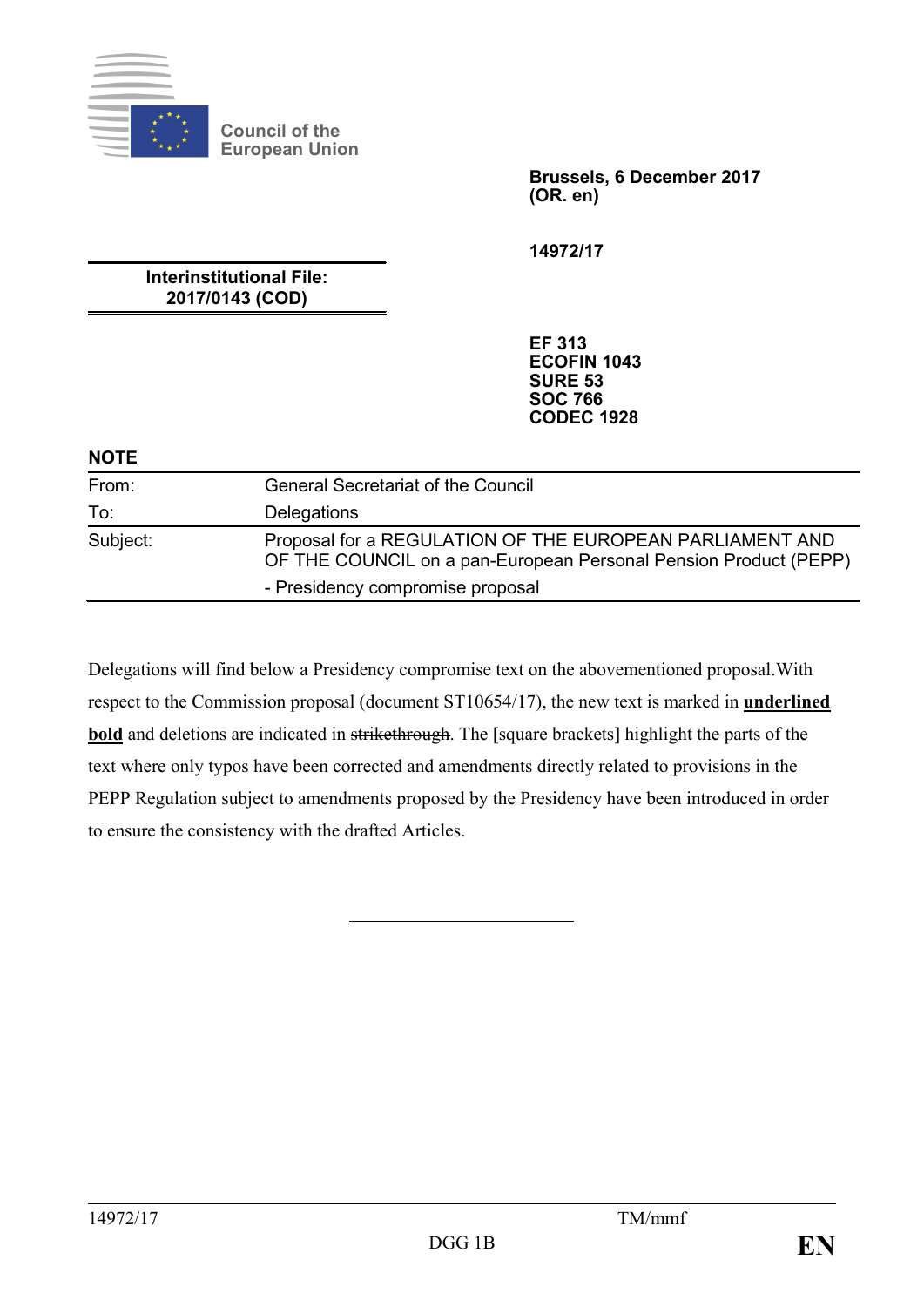#### 2017/0143 (COD)

#### Proposal for a

## **REGULATION OF THE EUROPEAN PARLIAMENT AND OF THE COUNCIL**

#### **on a pan-European Personal Pension Product (PEPP)**

(Text with EEA relevance)

## THE EUROPEAN PARLIAMENT AND THE COUNCIL OF THE EUROPEAN UNION,

Having regard to the Treaty on the Functioning of the European Union, and in particular Article 114 thereof,

Having regard to the proposal from the European Commission,

After transmission of the draft legislative act to the national parliaments,

Having regard to the opinion of the European Economic and Social Committee<sup>[1](#page-1-0)</sup>,

Acting in accordance with the ordinary legislative procedure,

Whereas:

- **[**(1) EU households are amongst the highest savers in the world, but the bulk of these savings are held in bank accounts with short maturities. More investment into capital markets can help meet the challenges posed by population ageing and low interest rates.
- (2) Personal pensions are important in linking long-term savers with long-term investment opportunities. A larger, European market for personal pensions will support the supply of funds for institutional investors and investment into the real economy.

<span id="page-1-0"></span> $OJ C$ , , p. .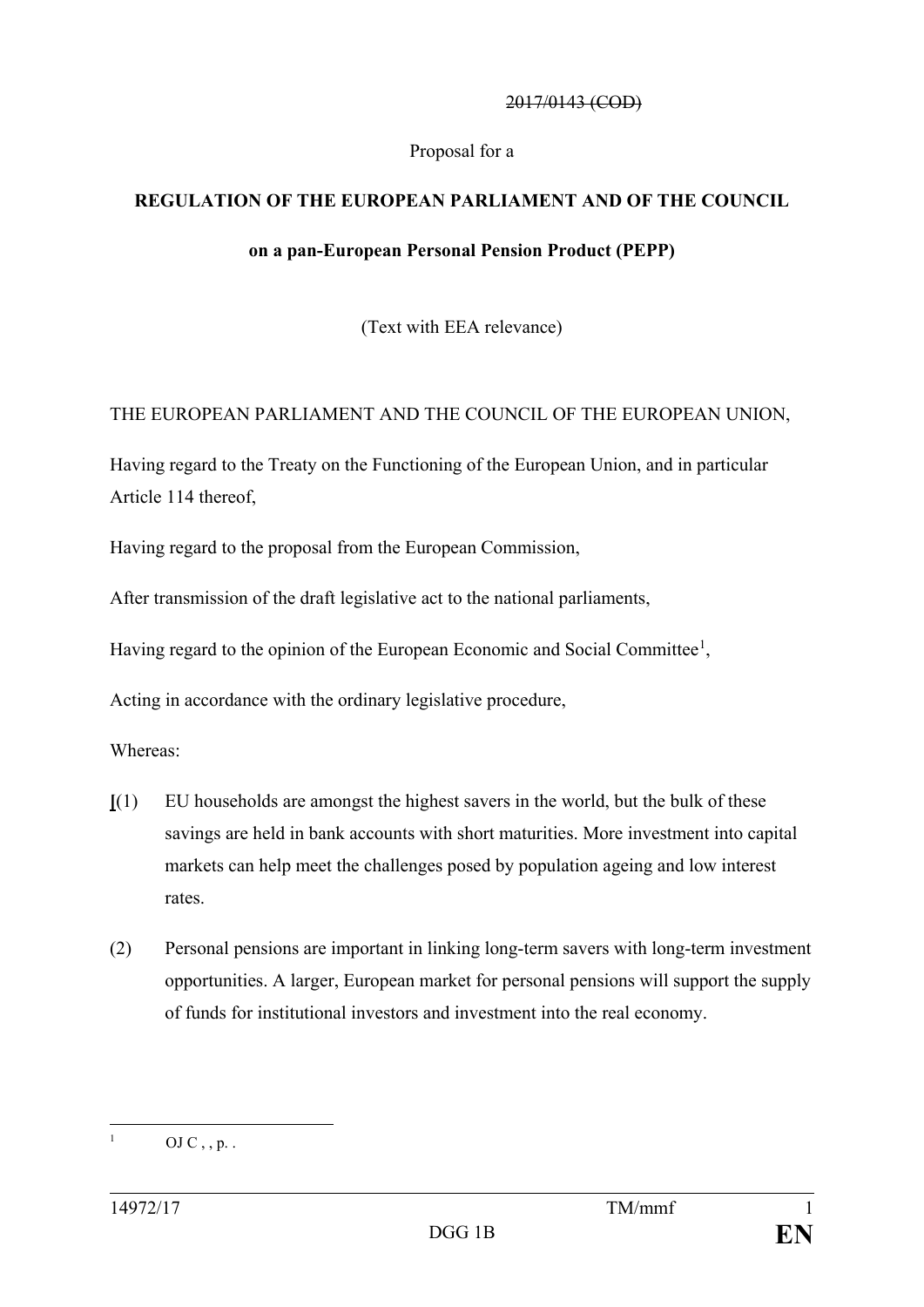- (3) Currently, the functioning of the internal market for personal pensions is impeded by the high degree of fragmentation between national markets and the limited degree of portability of personal pension products. This can result in difficulties for individuals to make use of their basic freedoms. For instance, they may be prevented from taking up a job or retiring in another Member State. In addition, the possibility for providers to use the freedom of establishment and the freedom to provide services is hampered by the lack of standardisation of existing personal pension products.
- (4) The Capital Markets Union (CMU) will help mobilise capital in Europe and channel it to all companies, including small and medium enterprises, infrastructure and long term sustainable projects that need it to expand and create jobs. One of the main objectives of the CMU is to increase investment and choices for retail investors by putting European savings to better use.
- (5) As announced in the Commission's Action Plan on building a CMU<sup>[2](#page-2-0)</sup>, in September 2015, "the Commission will assess the case for a policy framework to establish a successful European market for simple, efficient and competitive personal pensions, and determine whether EU legislation is required to underpin this market."
- (6) In its Resolution of 19 January 2016<sup>[3](#page-2-1)</sup>, the European Parliament stressed that "an environment must be fostered that stimulates financial product innovation, creating more diversity and benefits for the real economy and providing enhanced incentives for investments, and that may also contribute to the delivery of adequate, safe and sustainable pensions, such as, for example, the development of a pan-European Pension Product (PEPP), with a simple transparent design".

<span id="page-2-0"></span><sup>&</sup>lt;sup>2</sup> Action Plan on Building a Capital Markets Union, European Commission, 30 September 2015 (COM(2015) 468 final).

<span id="page-2-1"></span><sup>&</sup>lt;sup>3</sup> European Parliament, Resolution of 19 January 2016 on stocktaking and challenges of the EU Financial Services Regulation: impact and the way forward towards a more efficient and effective EU framework for Financial Regulation and a Capital Markets Union, 2015/2106(INI), point 20.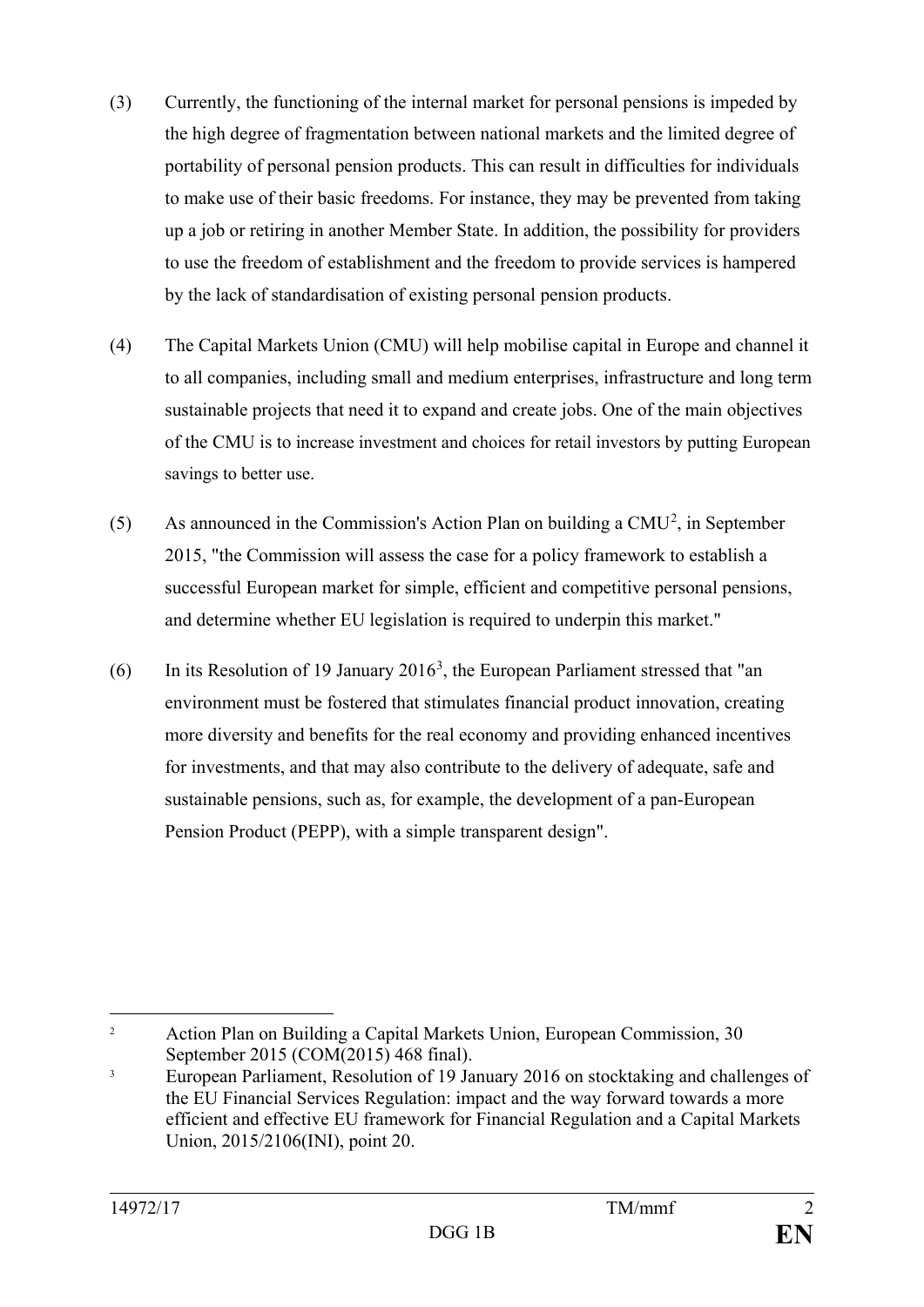- (7) In its conclusions of 28 June 2016<sup>[4](#page-3-0)</sup>, the European Council called for "swift and determined progress to ensure easier access to finance for business and to support investment in the real economy by moving forward with the Capital Markets Union agenda".
- (8) In its Communication of 14 September 2016 Capital Markets Union Accelerating Reform<sup>[5](#page-3-1)</sup>, the Commission announced that it "will consider proposals for a simple, efficient and competitive EU personal pension product [..] Options under consideration include a possible legislative proposal which could be tabled in 2017."
- (9) In its Communication Mid-Term Review of the Capital Markets Union Action Plan<sup>[6](#page-3-2)</sup>, the Commission announced "a legislative proposal on a pan-European Personal Pension Product (PEPP) by end June 2017. This will lay the foundations for a safer, more cost-efficient and transparent market in affordable and voluntary personal pension savings that can be managed on a pan-European scale. It will meet the needs of people wishing to enhance the adequacy of their retirement savings, address the demographical challenge, complement the existing pension products and schemes, and support the cost-efficiency of personal pensions by offering good opportunities for long-term investment of pension savings".
- (10) Among personal pension products, the development of a PEPP will contribute to increasing choices for retirement saving and establish an EU market for PEPP providers. It will provide households with better options to meet their retirement goals.

<span id="page-3-0"></span><sup>&</sup>lt;sup>4</sup><br>European Council Conclusions of 28 June 2016, EUCO 26/16, point 11.<br>COM(2016) 601 final n  $\Lambda$ 

<span id="page-3-1"></span><sup>5</sup> COM(2016) 601 final, p. 4.

<span id="page-3-2"></span> $6$  COM(2017) 292 final, p. 6.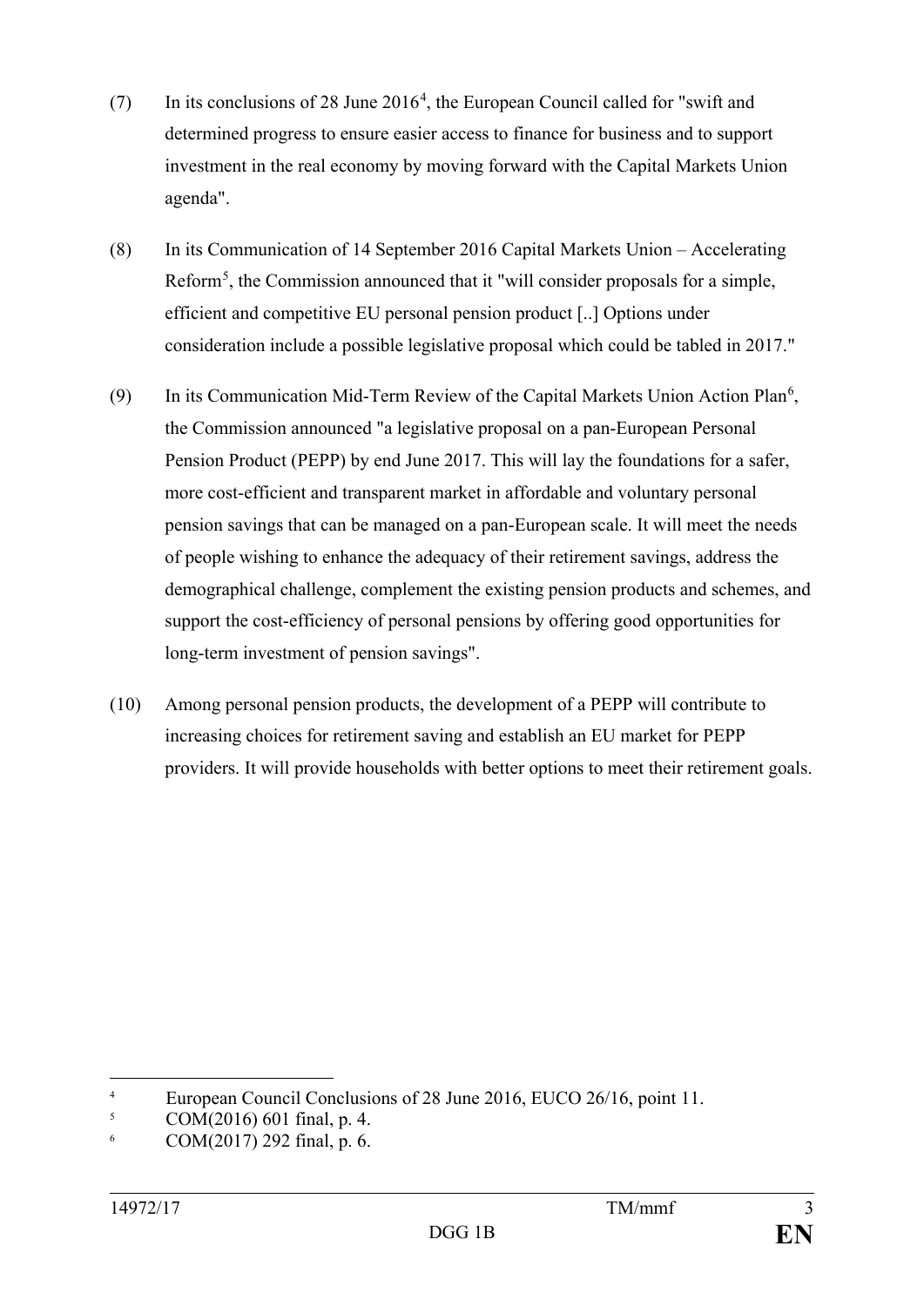- (11) A legislative framework for a PEPP will lay the foundations for a successful market in affordable and voluntary retirement-related investments that can be managed on a pan-European scale. By complementing the existing pension products and schemes, it will contribute to meeting the needs of people wishing to enhance the adequacy of their retirement savings, addressing the demographical challenge and providing a powerful new source of private capital for long-term investment. This framework will not replace or harmonise existing national personal pension **products or** schemes.
- (12) The Regulation harmonises a set of core features for the PEPP, which concern key elements such as distribution, investment policy, provider switching, or cross-border provision and portability. The harmonisation of these core features will improve the level playing field for personal pension providers at large and help boost the completion of the CMU and the integration of the internal market for personal pensions. It will lead to the creation of a largely standardised pan-European product, available in all Member States, empowering consumers to make full use of the internal market by transferring their pension rights abroad and offering a broader choice between different types of providers, including in a cross-border way. As a result of fewer barriers to the provision of pension services across borders, a pan-European Personal Pension Product will increase competition between providers on a pan-European basis and create economies of scale that should benefit savers.
- (13) Article 114 TFEU allows the adoption of acts both in the shape of Regulations or Directives. The adoption of a Regulation has been preferred as it would become directly applicable in all Member States. Therefore, a Regulation would allow a quicker uptake of the PEPP and contribute more rapidly to address the need for more pension savings and investments in the CMU context. Since this Regulation is harmonising the core features of the PEPPs, they do not have to be subject to specific national rules, so a Regulation appears better suited than a Directive in this case. On the contrary, the features which are out of the scope of the Regulation (e.g. accumulation phase conditions) are subject to national rules.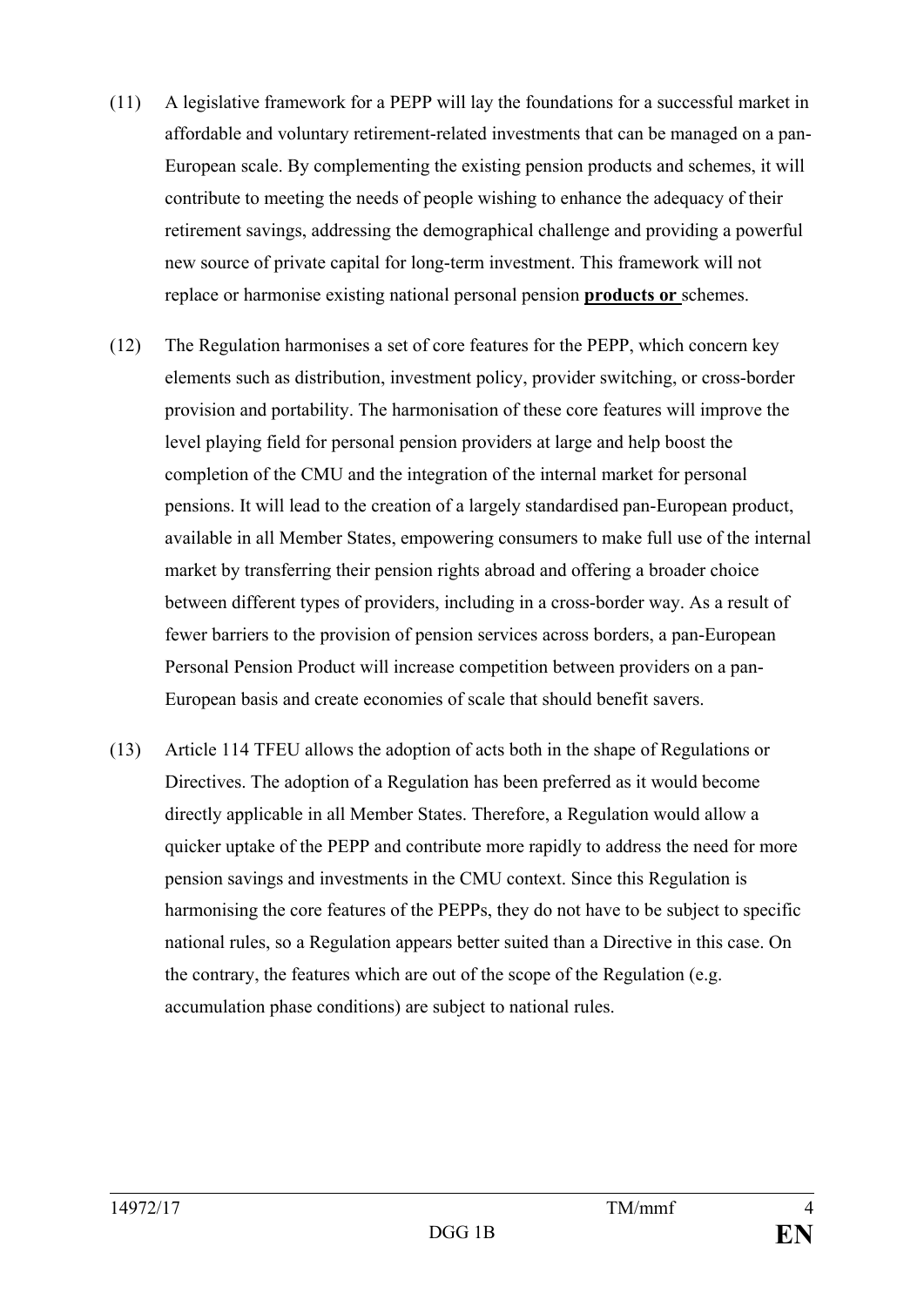- (14) PEPP providers should have access to the whole Union market with one single product authorisation issued by the European Insurance and Occupational Pensions Authority ("EIOPA"), on the basis of a single set of rules.
- (15) The single PEPP passport will ensure the creation of a single market for PEPP.
- (16) In order to ensure a high quality of service and effective consumer protection, home and host Member States should closely cooperate in the enforcement of the obligations set out in this Regulation. Where PEPP providers and distributors pursue business in different Member States under the freedom to provide services, the competent authority**ies** of the home Member State should be responsible for ensuring compliance with the obligations set out in this Regulation, because of  $\frac{1}{10}$  their closer links with the PEPP provider. In order to ensure fair sharing of responsibilities between the competent authorities from the home and the host Member States, if the competent authority**ies** of a host Member State becomes aware of any breaches of obligations occurring within its**their** territory, it**they** should inform the competent authority**ies** of the home Member State which should then be obliged to take the appropriate measures. Moreover, the competent authority**ies** of the host Member State should be entitled to intervene if the home Member State fails to take appropriate measures or if the measures taken are insufficient.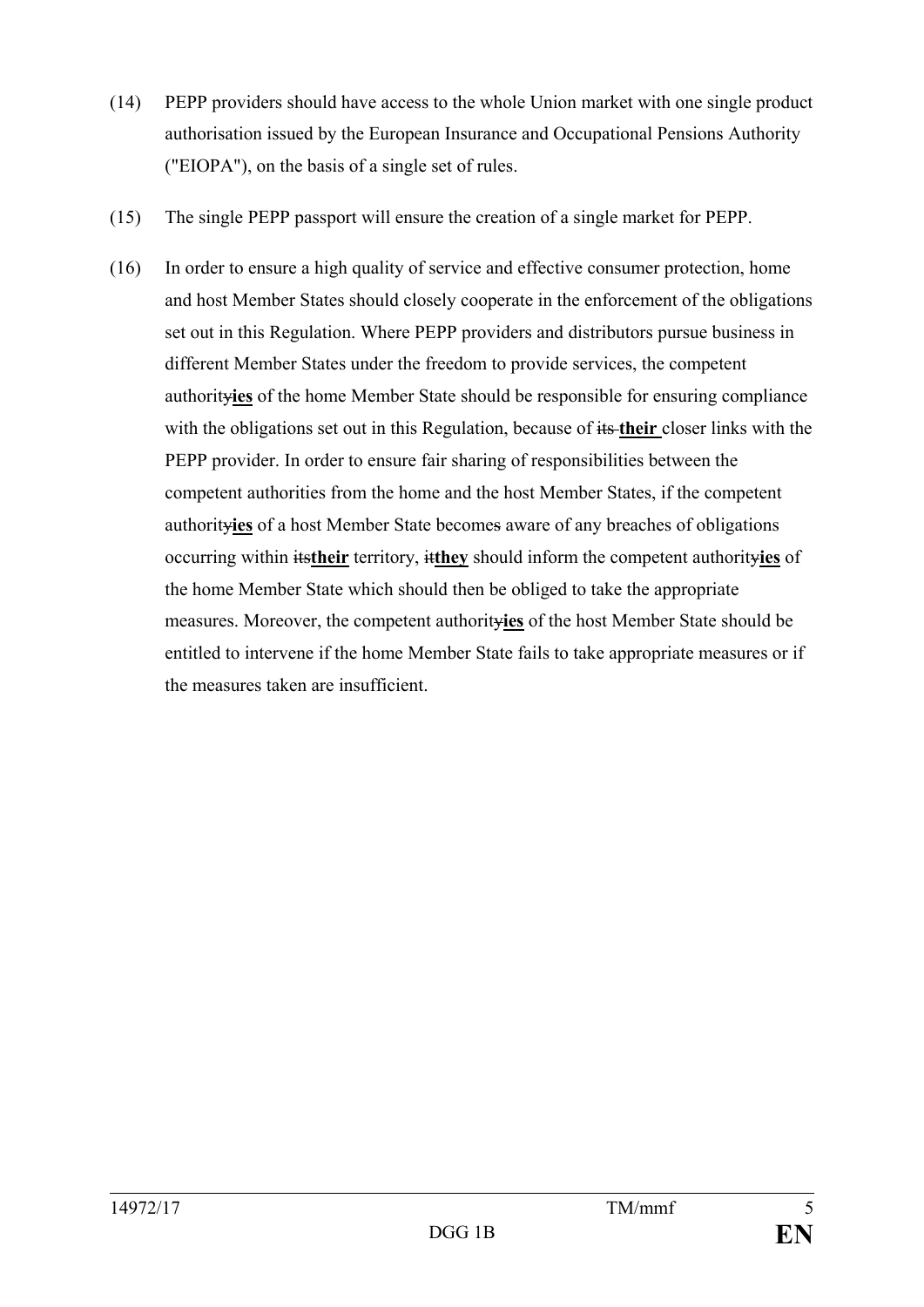- (17) In the case of the establishment of a branch or a permanent presence in another Member State, it is appropriate to distribute responsibility for enforcement between home and host Member States. While responsibility for compliance with obligations affecting the business as a whole – such as the rules on professional requirements – should remain with the competent authority**ies** of the home Member State under the same regime as in the case of provision of services, the competent authority**ies** of the host Member State should assume responsibility for enforcing the rules on information requirements and conduct of business with regard to the services provided within its **their** territory. However, where the competent authority**ies** of a host Member State becomes aware of any breaches of obligations occurring within its**their** territory with respect to which this Directive **Regulation** does not confer responsibility on the host Member State, a close cooperation demands that that authority**ies** informs the competent authority**ies** of the home Member State so that the latter takes the appropriate measures. Such is the case in particular as regards breaches of the rules on good repute, professional knowledge and competence requirements. Moreover, in view of protecting consumers, the competent authority**ies** of the host Member State should be entitled to intervene if the home Member State fails to take appropriate measures or if the measures taken are insufficient.
- (18) The competent authorities of the Member States should have at their disposal all means necessary to ensure the orderly pursuit of business by PEPP providers and distributors throughout the Union, whether pursued in accordance with the freedom of establishment or the freedom to provide services. In order to ensure the effectiveness of supervision, all actions taken by the competent authorities should be proportionate to the nature, scale and complexity of the risks inherent in the business of a particular provider or distributor, regardless of the importance of the provider or distributor concerned for the overall financial stability of the market.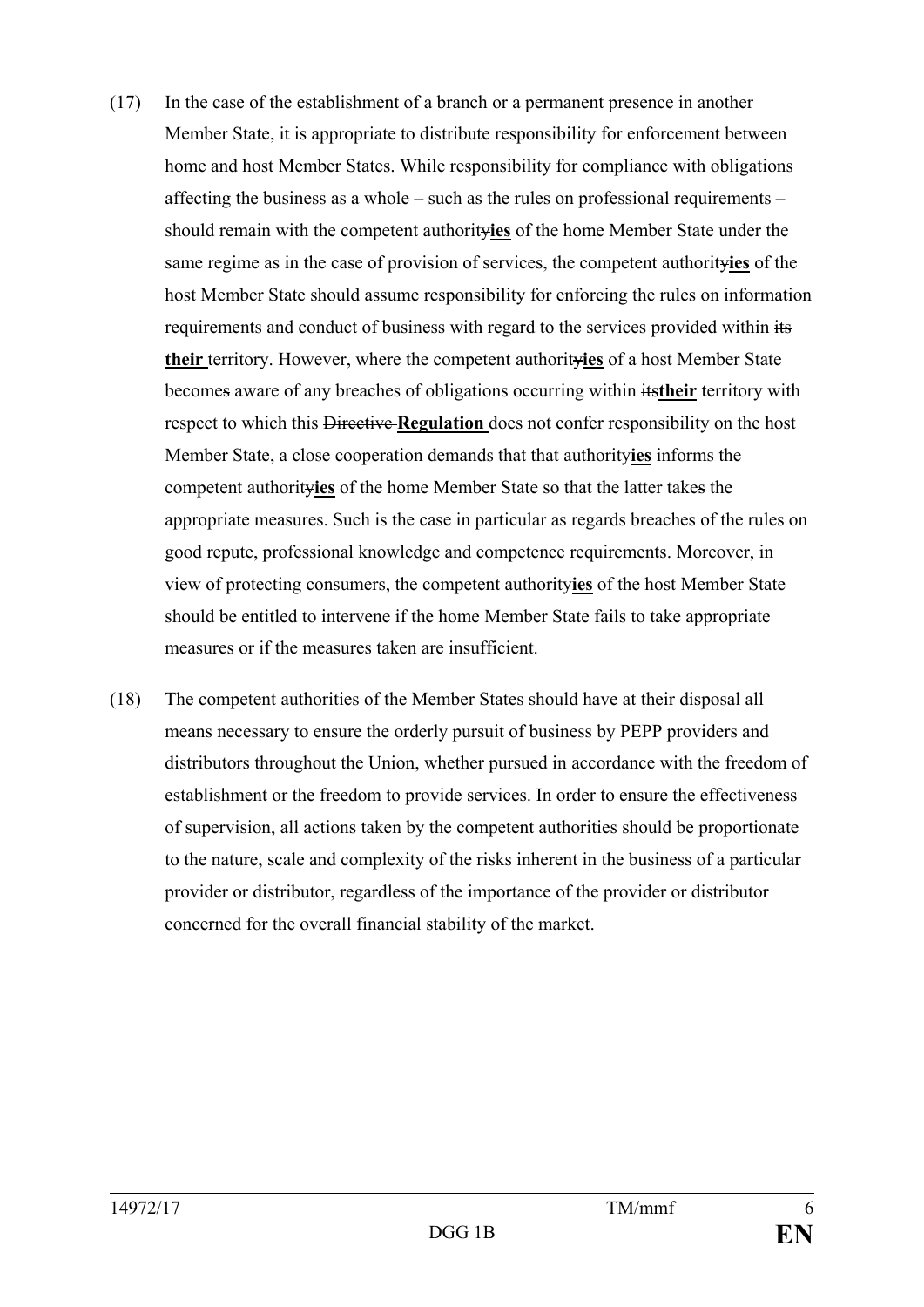- (19) The pan-European dimension of the PEPP can be developed not only at the level of the provider, through the possibilities for its cross-border activity, but also at the level of the PEPP saver – through the portability of the PEPP **and the switching service**, thus contributing to the safeguarding of personal pension rights of persons exercising their right to free movement under Articles 21 and 45 TFEU. Portability involves the PEPP saver changing residence to another Member State without changing PEPP providers, whereas the switching of PEPP providers does not necessarily involve a change of residence.
- (20) A PEPP should comprise national compartments, each of them accommodating personal pension product features allowing that would make it possible for contributions to the PEPP to qualify for incentives **if available in the Member States in relation to which a compartment is made available by PEPP provider**. At the level of the individual PEPP saver, a first compartment should be created upon opening of a PEPP.
- (21) In order to allow a smooth transition for**provision of** PEPP**s** providers, the **PEPP providers should be** obligation**ged** of**to** providing**e** PEPPs comprising compartments for each**at least a certain number of** Member State**s.** will apply three years after the entry into force of this Regulation. However, u**U**pon launching a PEPP, the provider should provide information on which national compartments are immediately available, in order to avoid a possible misleading of consumers. **If a PEPP saver moves to another Member State and if no compartment for that Member State is available, the PEPP provider should make it possible for the PEPP saver to switch free of charge to another PEPP provider which provides a compartment for that Member State.**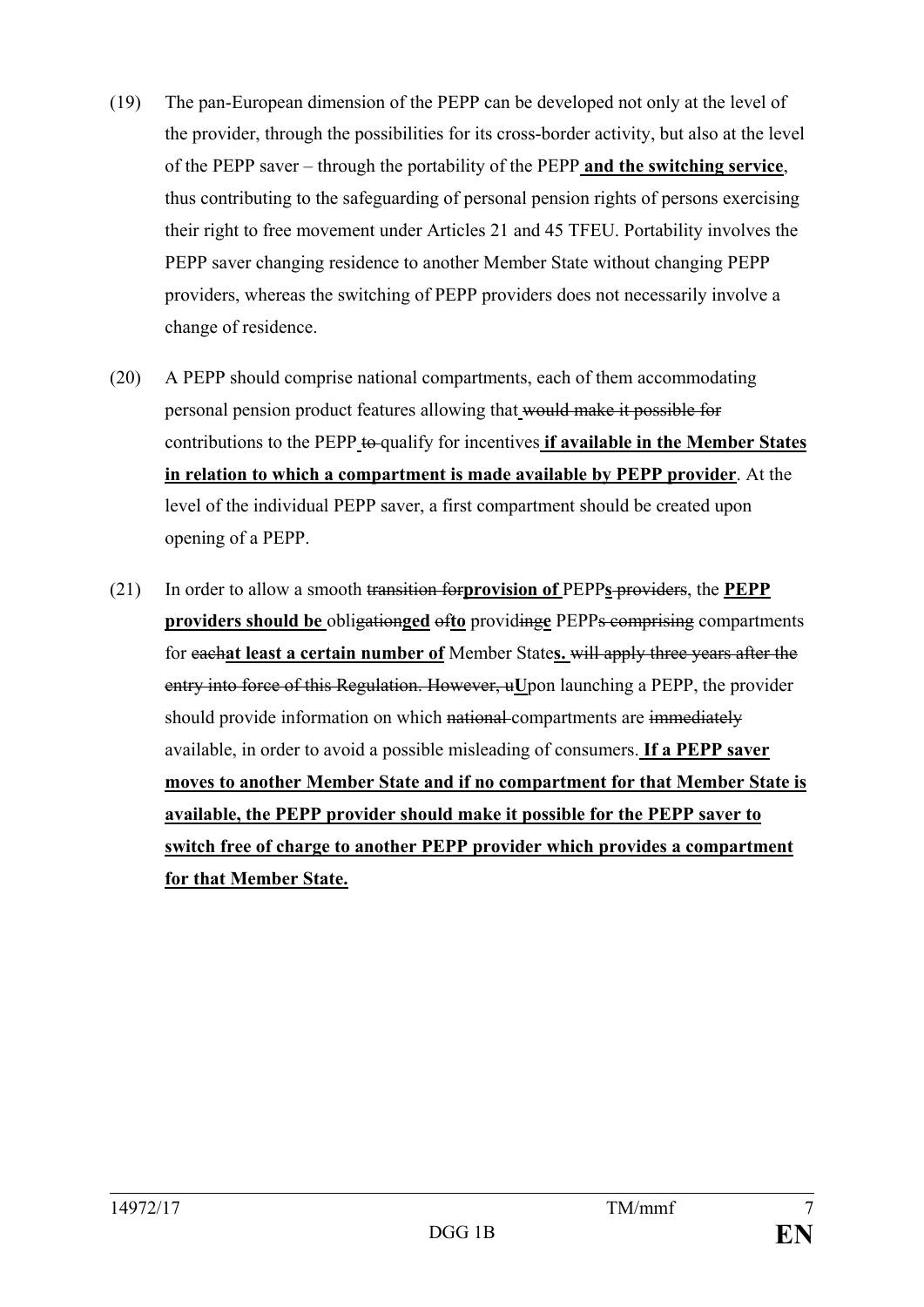- (22) Taking into account the nature of the pension scheme **product** established and the administrative burden involved, PEPP providers and distributors should provide clear and adequate information to potential PEPP savers and PEPP beneficiaries to support their decision-making about their retirement. For the same reason, PEPP providers and distributors should equally ensure a high level of transparency throughout the various phases of a scheme **product including** comprising pre-enrolment, membership (including pre-retirement) and post-retirement. In particular, information concerning accrued pension entitlements, projected levels of **PEPP** retirement benefits, risks and guarantees, and costs should be given. Where projected levels of **PEPP** retirement benefits are based on economic scenarios, that information should also include an unfavourable scenario, which should be extreme but **realistic** plausible.
- (23) Before joining a PEPP scheme, potential PEPP savers should be given all the necessary information to make an informed choice.
- (24) In order to ensure optimal product transparency, PEPP manufacturers should draw up the PEPP key information document for the PEPPs that they manufacture before the product can be distributed to PEPP savers. They should also be responsible for the accuracy of the PEPP key information document. The PEPP key information document should replace and adapt the key information document for packaged retail and insurance-based investment products under Regulation (EU) No 1286/2014 of the European Parliament and of the Council[7](#page-8-0) which would not have to be provided for PEPPs.
- (25) In order to ensure widespread dissemination and availability of PEPP key information documents, this Regulation should provide for publication by the PEPP manufacturer of PEPP key information documents on its website.

<span id="page-8-0"></span> <sup>7</sup> Regulation (EU) No 1286/2014 of the European Parliament and of the Council of 26 November 2014 on key information documents for packaged retail and insurancebased investment products (PRIIPs), OJ L 352, 9.12.2014, p. 1.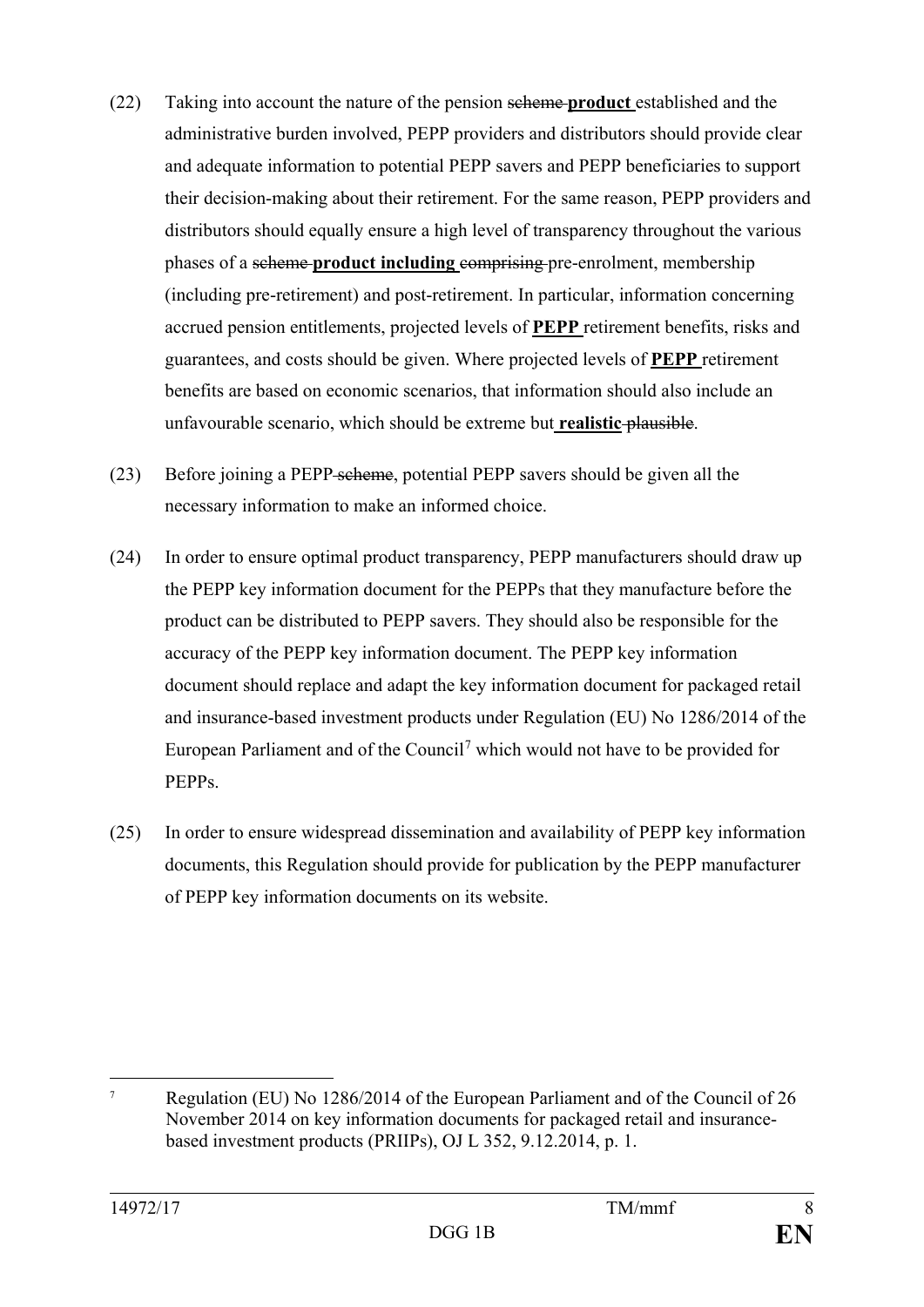- (26) Pension product calculators are already being developed at national level. However, in order for the calculators to be as useful as possible to consumers, they should cover the costs and fees charged by the various PEPP manufacturers, together with any further costs or fees charged by intermediaries or other parts of the investment chain not already included by the PEPP manufacturers.
- (27) The details of the information to be included in the PEPP key information document in addition to elements already provided for in the key information document for packaged retail and insurance-based investment products under Regulation (EU) No 1286/2014 and the presentation of this information should be further harmonised through regulatory technical standards that complement the regulatory technical standards laid down by Commission delegated Regulation of [8](#page-9-0) March 2017<sup>8</sup>, taking into account existing and ongoing research into consumer behaviour, including results from testing the effectiveness of different ways of presenting information with consumers.
- (28) The PEPP key information document should be clearly distinguishable and separate from any marketing communications.
- (29) PEPP providers should draw up a Pension Benefit Statement addressed to PEPP savers, in order to present them with key personal and generic data about the PEPP scheme and to ensure continuous information on it. The Pension Benefit Statement should be clear and comprehensive and should contain relevant and appropriate information to facilitate the understanding of pension entitlements over time and across schemes**pension products** and serve labour mobility.

<span id="page-9-0"></span> <sup>8</sup> Commission Delegated Regulation of 8 March 2017 supplementing Regulation (EU) No 1286/2014 of the European Parliament and of the Council of 26 November 2014 on key information documents for packaged retail and insurance-based investment products (PRIIPs) by laying down regulatory technical standards with regard to the presentation, content, review and revision of key information documents and the conditions for fulfilling the requirement to provide such documents.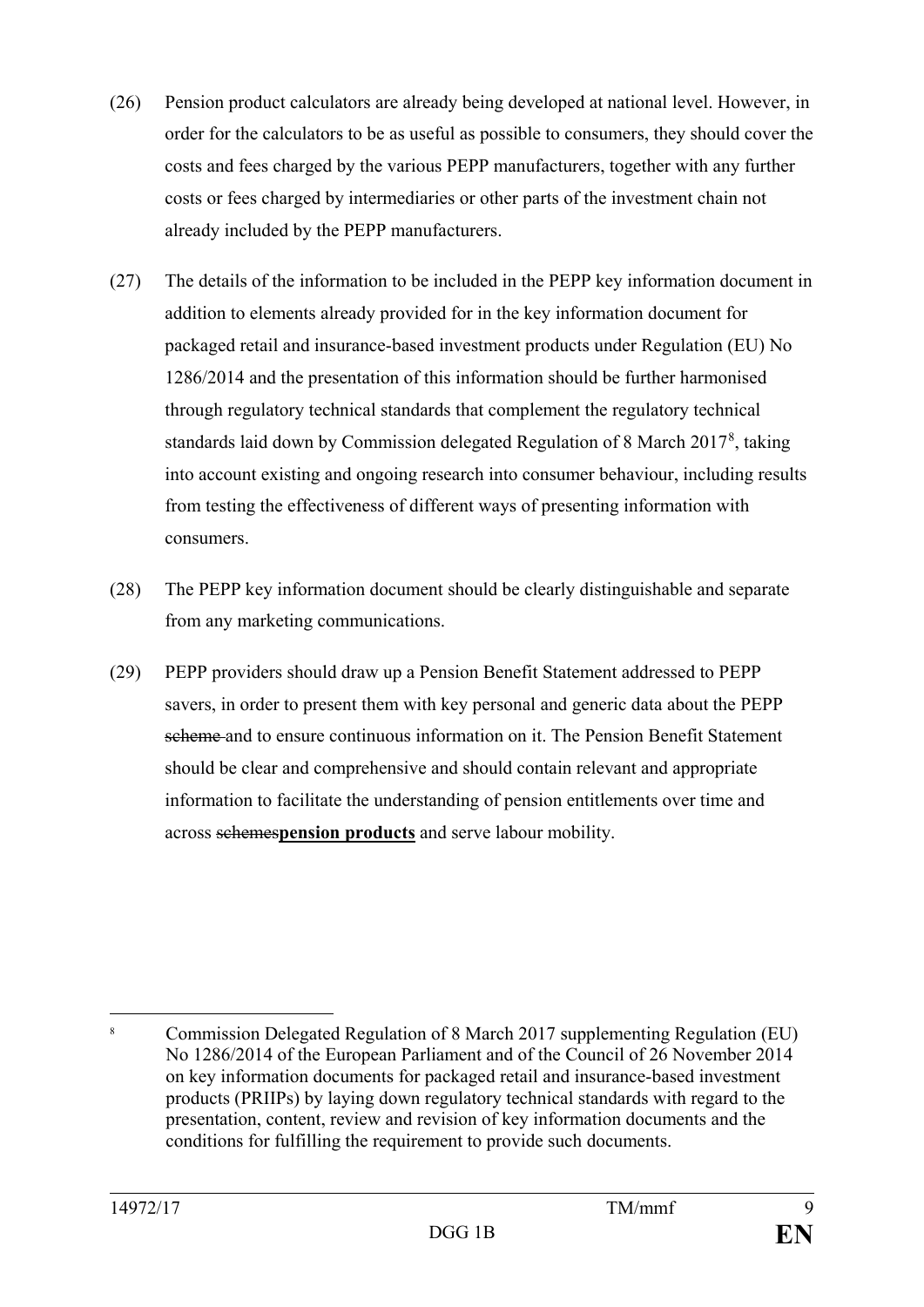- (30) PEPP providers should inform PEPP savers sufficiently in advance before retirement about their pay-out options. Where the retirement benefit is not paid out as a lifetime annuity, members approaching retirement should receive information about the benefit payment products available, in order to facilitate financial planning for retirement.
- (31) During the phase when retirement benefits are paid, PEPP beneficiaries should continue to receive information on their benefits and corresponding pay-out options. This is particularly important when a significant level of investment risk is borne by PEPP beneficiaries in the pay-out phase. PEPP beneficiaries should also be informed of any reduction in the level of benefits due, prior to the application of any such reduction, after a decision which will result in a reduction has been taken. As a matter of best practice, PEPP providers are recommended to consult PEPP beneficiaries in advance of any such decision.
- (32) In order to protect adequately the rights of PEPP savers and PEPP beneficiaries, PEPP providers should be able to opt for an asset allocation that suits the precise nature and duration of their liabilities. Therefore, efficient supervision is required as well as an approach to investment rules that allows PEPP providers sufficient flexibility to decide on the most secure and efficient investment policy, while obliging them to act prudently. Compliance with the prudent person rule therefore requires an investment policy geared to the customers' structure of the individual PEPP provider.
- (33) By setting the prudent person rule as the underlying principle for capital investment and making it possible for PEPP providers to operate across borders, the redirection of savings into the sector of personal retirement provision is encouraged, thereby contributing to economic and social progress.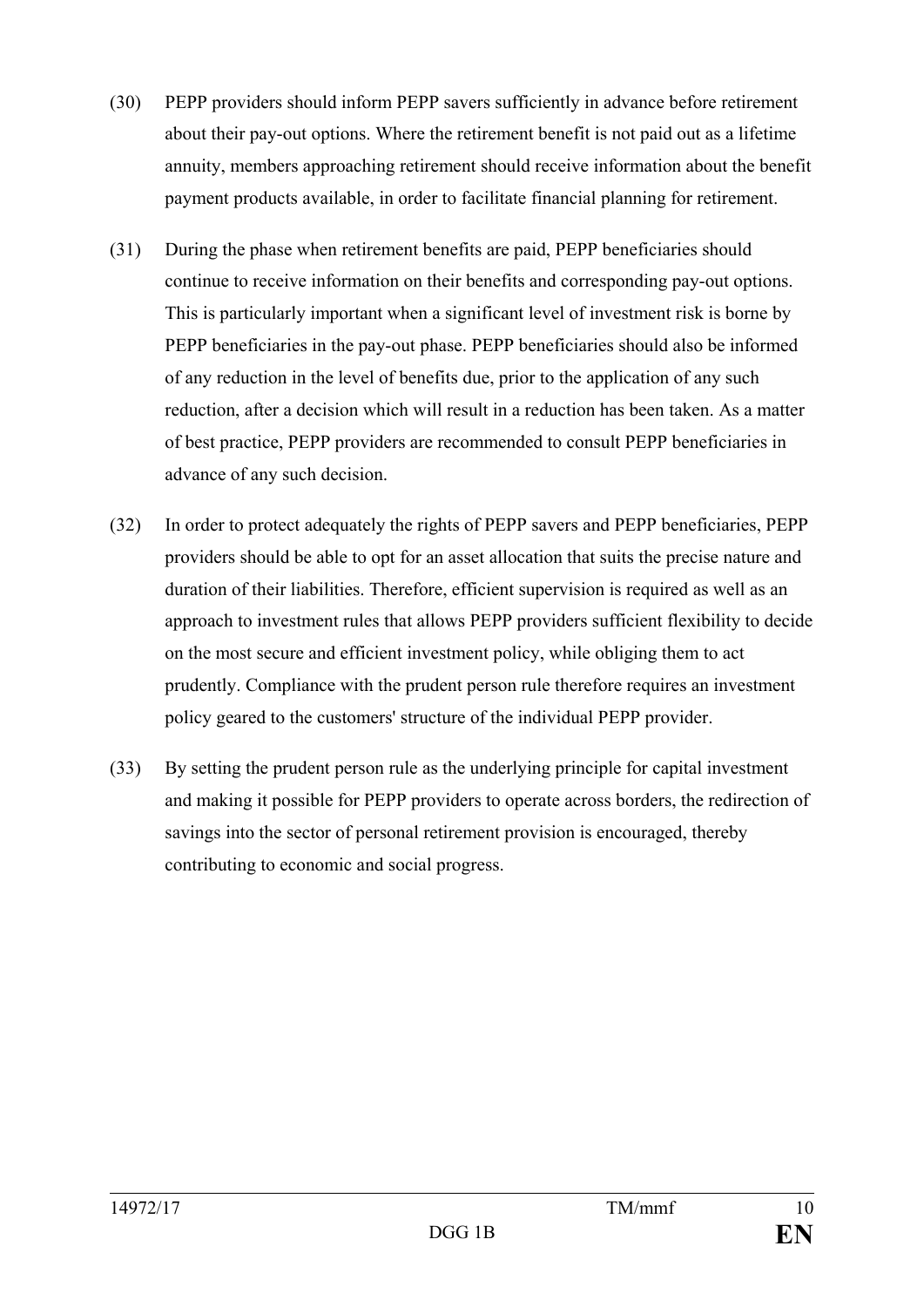- (34) This Regulation should ensure an appropriate level of investment freedom for PEPP providers. As very long-term investors with low liquidity risks, PEPP providers are in a position to contribute to the development of the CMU by investing in non-liquid assets such as shares and in other instruments that have a long-term economic profile and are not traded on regulated markets, multilateral trading facilities (MTFs) or organised trading facilities (OTFs) within prudent limits. They can also benefit from the advantages of international diversification. Investments in shares in currencies other than those of the liabilities and in other instruments that have a long-term economic profile and are not traded on regulated markets, MTFs or OTFs should therefore not be restricted, in line with the prudent person rule so as to protect the interest of PEPP savers and PEPP beneficiaries, except on prudential grounds.
- (35) In the context of deepening the CMU, the understanding of what constitutes instruments with a long-term economic profile is broad. Such instruments are nontransferable securities and therefore do not have access to the liquidity of secondary markets. They often require fixed term commitments which restrict their marketability and should be understood to include participation and debt instruments in, and loans provided to, non-listed undertakings. Non-listed undertakings include infrastructure projects, unlisted companies seeking growth, real estate or other assets that could be suitable for long term investment purposes. Low carbon and climate resilient infrastructure projects are often non-listed assets and rely on long term credits for project financing. Considering the long-term nature of their liabilities, PEPP providers are encouraged to allocate a sufficient part of their asset portfolio to sustainable investments in the real economy with long-term economic benefits, in particular to infrastructure projects and corporates.
- (36) Environmental, social and governance factors, as referred to in the United Nationssupported Principles for Responsible Investment, are important for the investment policy and risk management systems of PEPP providers. PEPP providers should be encouraged to consider such factors in investment decisions and to take into account how they form part of their risk management system.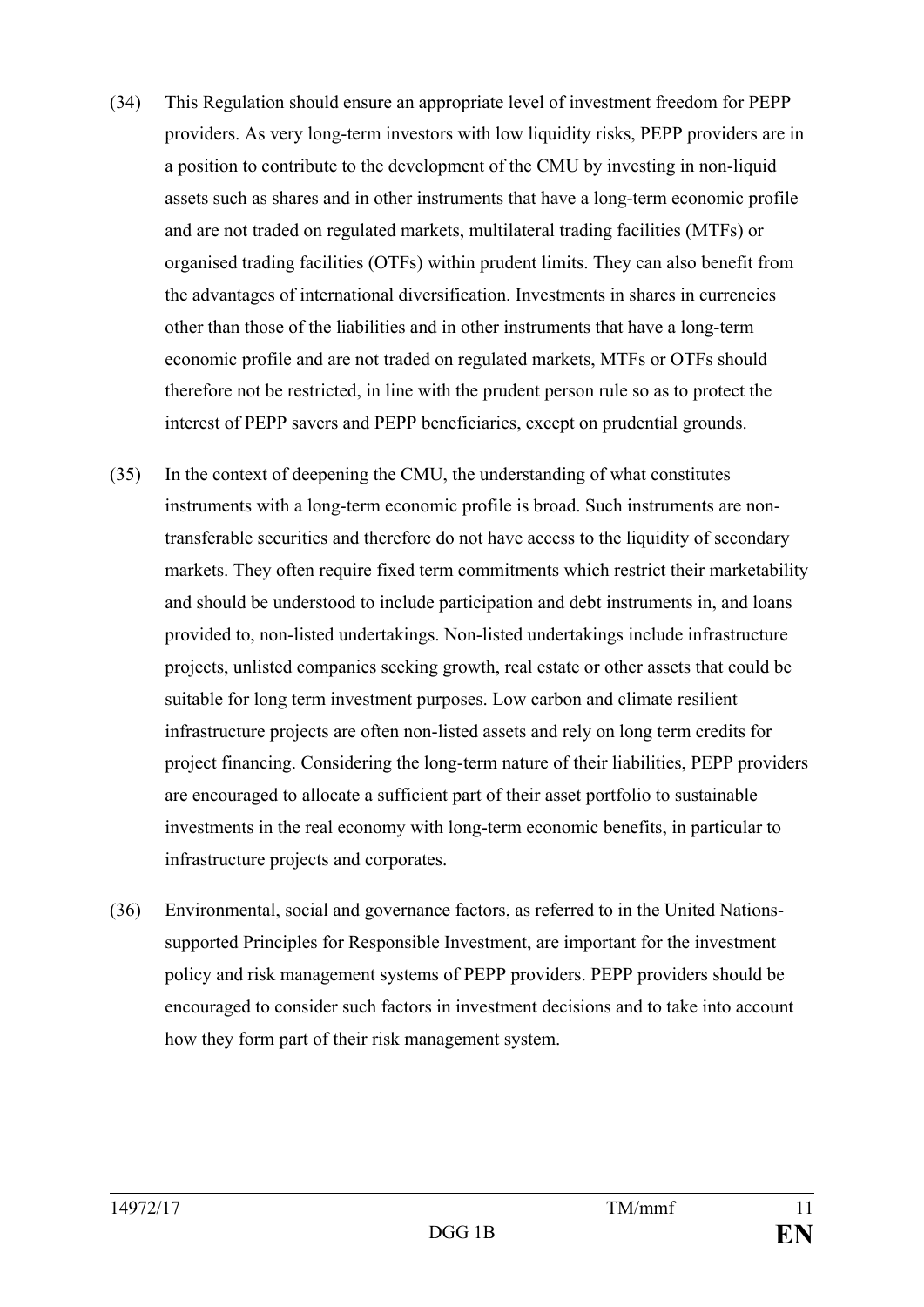- (37) In ensuring compliance with their obligation to develop an investment policy in accordance with the prudent person rule, PEPP providers should be prevented to **from**  invest**ing** in high-risk and non-cooperative jurisdictions identified by the Financial Action Task Force.
- (38) In view of the long-term retirement objective of the PEPP, the investment options granted to the PEPP savers should be framed, covering the elements which allow investors to make an investment decision, including the number of investment options they can choose from. After the initial choice made upon the subscription of a PEPP, the PEPP saver should have the possibility to modify this choice at reasonable intervals (**after a minimum of**every five years **from the subscription of a PEPP or in case of subsequent modification, from the most recent modification of the investment option**), so that sufficient stability is offered to providers for their longterm investment strategy whilst at the same time investor protection is ensured. **However, the PEPP providers might allow PEPP savers to modify the chosen pay-out option more frequently.**
- (39) **PEPP providers should be entitled to provide capital guarantees for the PEPP savers or to apply an investment strategy directed at preserving the invested capital, as** T**t**he default investment option should allow the PEPP saver to recoup the invested capital. The PEPP providers could **use life-cycling strategies or** in addition**also** include an inflation indexation mechanism to at least partly cover inflation.
- (40) The competent authority**ies** should exercise its**their** powers having as its**their** prime objectives the protection of the rights of PEPP savers and PEPP beneficiaries and the stability and soundness of PEPP providers.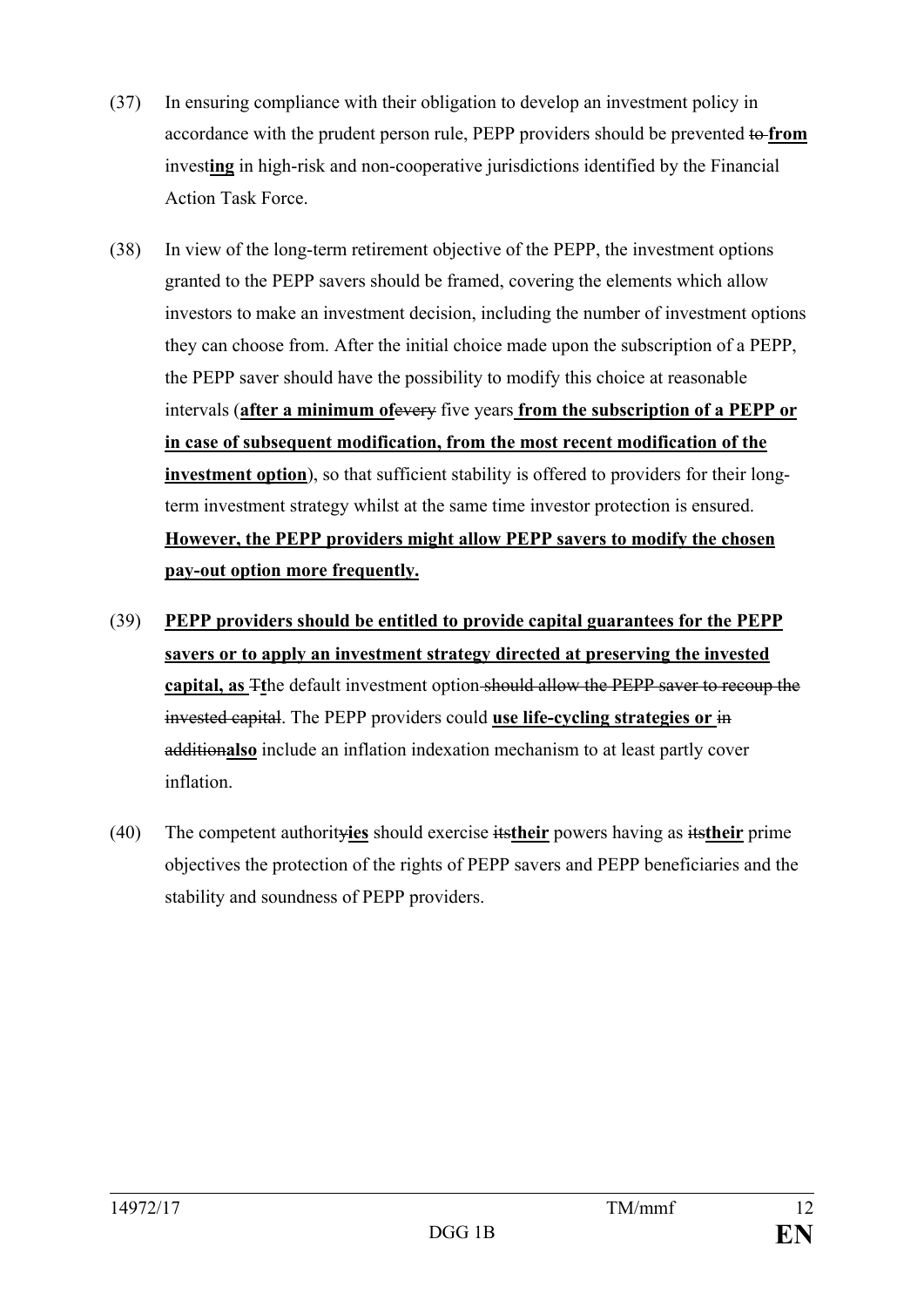- (41) Where the PEPP provider is an institution for occupational retirement provision-or an investment firm, it should appoint a depositary in relation to the safe-keeping of its assets. This is necessary for protecting consumers, since the sectorial legislation applicable to institutions for occupational retirement provision and investment firms does not provide for the appointment of a depositary.
- (42) Transparency of costs and fees is essential to develop PEPP savers' trust and allow them to make informed choices. Accordingly, the use of non-transparent pricing methods should be prohibited.
- (43) In order to fulfil the objectives set out in this Regulation, the power to adopt acts in accordance with Article 290 of the Treaty on the Functioning of the European Union should be delegated to the Commission in respect of specifying the conditions for the exercise of intervention powers by EIOPA and the competent authorities. It is of particular importance that the Commission carry out appropriate consultations during its preparatory work. The Commission, when preparing and drawing up delegated acts, should ensure a simultaneous, timely and appropriate transmission of relevant documents to the European Parliament and to the Council.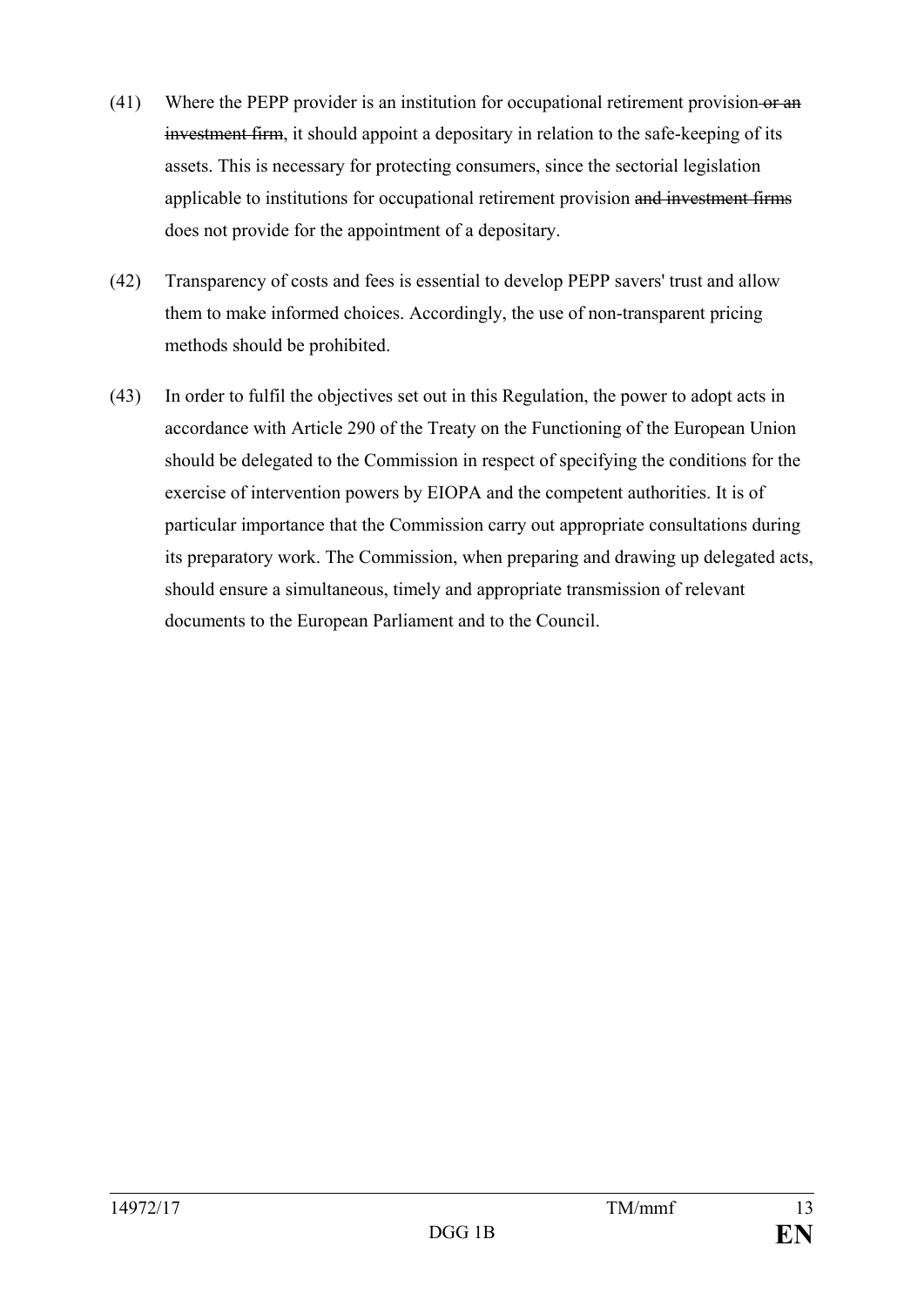- (44) The Commission should adopt draft implementing technical standards developed by the **European Supervisory Authorities ("**ESAs**")**, through the Joint Committee, with regard to the presentation and the content of specific elements the PEPP key information document not covered by the [PRIIPs KID RTS] in accordance with Articles 10 to 14 of Regulation (EU) No 1093/2010 of the European Parliament and of the Council<sup>[9](#page-14-0)</sup>, of Regulation (EU) No 1094/2010 of the European Parliament and of the Council<sup>[10](#page-14-1)</sup> and of Regulation (EU) No 1095/2010 of the European Parliament and of the Council<sup>11</sup>. The Commission should complement the technical work of the ESAs by conducting consumer tests of the presentation of the key information document as proposed by the ESAs.
- (45) Without prejudice to the right of PEPP customers to bring action in the courts, easily accessible, adequate, independent, impartial, transparent and effective alternative dispute resolution (ADR) procedures should be established between PEPP providers or distributors and PEPP customers for resolving disputes arising from the rights and obligations set out in this Regulation.
- (46) With a view to establishing an efficient and effective dispute resolution procedure, PEPP providers and distributors should put in place an effective complaints procedure that can be followed by their customers before the dispute is referred to be resolved in an ADR procedure or before a court. The complaints procedure should contain short and clearly defined timeframes within which the PEPP provider or distributor should reply to a complaint. ADR entities should have sufficient capacity to engage in an adequate and efficient way in cross-border cooperation with regard to disputes concerning rights and obligations pursuant to this Regulation.

<span id="page-14-0"></span> <sup>9</sup> Regulation (EU) No 1093/2010 of the European Parliament and of the Council of 24 November 2010 establishing a European Supervisory Authority (European Banking Authority), amending Decision No 716/2009/EC and repealing Commission Decision 2009/78/EC (OJ L 331, 15.12.2010, p. 12).

<span id="page-14-1"></span><sup>&</sup>lt;sup>10</sup> Regulation (EU) No 1094/2010 of the European Parliament and of the Council of 24 November 2010 establishing a European Supervisory Authority (European Insurance and Occupational Pensions Authority), amending Decision No 716/2009/EC and repealing Commission Decision 2009/79/EC (OJ L 331, 15.12.2010, p. 48).

<span id="page-14-2"></span><sup>&</sup>lt;sup>11</sup> Regulation (EU) No 1095/2010 of the European Parliament and of the Council of 24 November 2010 establishing a European Supervisory Authority (European Securities and Markets Authority), amending Decision No 716/2009/EC and repealing Commission Decision 2009/77/EC (OJ L 331, 15.12.2010, p. 84).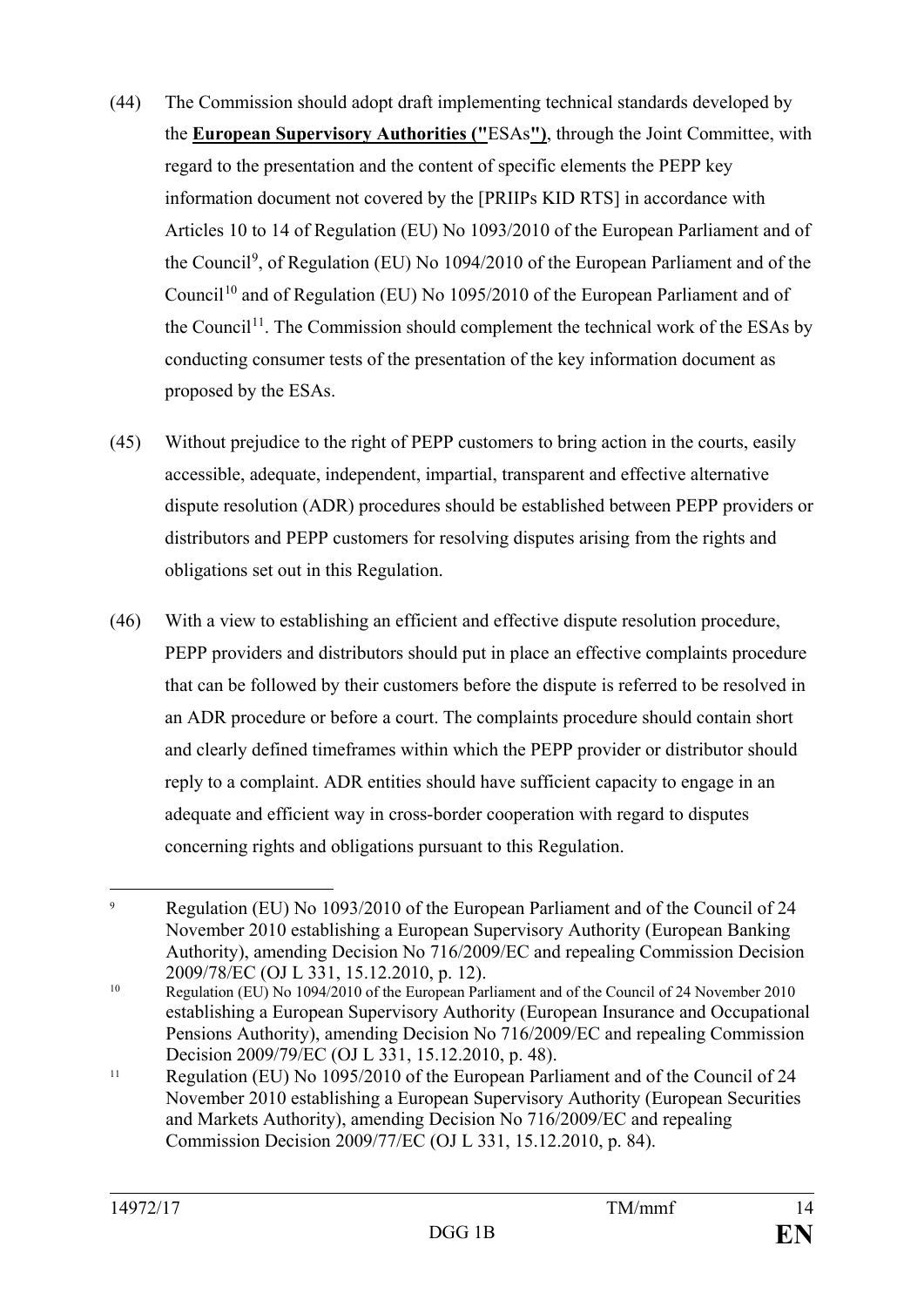- (47) In order to find better conditions for their investments, thus also stimulating the competition among PEPP providers, PEPP savers should have the right to switch **to a different** providers **located in the same or another Member State** during the accumulation and the decumulation phases, through a clear, quick and safe procedure. **For the forms of out-payments other than lifetime annuities, the switching should be provided also during the decumulation phase.**
- (48) The switching process should be straightforward for the PEPP saver. Accordingly, the receiving PEPP provider should be responsible for initiating and managing the process on behalf of the PEPP saver **and upon his request**. PEPP providers should be able to use additional means, such as a technical solution, on a voluntary basis when establishing the switching service.
- (49) Before giving the authorisation for switching takes place, **The PEPP provider shall inform** the PEPP saver should be informed of all the steps of the procedure necessary to complete the switching**, in order to enable the PEPP saver to make an informed decision about the switching service.**
- (50) The cooperation of the transferring PEPP provider is necessary in order for the switching to be successful. Therefore, the receiving PEPP provider should be provided by the transferring PEPP provider with all the information necessary to reinstate the payments on the other PEPP account. However, such information should not exceed what is necessary in order to carry out the switching.
- (51) In order to facilitate cross-border switching, the PEPP saver should be allowed to ask the new PEPP provider to provide the PEPP saver with information giving details of the new PEPP account, preferably within a single meeting with the new PEPP provider.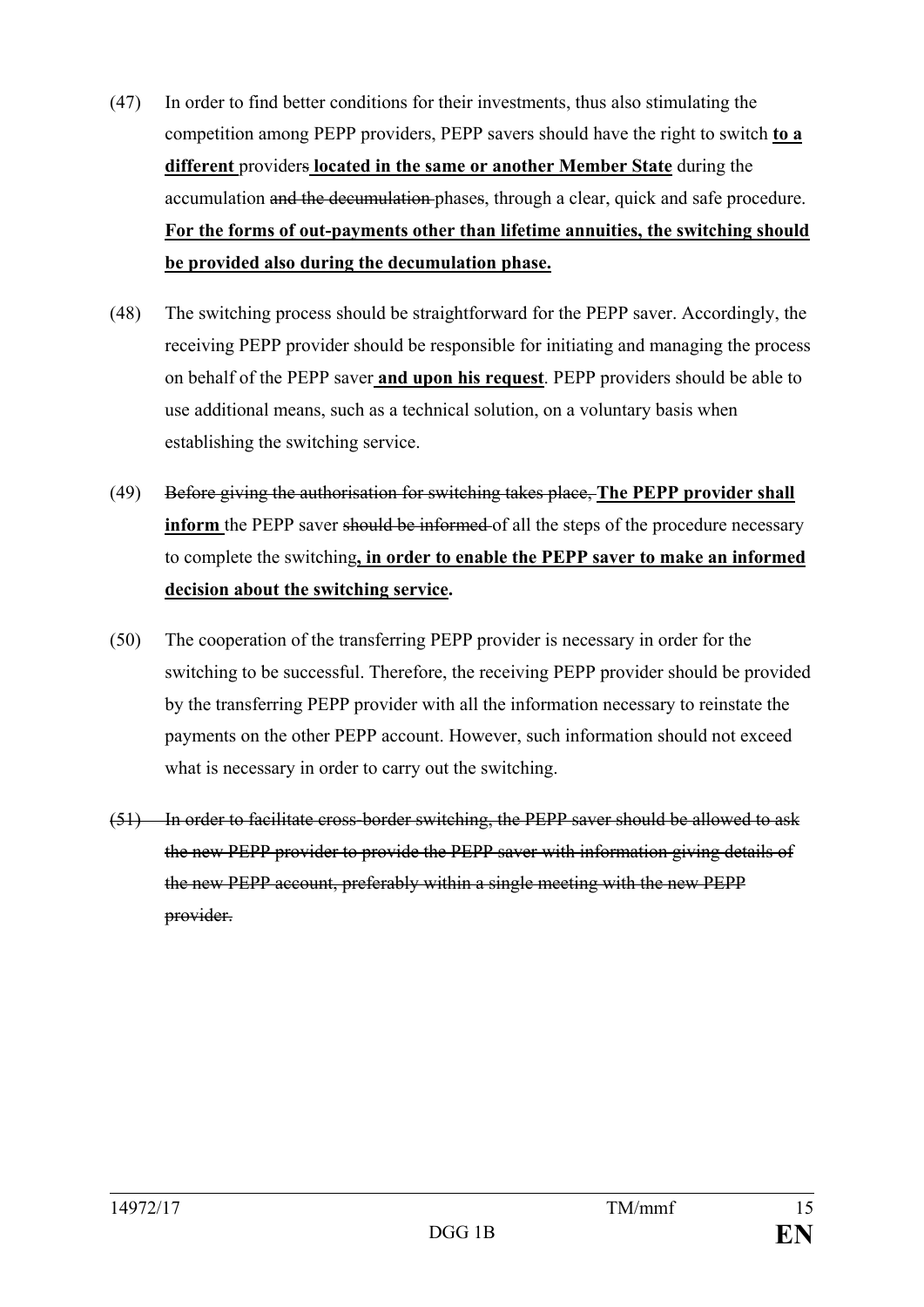- (52) PEPP savers should not be subject to financial losses, including charges and interest, caused by any mistakes made by either of the PEPP providers involved in the switching process. In particular, PEPP savers should not bear any financial loss deriving from the payment of additional fees, interest or other charges as well as fines, penalties or any other type of financial detriment due to delay in the execution of the switching.
- (53) PEPP savers should be given the freedom to decide upon subscription of a PEPP about their pay-out choice (annuities, lump sum, or other) in the decumulation phase, but with a possibility to revise their choice **after a minimum of** once every five years thereafter**from the subscription of a PEPP or, in case of subsequent changes, from the most recent change of the pay-out form, but also upon starting decumulation,** in order to be able to best adapt their pay-out choice to their needs when they near retirement. **The PEPP provider might allow the PEPP saver to modify the chosen pay-out option more frequently.**
- (54) PEPP providers should be allowed to make available to PEPP savers a wide range of decumulation options. This approach would achieve the goal of enhanced take-up of the PEPP through increased flexibility and choice for PEPP savers. It would allow providers to design their PEPPs in the most cost-effective way. It is coherent with other EU policies and politically feasible, as it preserves enough flexibility for Member States to decide about which decumulation options they wish to encourage.
- (55) Full transparency on costs and fees related to the investment in a PEPP should be guaranteed. A level-playing field between providers would be established, whilst ensuring consumer protection. Comparative information would be available between different products, thus incentivising competitive pricing.
- (56) Although the ongoing supervision of PEPP providers is to be exercised by the respective **national** competent national authorities, EIOPA should coordinate the supervision with regards to PEPPs, in order to guarantee the application of a unified supervisory methodology, contributing in this way to the pane-European nature of the pension product.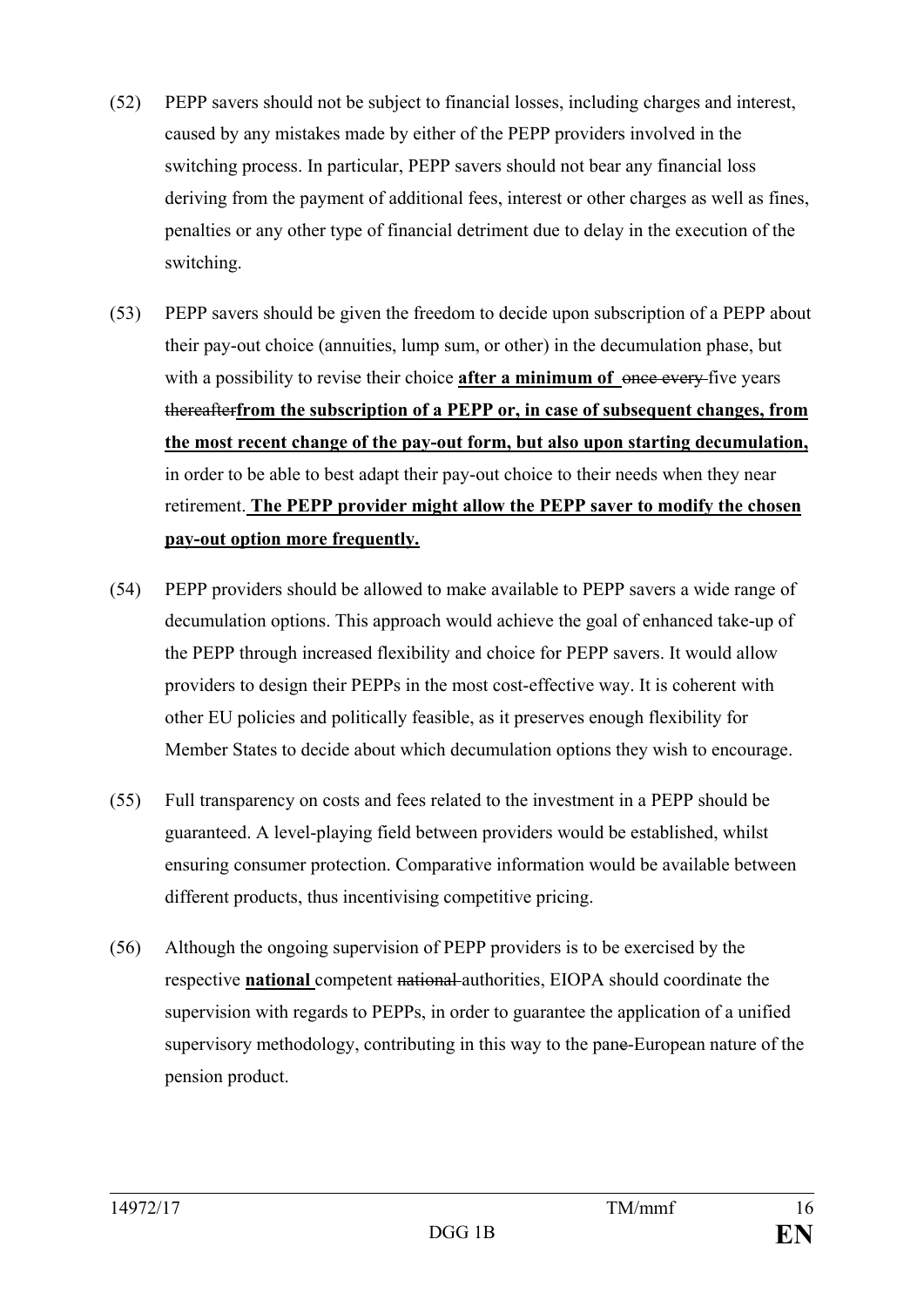- (57) EIOPA should cooperate with national competent authorities and facilitate cooperation between them. In this respect, EIOPA should play a role in the power of **national**  competent national authorities to apply supervisory measures by providing evidence about PEPP-related infringements. EIOPA should also provide binding mediation in the event of disagreement between competent authorities in cross-border situations.
- (58) In order to ensure compliance with the provisions of this Regulation by financial undertakings that manufacture PEPP**s**, as well as by financial undertakings and persons that distribute PEPP**s**, and to ensure that they are subject to similar treatment across the Union, administrative sanctions and other measures which are effective, proportionate and dissuasive should be provided.
- (59) In line with the Commission Communication of 8 December 2010 "Reinforcing sanctioning regimes in the financial services sector"<sup>[12](#page-17-0)</sup> and in order to ensure that the requirements of this Regulation are fulfilled, it is important that Member States take necessary steps to ensure that infringements of this Regulation are subject to appropriate administrative penalties and measures.
- (60) Although Member States may lay down rules for administrative and criminal penalties for the same infringements, Member States should not be required to lay down rules for administrative penalties for the infringements of this Regulation which are subject to national criminal law. However, the maintenance of criminal penalties instead of administrative penalties for infringements of this Regulation should not reduce or otherwise affect the ability of competent authorities to cooperate, access and exchange information in a timely way with competent authorities in other Member States for the purposes of this Regulation, including after any referral of the relevant infringements to the competent judicial authorities for criminal prosecution.

<span id="page-17-0"></span><sup>&</sup>lt;sup>12</sup> Communication from the Commission to the European Parliament, the Council, the European Economic and Social Committee and the Committee of the Regions "Reinforcing sanctioning regimes in the financial services sector", 8 December 2010, COM(2010) 716 final.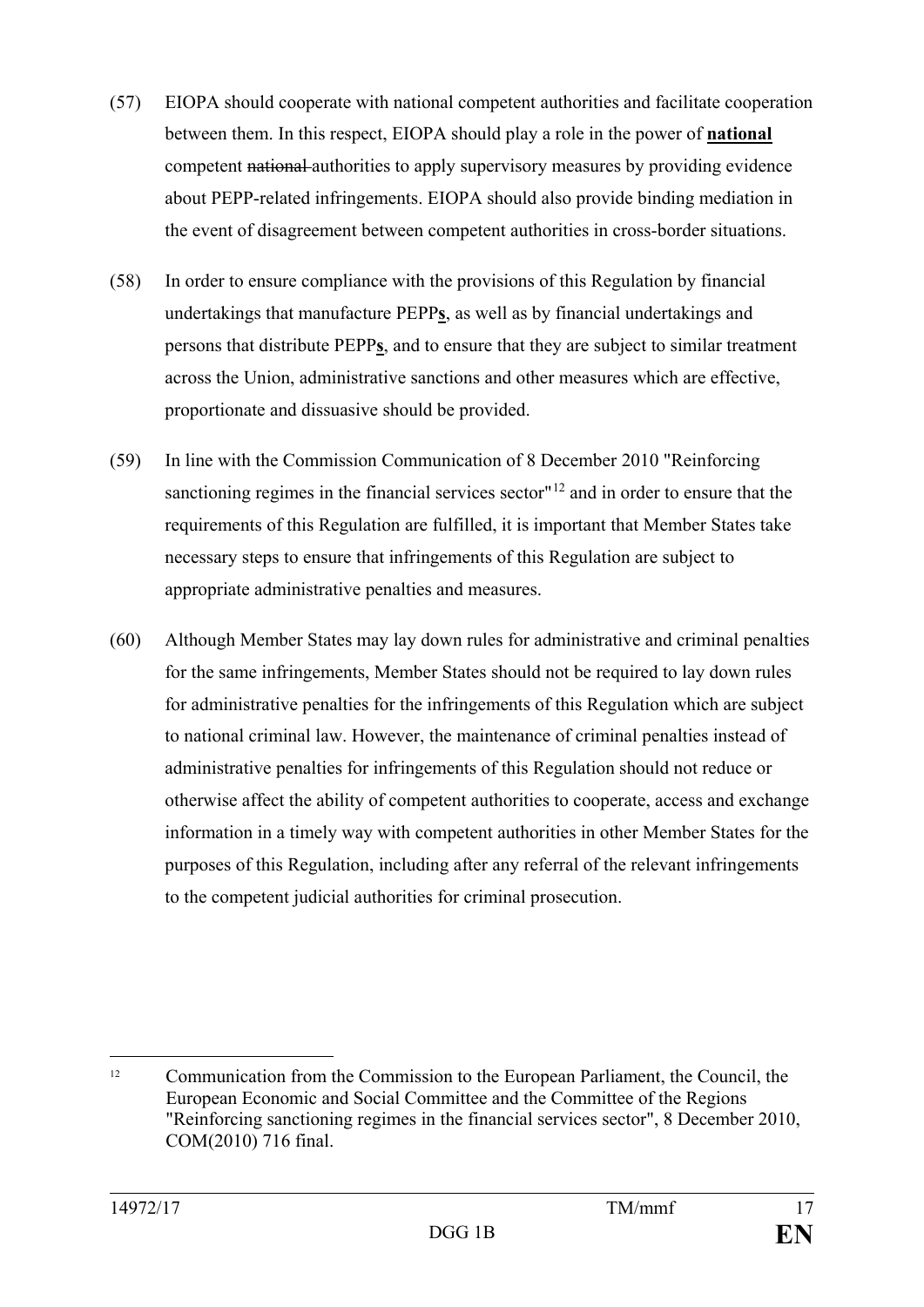- (61) Competent authorities should be empowered to impose pecuniary sanctions which are sufficiently high to offset the actual or potential profits, and to be dissuasive even for larger financial undertakings and their managers.
- (62) In order to ensure a consistent application of sanctions across the Union, the competent authorities should take into account all relevant circumstances when determining the type of administrative sanctions or other measures and the level of administrative pecuniary sanctions.
- (63) In order to ensure that decisions on breaches and penalties by competent authorities have a dissuasive effect on the public at large and to strengthen consumer protection by warning them about PEPPs distributed in infringement of this Regulation, those decisions should be published, provided that the time period for lodging an appeal has passed and no appeal was lodged, unless such disclosure jeopardises the stability of financial markets or an ongoing investigation.
- (64) In order to detect potential breaches, the competent authorities should have the necessary investigatory powers, and should establish effective mechanisms, to enable reporting of potential or actual breaches.
- (65) This Regulation should be without prejudice to any provisions in the laws of Member States in respect of criminal offences.
- (66) Any processing of personal data carried out within the framework of this Regulation, such as the exchange or transmission of personal data by the competent authorities should be undertaken in accordance with Regulation (EU) 2016/679 of the European Parliament and of the Council<sup>[13](#page-18-0)</sup> and any exchange or transmission of information by the ESAs should be undertaken in accordance with Regulation (EC) No 45/2001 of the European Parliament and of the Council<sup>14</sup>.

<span id="page-18-0"></span><sup>&</sup>lt;sup>13</sup> Regulation (EU) 2016/679 of the European Parliament and of the Council of 27 April 2016 on the protection of natural persons with regard to the processing of personal data and on the free movement of such data, and repealing Directive 95/46/EC (General Data Protection Regulation) (OJ L 119, 4.5.2016, p. 1).

<span id="page-18-1"></span><sup>&</sup>lt;sup>14</sup> Regulation (EC) No 45/2001 of the European Parliament and of the Council of 18 December 2000 on the protection of individuals with regard to the processing of personal data by the Community institutions and bodies and on the free movement of such data (OJ L 8, 12.1.2001, p. 1).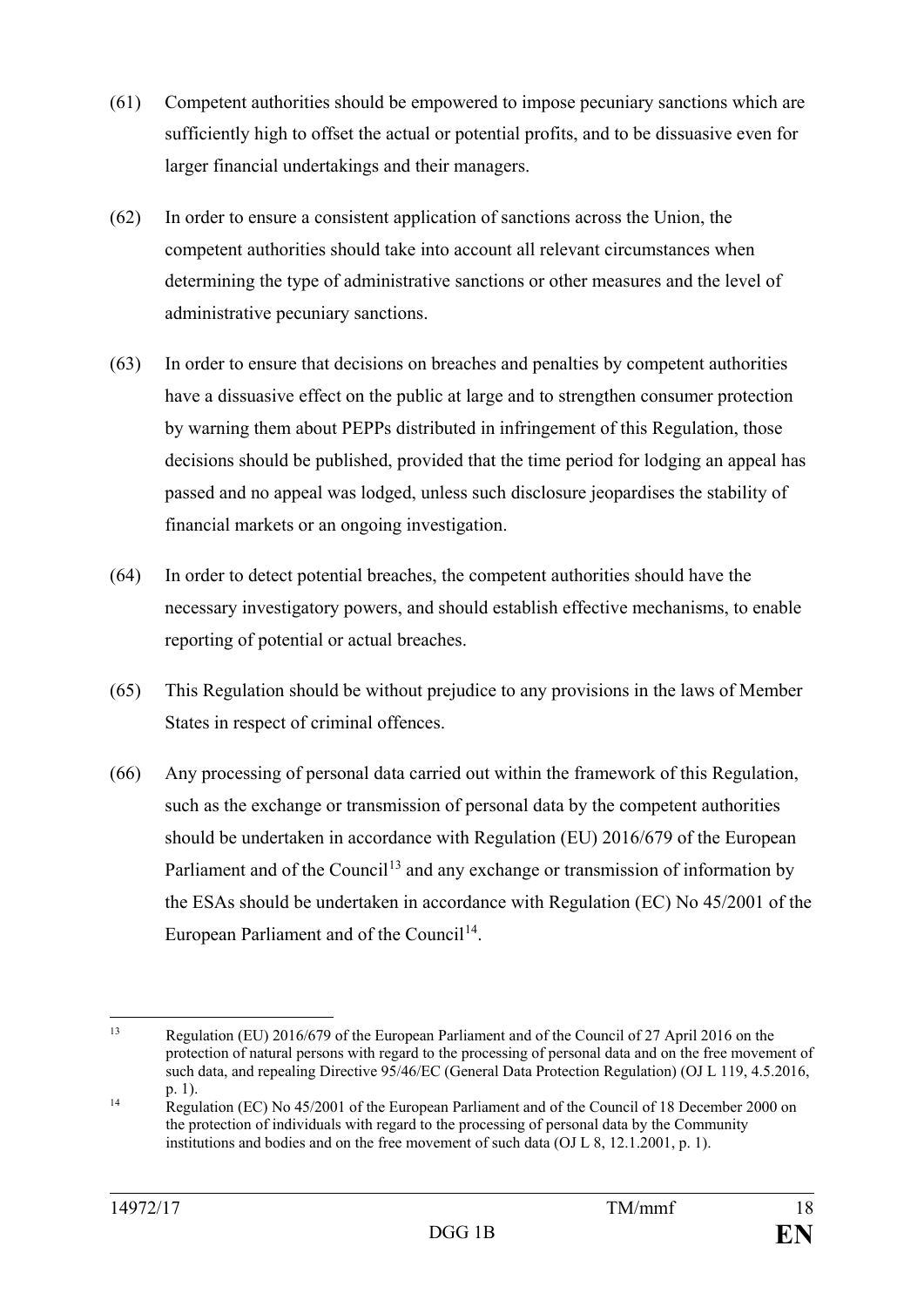- (67) Tax incentives can take different forms and play an important role in encouraging the take-up of personal pension products ((PPPs) in a number of Member States. In many Member States the contributions paid for **personal pension products** PPPs qualify for some form of tax relief, be it explicit or implicit.
- (68) This Regulation should not be understood as obliging Member States to apply to PEPPs the same tax rules as they would apply to comparable personal pension products under their national laws. However, in application of the national treatment principle, stemming from Articles 21 and 45 of the TFEU and interpreted by the Court of Justice of the European Union, it should be possible for a PEPP that is objectively comparable to a personal pension product (PPP) distributed in a given Member State to benefit from the same tax relief granted to the PPP in this Member State, if the PEPP saver there is subject to tax. This also applies if the PEPP is provided by a provider from another Member State.
- (69) Following the launch of the PEPP, Member States are encouraged to take into consideration Commission Recommendation (EU) 2017/… and to extend the benefits of the tax advantages they grant to national PPPs also to the PEPP.
- $(70)$  An evaluation of this Regulation is to be be carried out, inter alia, by assessing market developments, such as the emergence of new types of PEPPs, as well as developments in other areas of Union law and the experiences of Member States.
- (71) This Regulation respects fundamental rights and observes the principles recognised in particular by the Charter of the Fundamental Rights of the European Union, in particular the right to the protection of personal data, the right to property, the freedom to conduct a business, the principle of equality between men and women and the principle of a high level of consumer protection.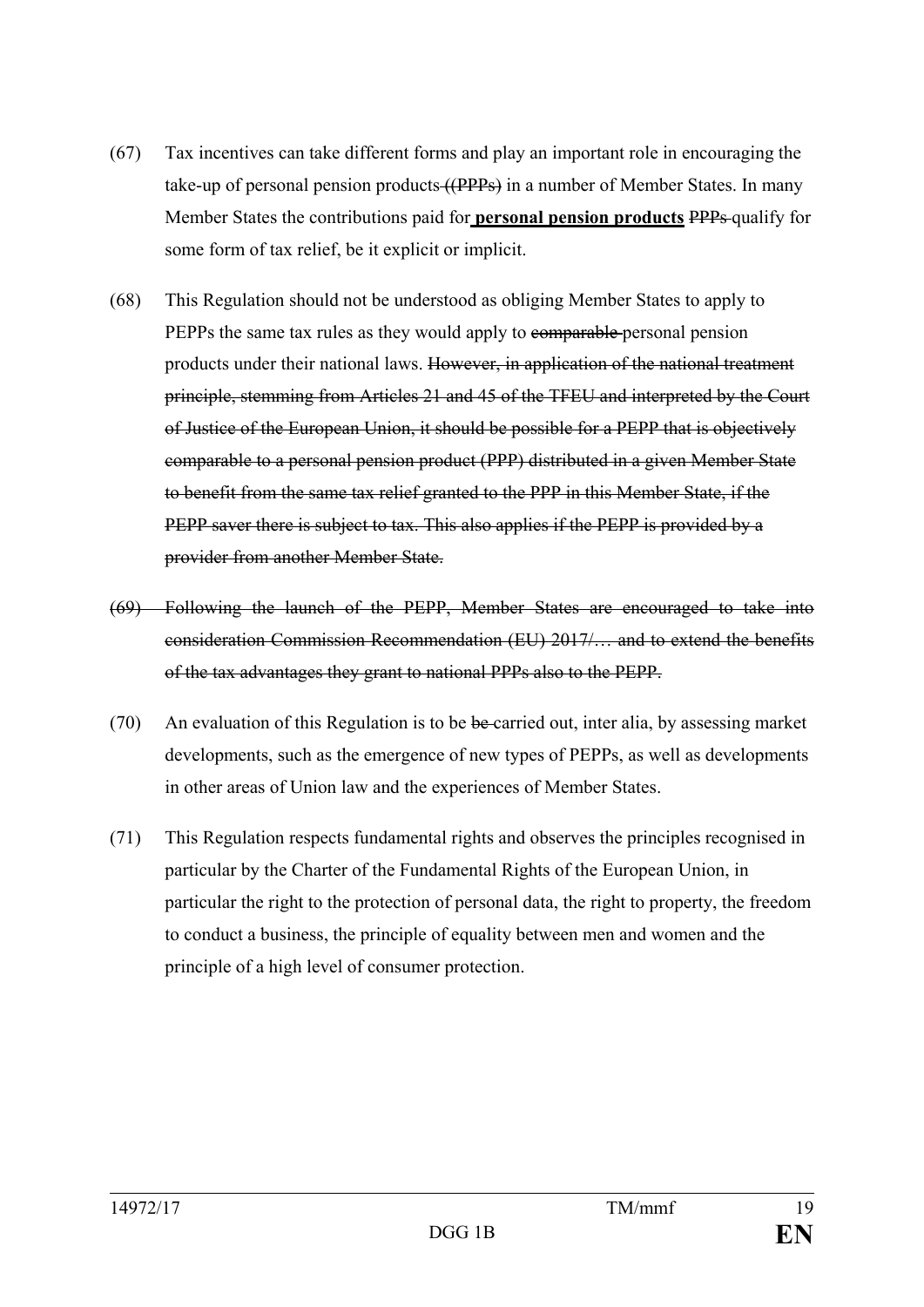(72) Since the objectives of this Regulation, namely to enhance PEPP saver protection and improve PEPP saver confidence in PEPPs, including where those products are distributed cross-border, cannot be sufficiently achieved by the Member States but can rather, by reason of its effects, be better achieved at Union level the Union may adopt measures, in accordance with principle of subsidiarity as set out in Article 5 of the Treaty of the European Union. In accordance with the principle of proportionality, as set out in that Article, this Regulation does not go beyond what is necessary in order to achieve those objectives.**]**

HAVE ADOPTED THIS REGULATION: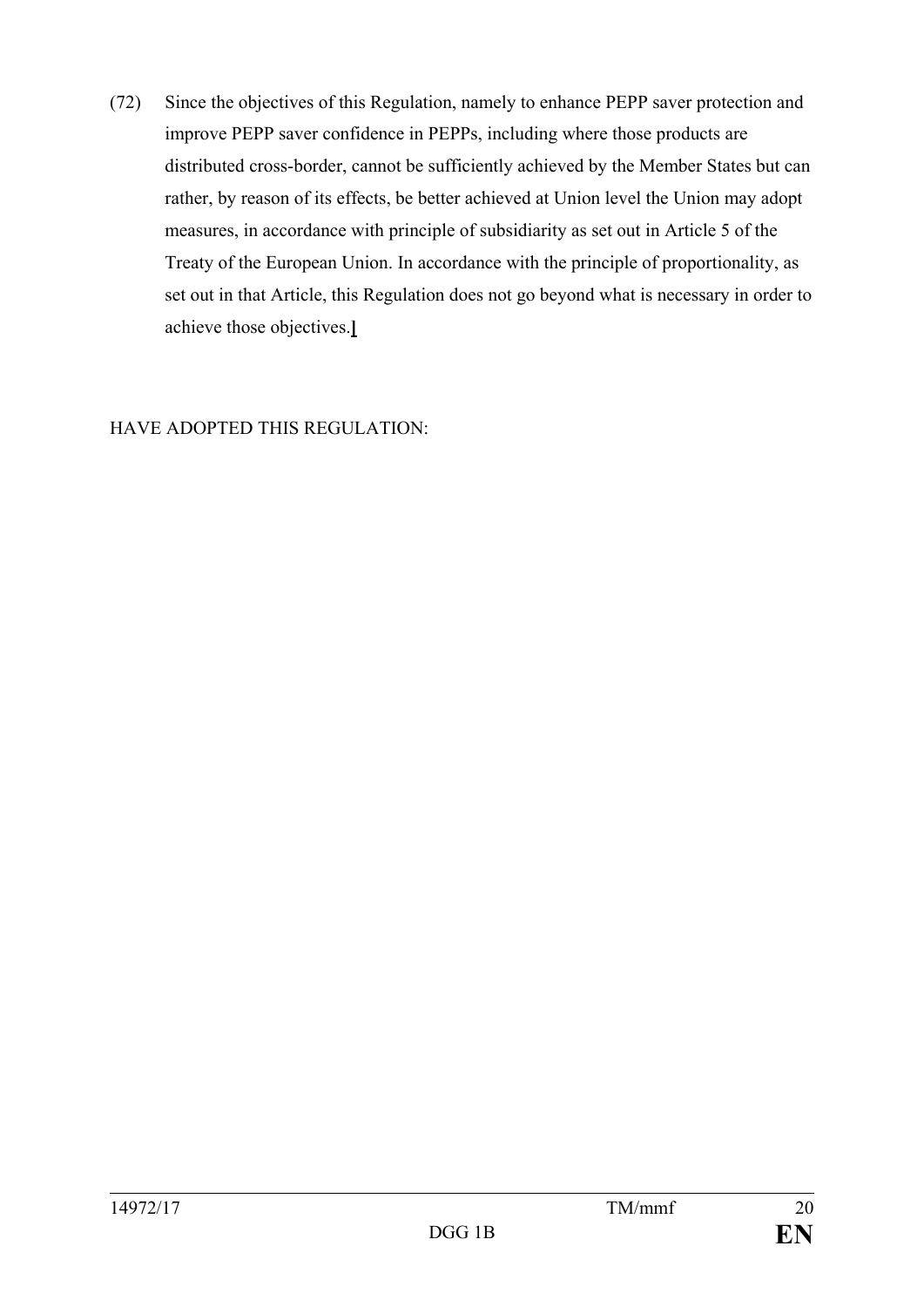# **[CHAPTER I GENERAL PROVISIONS**

#### *Article 1*

#### **Subject matter**

This Regulation lays down uniform rules on the authorisation, manufacturing, distribution and supervision of personal pension products that are distributed in the Union under the designation "pan-European Personal Pension product" or "PEPP".

#### *Article 2*

#### **Definitions**

For the purposes of this Regulation, the following definitions apply:

- (1) "personal pension product" means a product which:
	- (a) is based on a contract between an individual saver and an entity on a voluntary basis;
	- (b) has an explicit retirement objective;
	- (c) provides for capital accumulation until retirement with only limited possibilities for early withdrawal before retirement;
	- (d) provides an income on retirement;
- (2) "pan-European Personal Pension Product (PEPP)" means a long-term savings personal pension product, which is **offered**provided under an agreed PEPP scheme by a regulated financial undertaking authorised under Union law to manage collective or individual investments or savings**by a PEPP provider or distributor**, and subscribed to voluntarily by an individual PEPP saver in view of retirement, with no or strictly limited redeemability;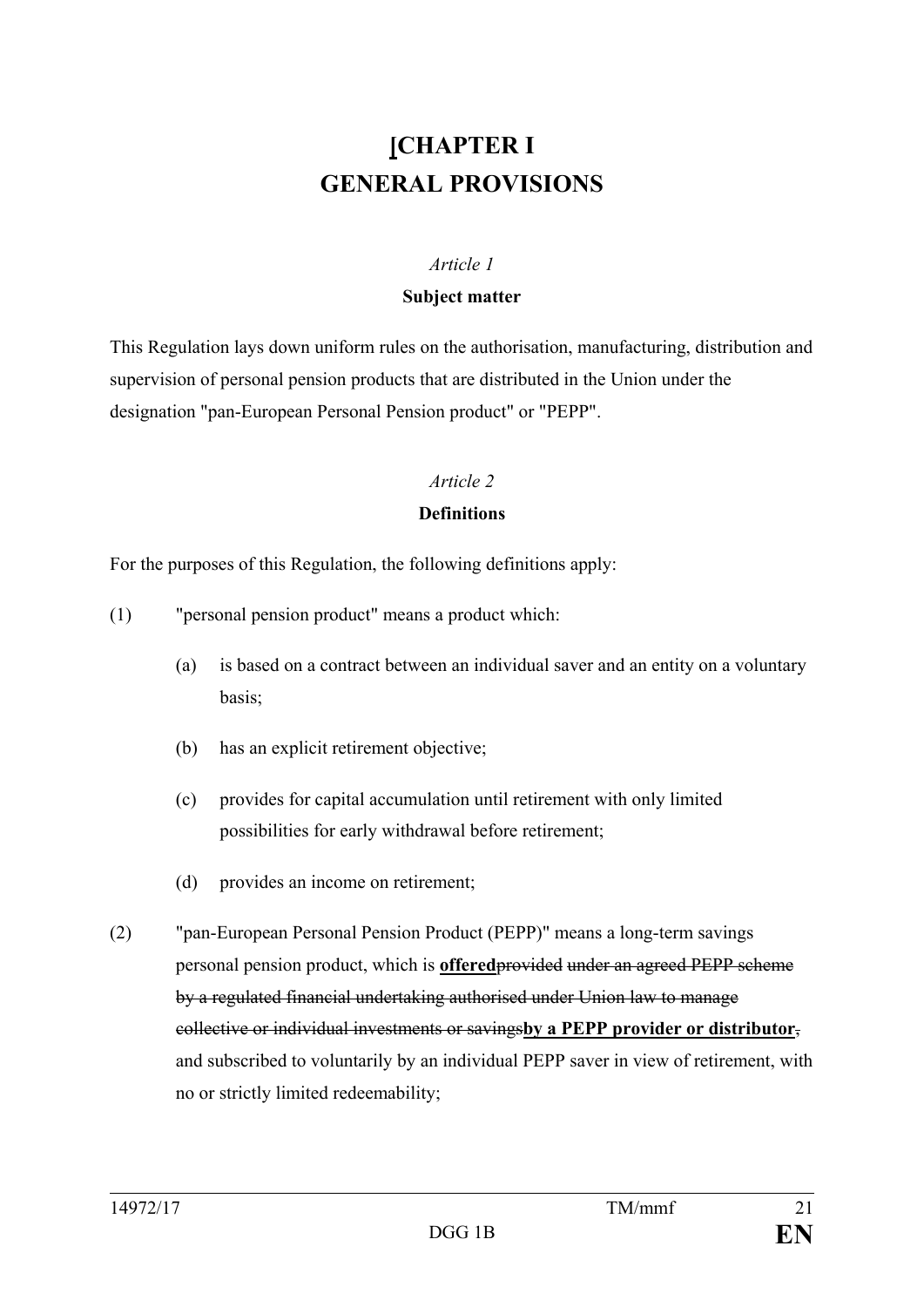- (3) "PEPP saver" means **a natural person who subscribes to a PEPP with a PEPP provider;**:
- (a) a retail client as defined in point  $(11)$  of Article  $4(1)$  of Directive 2014/65/EU of the European Parliament and of the Council<sup>15</sup>:
- (b) a customer within the meaning of Directive 2002/92/EC of the European Parliament and of the Council<sup>16</sup>, where that customer would not qualify as a professional client as defined in point (10) of Article 4(1) of Directive 2014/65/EU;
- (4) "PEPP scheme" means a contract, an agreement, a trust deed or rules stipulating which retirement benefits are granted and under which conditions on the basis of an individual retirement savings plan agreed with a PEPP provider;
- (5) "PEPP account" means a personal pension account held in the name of a PEPP saver or a PEPP beneficiary which is used for the execution **recording** of transactions allowing the PEPP saver to contribute periodically sums towards his retirement and the PEPP beneficiary to receive his retirement benefits;
- (6) "PEPP provision" means the manufacturing and distribution of a PEPP;
- (7) "PEPP beneficiary" means a person receiving PEPP retirement benefits;

<span id="page-22-0"></span> <sup>15</sup> Directive 2014/65/EU of the European Parliament and of the Council of 15 May 2014 on markets in financial instruments and amending Directive 2002/92/EC and Directive 2011/61/EU (OJ L 173 12.6.2014, p. 349).

<span id="page-22-1"></span><sup>&</sup>lt;sup>16</sup> Directive 2002/92/EC of the European Parliament and of the Council of 9 December 2002 on insurance mediation (OJ L 009 15.1.2003, p. 3).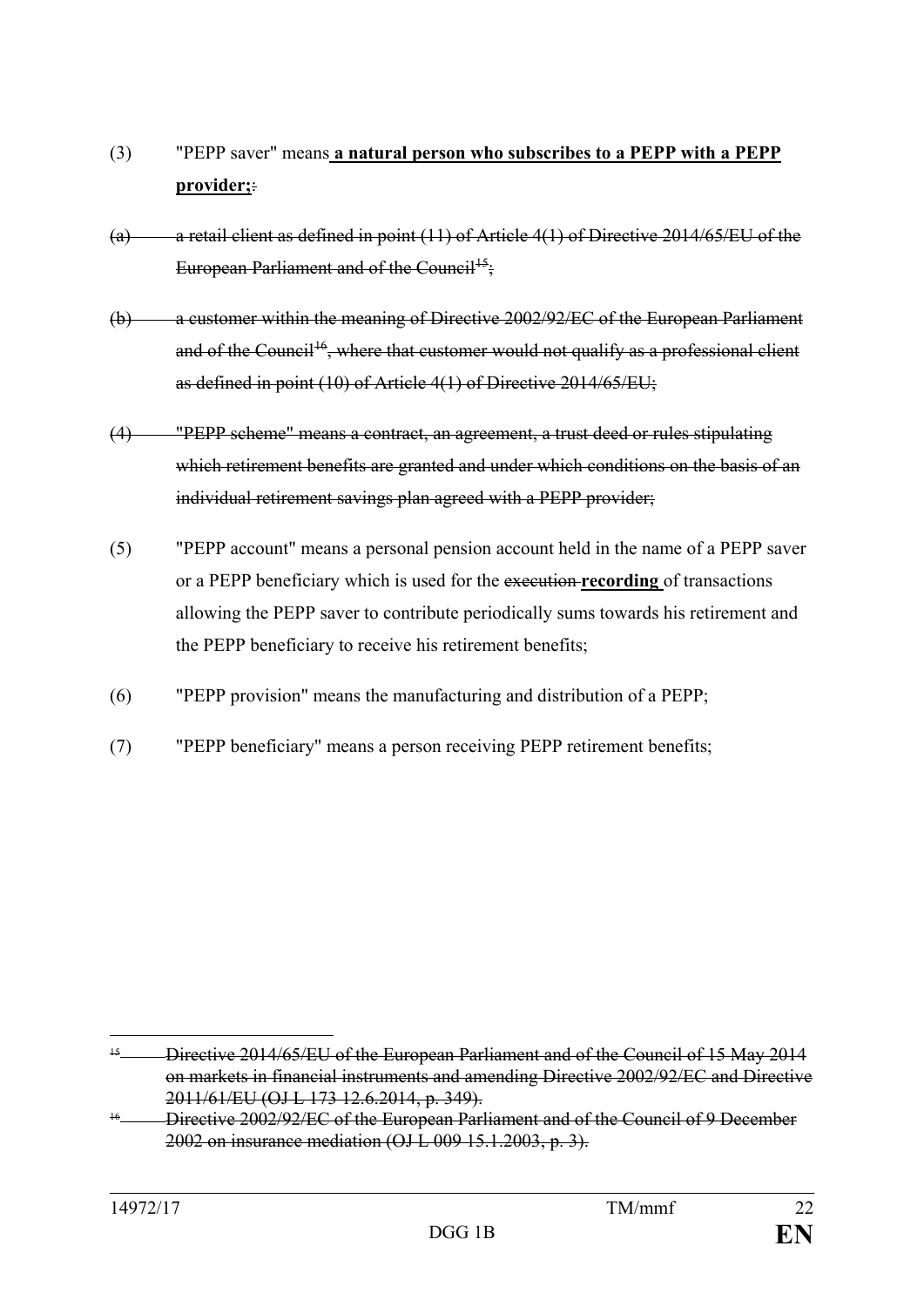- (8) "PEPP distribution" means the activities of advising on, proposing, or carrying out other work preparatory to the conclusion of contracts for providing a PEPP, of concluding such contracts, or of assisting in the administration and performance of such contracts, including the provision of information concerning one or more pension contracts in accordance with criteria selected by PEPP customers through a website or other media and the compilation of a pension product ranking list, including price and product comparison, or a discount on the price of a pension contract, when the PEPP customer is able to directly or indirectly conclude a pension contract using a website or other media;
- (9) "PEPP retirement benefits" means benefits paid by reference to reaching, or the expectation of reaching, retirement. These benefits may take the form of payments for life, payments made for a temporary period, a lump sum, or any combination thereof;
- (10) "accumulation phase" means the period during which assets (in-payments) are accumulated in a PEPP account and normally runs until the age **at which** of retirement of the PEPP beneficiary **may start decumulating the PEPP**;
- (11) "decumulation phase" means the period during which assets accumulated in a PEPP account are drawn upon to fund retirement or other income requirements;
- (12) "annuity" means a sum payable at specific intervals over a period, such as the PEPP beneficiary's life or a certain number of years, in return for an investment;
- (13) "drawdown payments" means the possibility for the PEPP beneficiaries to draw discretionary amounts, up to a certain limit on a periodic basis;
- (14) "provider of a PEPP" or "PEPP provider" means a financial undertaking authorised to manufacture a PEPP and **to** distribut**e**ing it;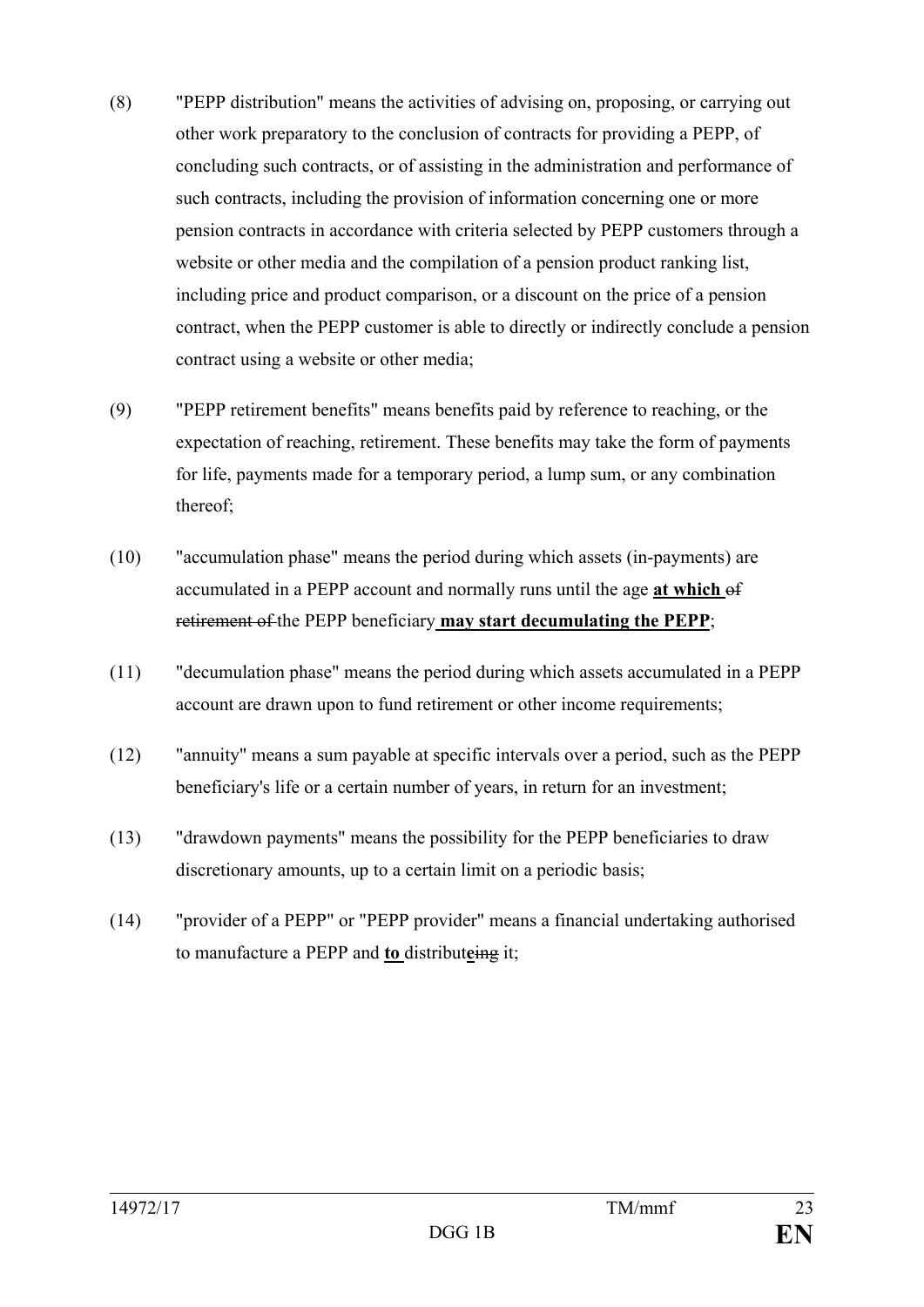- (15) "distributor of a PEPP" or "PEPP distributor" means a financial undertaking authorised to distribute PEPPs not manufactured by it, as well as an insurance, reinsurance or ancillary insurance intermediary;
- (16) "durable medium" means any instrument which:
	- (a) enables a PEPP customer to store information addressed personally to that customer in a way accessible for future reference and for a period of time adequate for the purposes of the information; and
	- (b) allows the unchanged reproduction of the information stored;
- (17) "competent authorities" of the PEPP providers means the national authorities designated by each Member State to supervise PEPP providers;
- (18) "home Member State of the PEPP provider" means the Member State in which the PEPP provider has its registered office;
- (19) "host Member State of the PEPP provider" means a Member State, other than the home Member State, in which a PEPP provider manufactures or distributes PEPPs;
- (20) "compartment" means a **national** section which is opened within each individual PEPP account and which corresponds to the legal requirements and conditions for using incentives fixed at national level for investing in a PEPP by the Member State of the PEPP saver's domicile. Accordingly, an individual may be a PEPP saver or a PEPP beneficiary in each compartment, depending on the respective legal requirements for the accumulation and decumulation phases;
- (21) "capital" means aggregate capital contributions and uncalled committed capital, calculated on the basis of amounts investible after deduction of all fees, charges and expenses that are directly or indirectly borne by investors;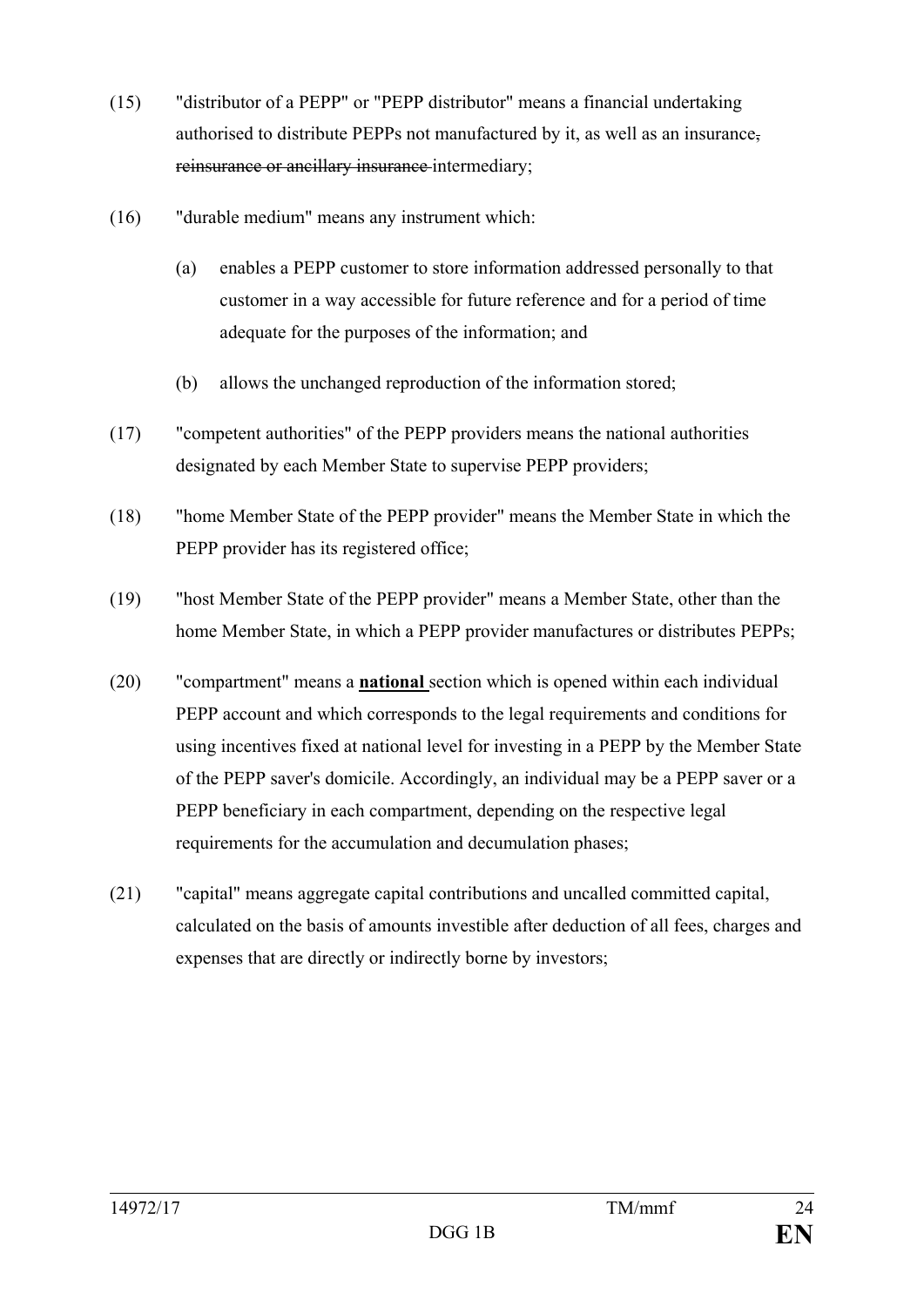- (22) "financial instrument" means those instruments specified in Section C of Annex I of Directive 2014/65/EU**[17](#page-25-0)**;
- (23) "depositary" means an institution charged with the safe-keeping of assets and oversight of compliance with the fund rules and applicable law;
- (24) "default investment option" means an investment strategy option that is made available forapplied when the PEPP savers by every PEPP provider has not provided instructions on how to invest the funds accumulating in his PEPP account;
- (25) "risk mitigation techniques" means techniques for a systematic reduction in the extent of exposure to a risk and/or the likelihood of its occurrence;

#### **(25a) "biometric risks" mean risks linked to longevity, disability** and**or death;**.

- (26) "switching providers" means, upon a PEPP customer**saver**'s request, transferring from one PEPP provider to another any positive balance from one PEPP account to the other, **and** with or without closing the former PEPP account;
- (27) "advice" means the provision of a personal recommendation to a PEPP saver**customer**, either upon his request or at the initiative of the PEPP provider or distributor, in respect of one or more contracts for subscribing **a** PEPP;
- (28) "PEPP customer" means a PEPP saver, a prospective PEPP saver and/or a PEPP beneficiary.

#### *Article 3*

#### **Applicable rules**

The provision of PEPPs shall be subject to:

(a) this Regulation,

<u>.</u>

<span id="page-25-0"></span>**<sup>17</sup> Directive 2014/65/EU of the European Parliament and of the Council of 15 May 2014 on markets in financial instruments and amending Directive 2002/92/EC and Directive 2011/61/EU (OJ L 173 12.6.2014, p. 349).**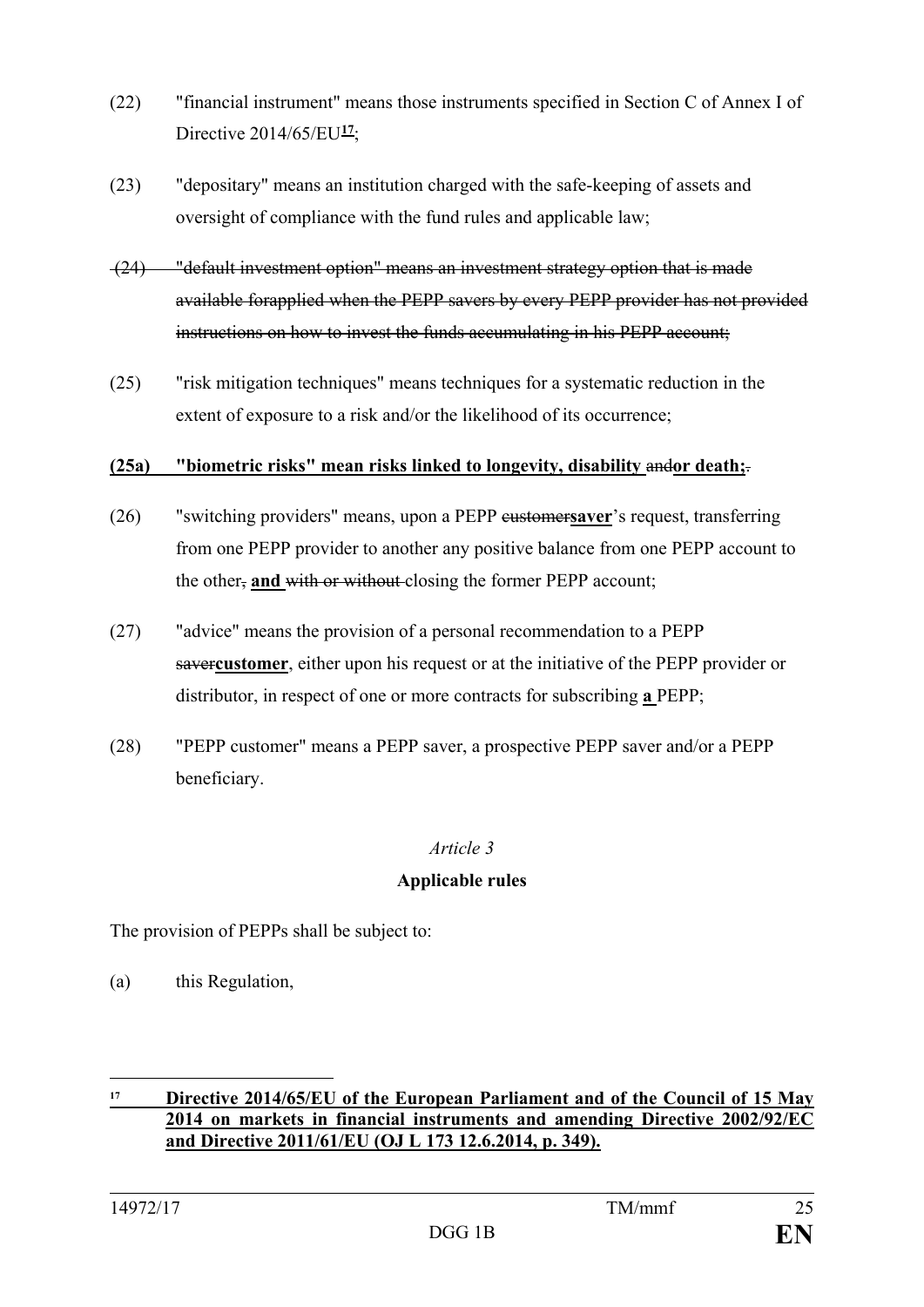- (b) where authorised by this Regulation, the provisions of the contract for the provision of a PEPP concluded between a PEPP saver and a PEPP provider,
- (c) in the case of matters not regulated by this Regulation or, where matters are partly regulated by it, of those aspects not covered by it, by:
	- (i) the provisions of laws adopted by Member States in implementation of EU measures relating specifically to the PEPP;
	- (ii) the provisions of Member States' laws which would apply to a comparable personal pension product manufactured and distributed in accordance with the law of the Member State in which the manufacturer has its registered office.**]**

# **[CHAPTER II AUTHORISATION**

### *Article 4*

## **Authorisation**

- 1. A PEPP may only be manufactured and distributed in the Union where it has been authorised by EIOPA in accordance with this Regulation.
- 2. Authorisation of a PEPP shall be valid in all Member States. It entitles the authorisation holder to manufacture and distribute the PEPP as authorised by EIOPA.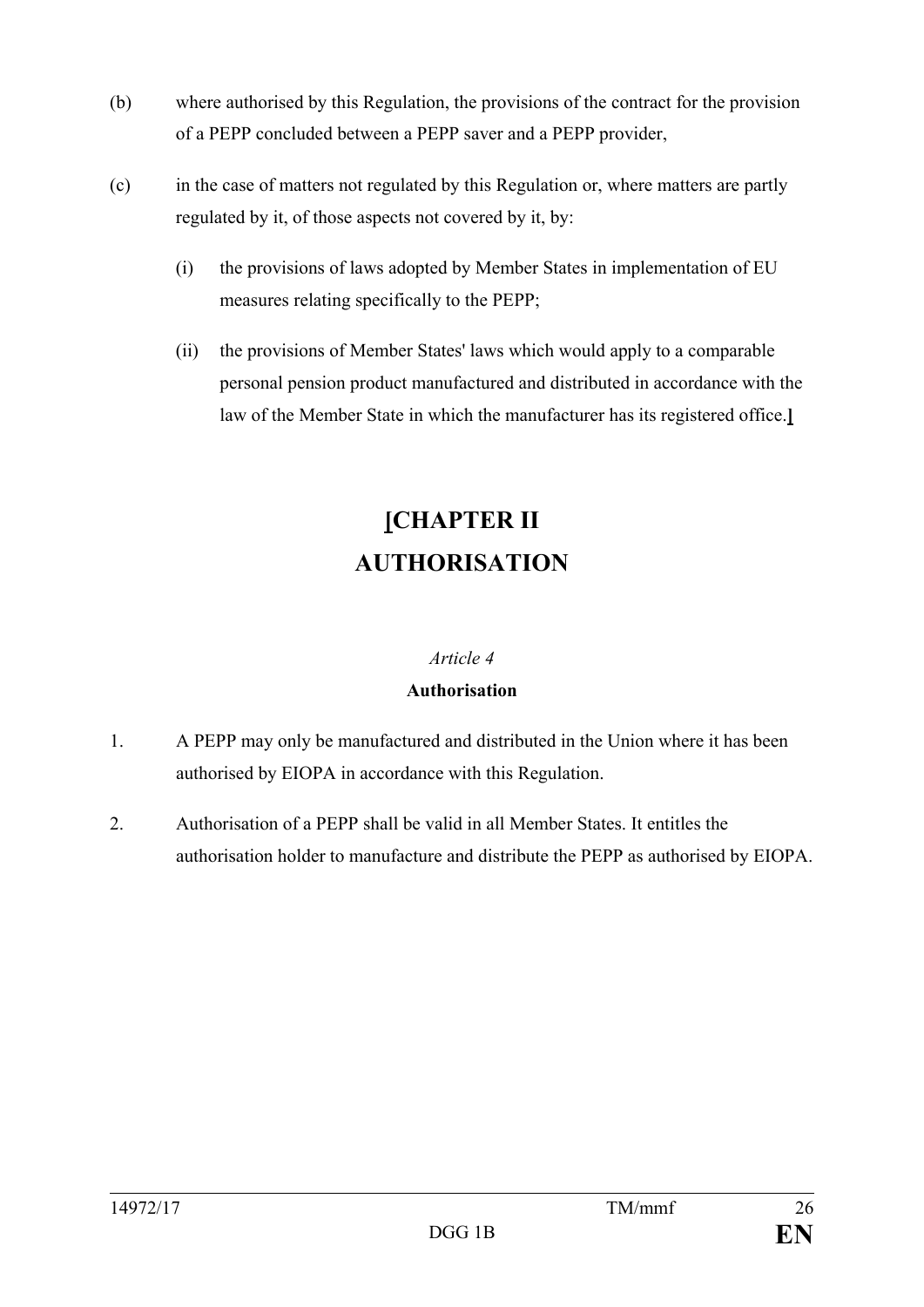#### **Application for authorisation of a PEPP**

- 1. Only the following financial undertakings **authorised under Union law to manage collective or individual investments or savings** may apply for authorisation of a PEPP:
	- (a) credit institutions authorised in accordance with Directive 2013/36/EU of the European Parliament and of the Council<sup>[18](#page-27-0)</sup>;
	- (b) insurance undertakings authorised in accordance with Directive 2009/138/EC of the European Parliament and of the Council<sup>19</sup>, engaged in direct life insurance according to Article 2(3) and Annex II of Directive 2009/138/EC;
	- (c) institutions for occupational retirement provision **("IORP")** registered or authorised in accordance with Directive 2016/2341/EU of the European Parliament and of the Council<sup>[20](#page-27-2)</sup> which do not provide a coverage against **biometric risks and do not guarantee an investment performance or a given level of benefits**;
	- (d) investment firms authorised in accordance with Directive 2014/65/EU, engaged in portfolio management or investment advice;
	- (e) investment companies or management companies authorised in accordance with Directive 2009/65/EC of the European Parliament and of the Council<sup>21</sup>;

<span id="page-27-0"></span> <sup>18</sup> Directive 2013/36/EU of the European Parliament and of the Council of 26 June 2013 on access to the activity of credit institutions and the prudential supervision of credit institutions and investment firms, amending Directive 2002/87/EC and repealing Directives 2006/48/EC and 2006/49/EC (OJ L 176, 27.6.2013, p. 338).

<span id="page-27-1"></span><sup>&</sup>lt;sup>19</sup> Directive 2009/138/EC of the European Parliament and of the Council of 25 November 2009 on the taking-up and pursuit of the business of Insurance and Reinsurance (Solvency II) (OJ L 335, 17.12.2009, p. 1).

<span id="page-27-2"></span><sup>&</sup>lt;sup>20</sup> Directive 2016/2341/EU of the European Parliament and of the Council of 14 December 2016 on the activities and supervision of institutions for occupational retirement provision (IORPs) (recast) (OJ L 354, 23.12.2016, p. 37).

<span id="page-27-3"></span><sup>&</sup>lt;sup>21</sup> Directive 2009/65/EC of the European Parliament and of the Council of 13 July 2009 on the coordination of laws, regulations and administrative provisions relating to undertakings for collective investment in transferable securities (UCITS) (recast) (OJ L 302, 17.11.2009, p. 32).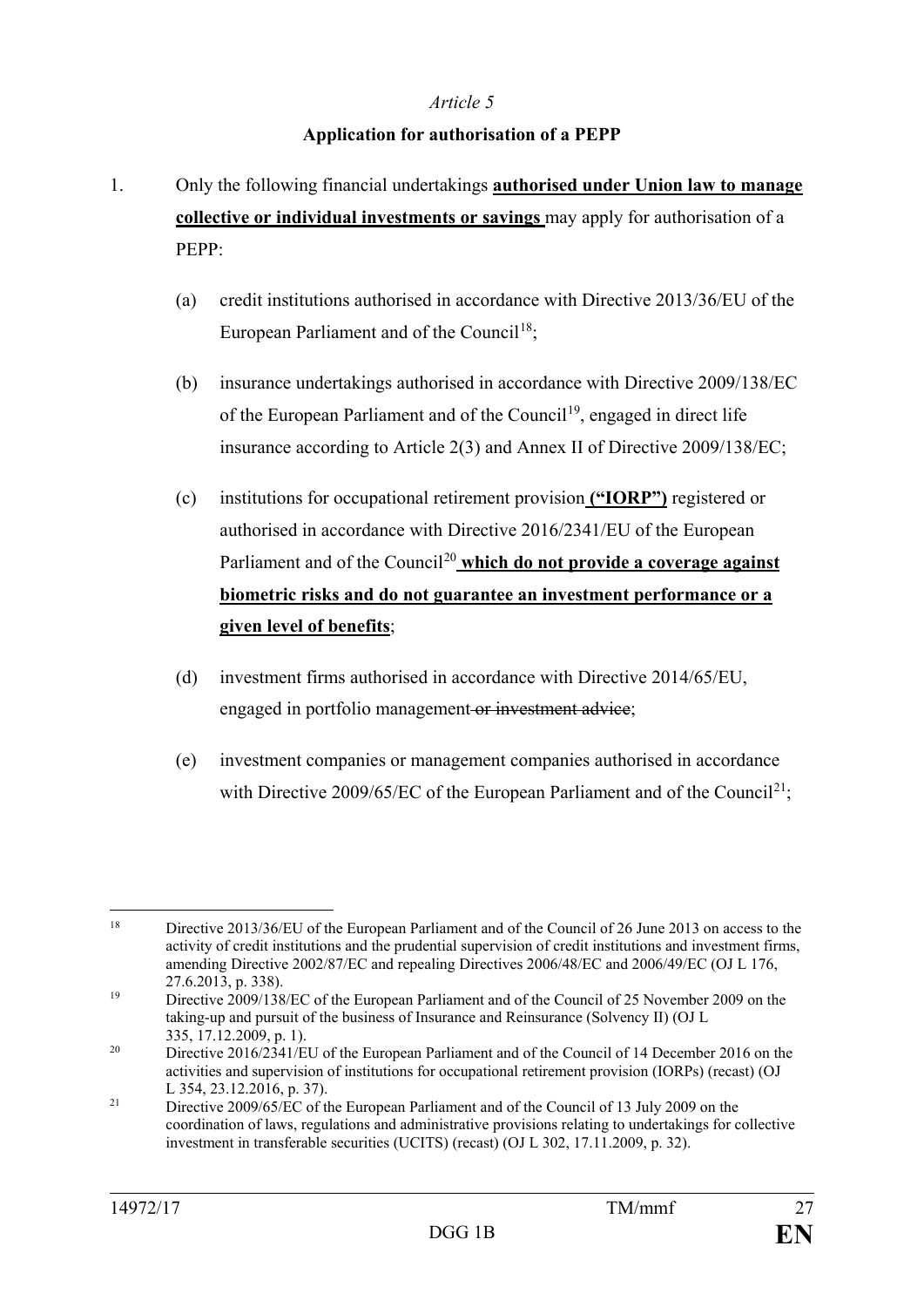- (f) alternative investment fund ("AIF") managers authorised in accordance with Directive 2011/61/EU of the European Parliament and of the Council<sup>[22](#page-28-0)</sup>.
- 2. Financial undertakings listed in paragraph 1 shall submit their applications for authorisation of a PEPP to EIOPA. The application shall include the following:
	- (a) information on standard contract terms to be proposed to PEPP savers;
	- (b) information on the identity of the applicant and its current and previous financial experience and history;
	- (c) the identity of the persons who effectively conduct the business of manufacturing and/or distributing the PEPP;
	- (d) information on arrangements regarding portfolio and risk management and administration with regard to the PEPP;
	- (e) information about the investment strategies, the risk profile and other characteristics of the PEPP;
	- (f) a list of Member States where the applicant PEPP intends to market the PEPP;
	- (g) information on the identity of the depositary, if applicable;
	- (h) a description of the information to be made available to PEPP savers, including a description of the arrangements for dealing with complaints submitted by PEPP savers:
	- (i) proof of the authorisation or registration of the applicant in accordance with the applicable Union legislative act referred to in paragraph 1 and information on the identity of the competent authority which granted it.

<span id="page-28-0"></span><sup>&</sup>lt;sup>22</sup> Directive 2011/61/EU of the European Parliament and of the Council of 8 June 2011 on Alternative Investment Fund Managers and amending Directives 2003/41/EC and 2009/65/EC and Regulations (EC) No 1060/2009 and (EU) No 1095/2010 (OJ L 174, 1.7.2011, p. 1).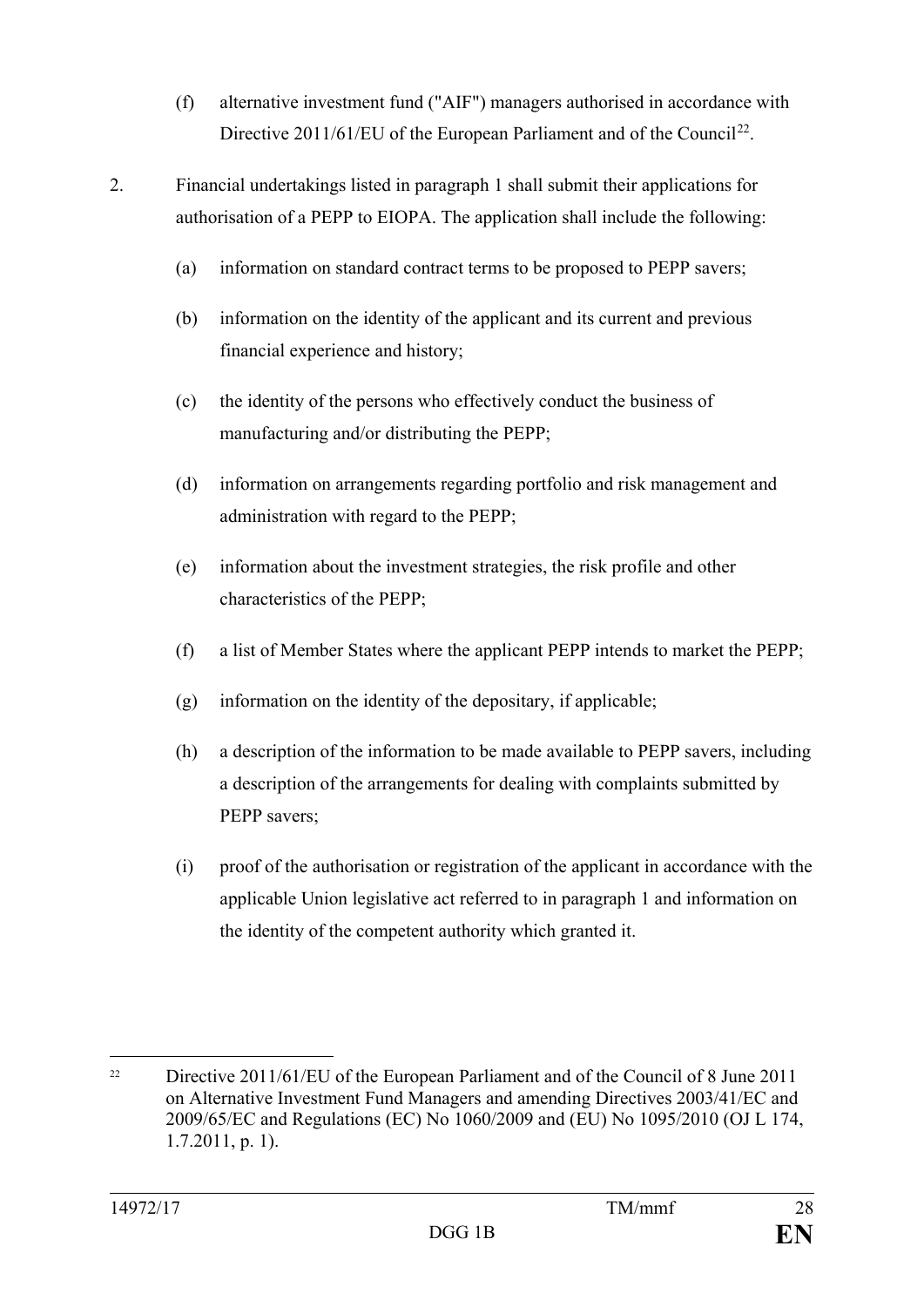- 3. EIOPA may request clarification and additional information as regards the documentation and information provided under paragraph 1**2**.
- 4. EIOPA may ask the competent authority**ies** of the financial undertaking applying for the authorisation for clarification and information as regards the documentation referred to in paragraph 2. The competent authority**ies** shall reply to the request within 10 working days from the date on which it has received the request submitted by EIOPA.
- 5. Any subsequent modifications to the documentation and information referred to in paragraphs 1 and 2 shall be immediately notified to EIOPA.

## **Conditions for granting authorisation of PEPPs**

- 1. Within two months from the date of submission of a complete application, EIOPA shall grant authorisation of the PEPP only where EIOPA is fully satisfied that the following conditions are met:
	- (a) the applicant complies with this Regulation;
	- (b) the applicant is authorised by its competent authority**ies** to manufacture products that follow investment strategies of the type covered by this Regulation;
	- (c) the proposed PEPP meets all the requirements of this Regulation;
	- (d) the proposed PEPP is based on an investment strategy that allows for the retirement outcome contained in the proposed contractual rules.
- 2. Before taking a decision on the application, EIOPA shall consult the competent authority**ies** of the applicant.
- 3. EIOPA shall communicate to the applicant the reasons for any refusal to grant authorisation of a PEPP.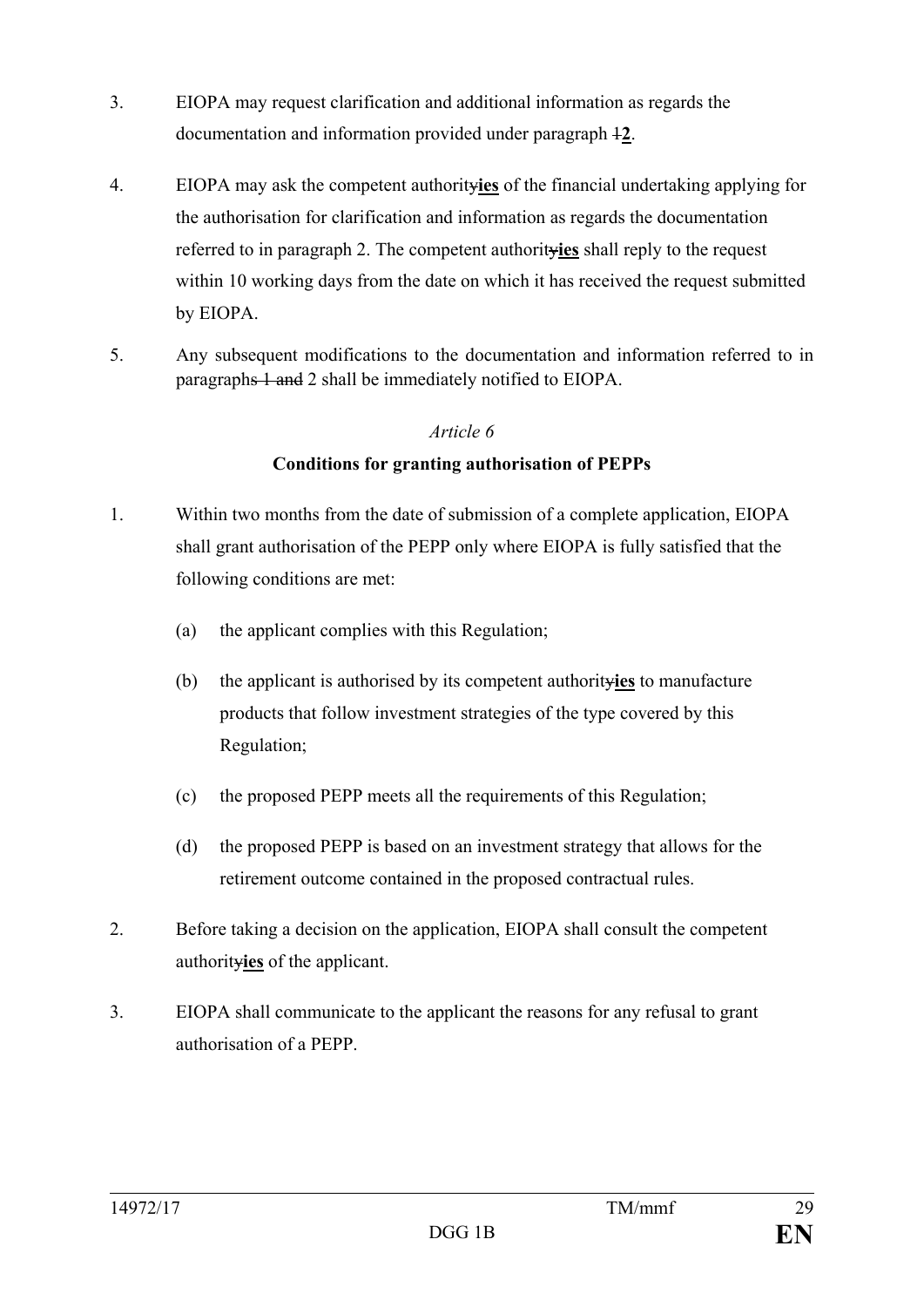- 4. EIOPA shall withdraw the authorisation of a PEPP in the event that the conditions for granting this authorisation are no longer fulfilled.
- 5. EIOPA shall, on a quarterly basis, inform the competent authorities of the financial undertakings listed in Article 5(1) of decisions to grant, refuse or withdraw authorisations pursuant to this Regulation.
- 6. EIOPA shall ensure co-ordination with and transmit information for the purposes of the exercise of their respective tasks to the European Supervisory Authority (European Banking Authority) established by Regulation (EU) No 1093/2010 and the European Supervisory Authority (European Securities and Markets Authority) established by Regulation (EU) No 1095/2010.

#### **Designation and conversion**

- 1. The designation "PEPP" or "pan-European Personal Pension Product" in relation to a personal pension product may only be used where the personal pension product has been authorised by EIOPA to be distributed under the designation "PEPP" in accordance with this Regulation.
- 2. Existing personal pension products may be converted into "PEPPs" following authorisation by EIOPA.
- 3. PEPP providers shall not convert "PEPPs" into personal pension products that are not covered by this Regulation.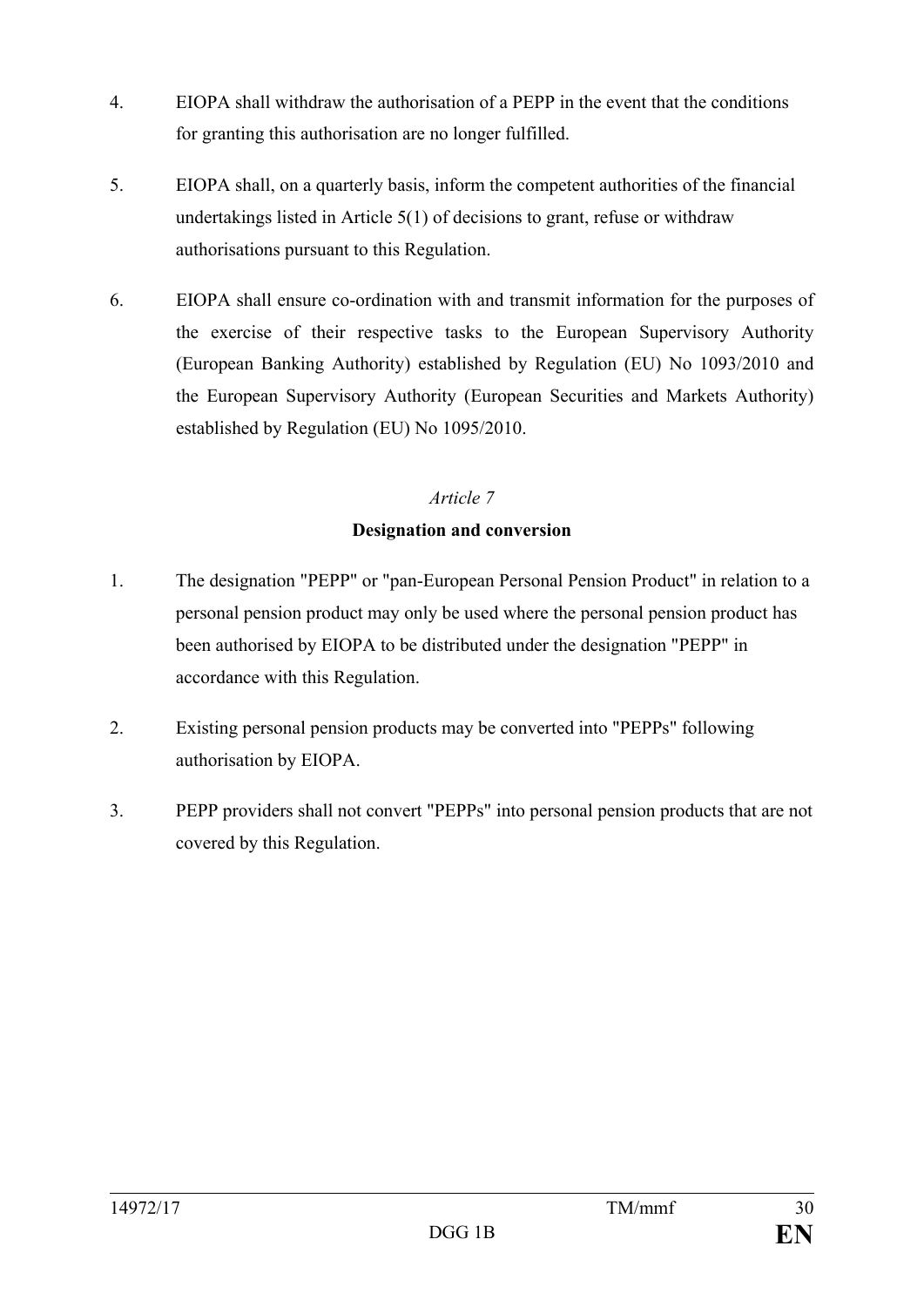### **Distribution of PEPP**

- 1. Financial undertakings referred to in Article 5(1) may distribute PEPPs which they have not manufactured upon receiving authorisation for distribution by the competent authorities of their home Member State.
- 2. Insurance intermediaries registered in accordance with Directive 2016/97/EU of the European Parliament and of the Council<sup>[23](#page-31-0)</sup> and investment firms authorised in **accordance with Directive 2014/65/EU to engage in investment advice** are entitled to distribute PEPPs which they have not manufactured.

## *Article 9*

## **Prudential regime applicable to different types of providers**

PEPP providers and PEPP distributors shall comply at all times with the provisions of this Regulation, as well as with the relevant prudential regime applicable to them in accordance with the legislative acts referred to in Article 5(1) **and Article 8(2).**

## *Article 10*

#### **Central public register**

EIOPA shall keep a central public register identifying each PEPP authorised under this Regulation, the provider of this PEPP and the competent authority**ies** of the PEPP provider. The register shall be made publicly available in electronic format.**]**

<span id="page-31-0"></span><sup>&</sup>lt;sup>23</sup> Directive (EU) 2016/97 of the European Parliament and of the Council of 20 January 2016 on insurance distribution (OJ L 26, 2.2.2016, p. 19).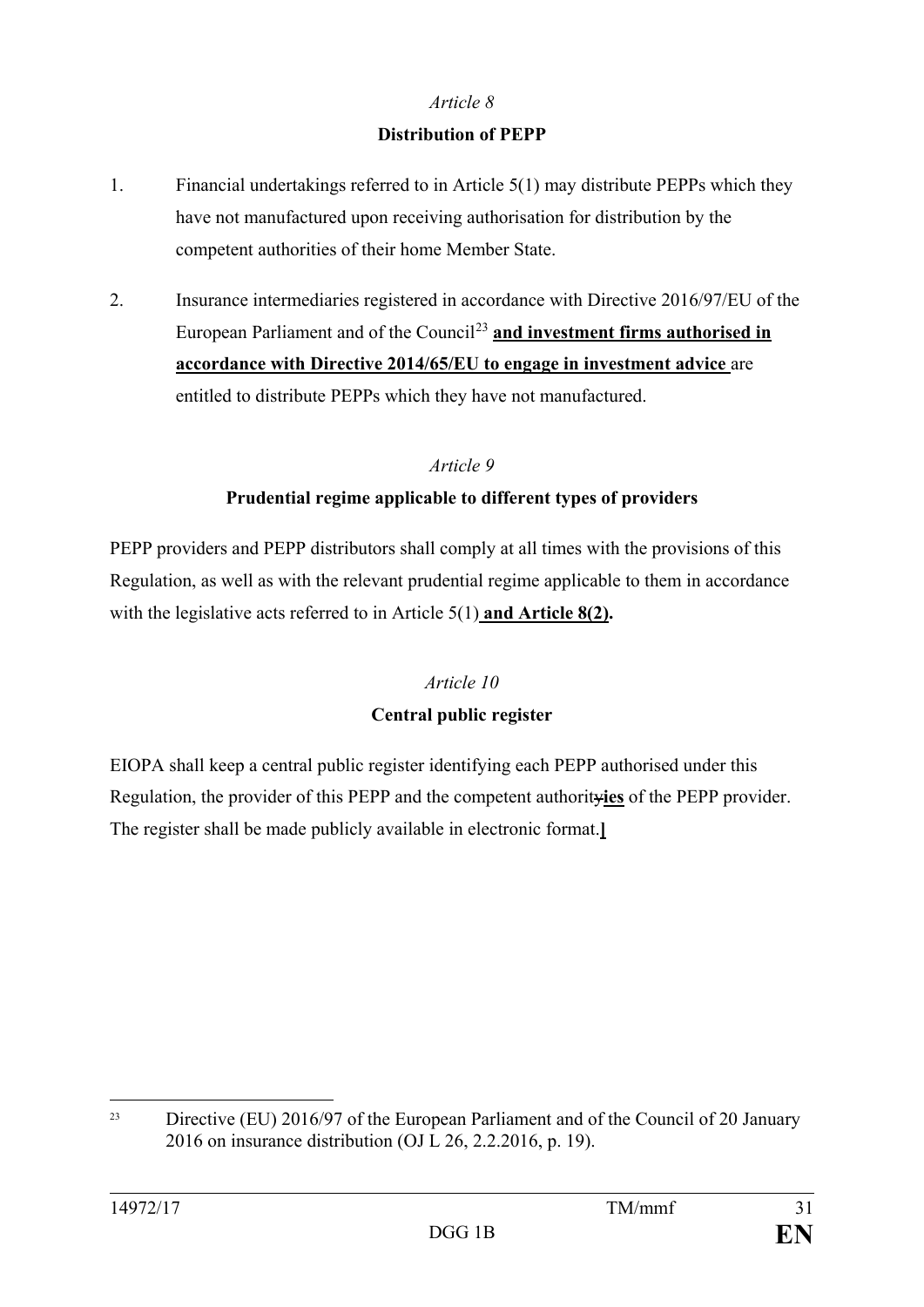# **CHAPTER III CROSS-BORDER PROVISION AND PORTABILITY OF PEPP**

## **SECTION I FREEDOM TO PROVIDE SERVICES AND FREEDOM OF ESTABLISHMENT**

#### *Article 11*

## **Exercise of the freedom to provide services and freedom of establishment by PEPP providers and distributors**

PEPP providers may provide and PEPP distributors may distribute PEPPs within the territory of a host Member State under the freedom to provide services or the freedom of establishment, provided they do so in compliance with the relevant rules and procedures established by or under the Union legislative acts applicable to them as referred to in Article 5(1) or 8(2).

## **SECTION II PORTABILITY**

#### *Article 12*

#### **The portability service**

1. The portability service allows PEPP savers to continue contributing to the PEPP which they have already contracted with its provider, while changing their domicile by moving to another Member State.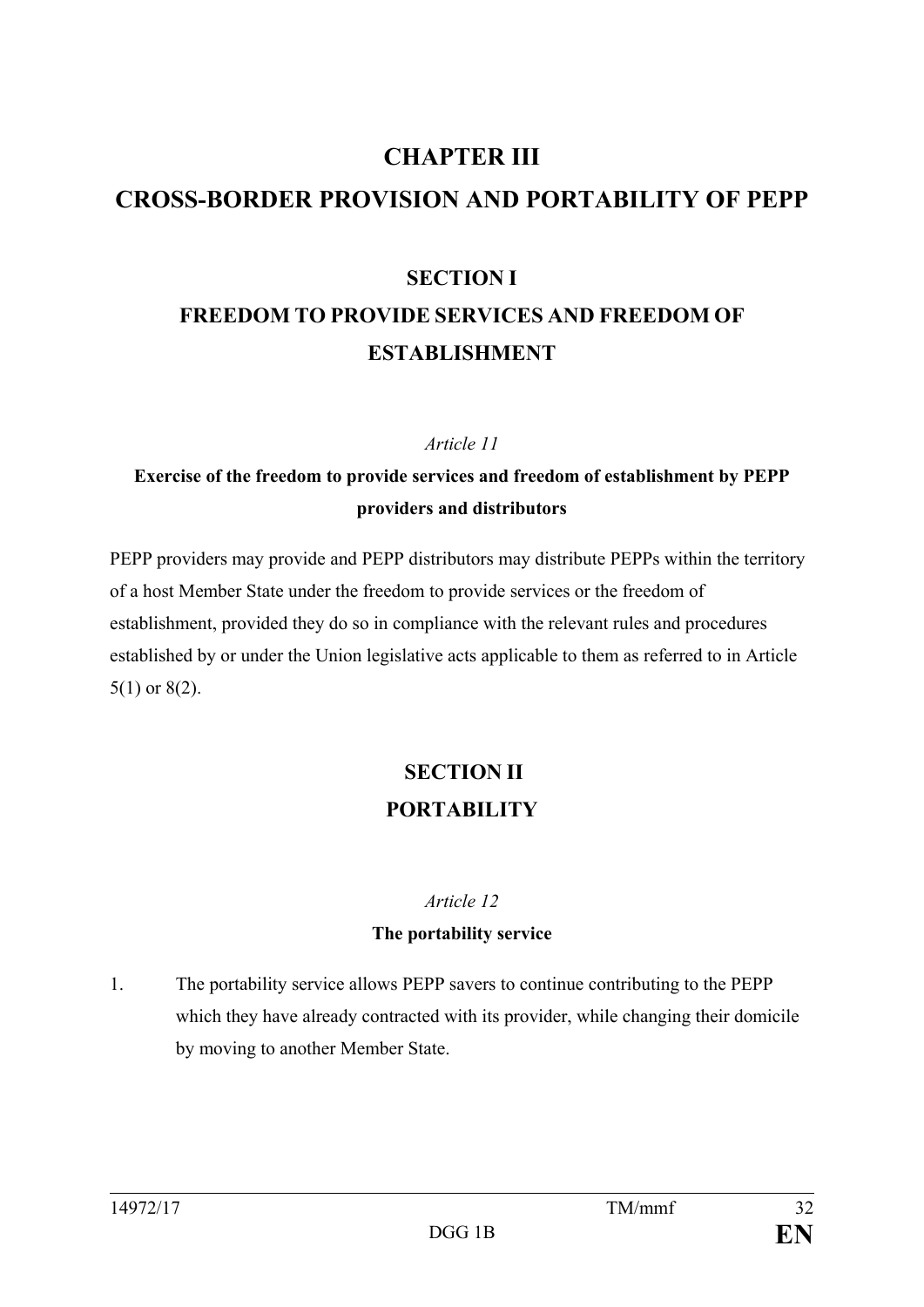2. **Without prejudice to Articles 13 and 14,** I**i**n case of using the portability service, PEPP savers are entitled to retain all advantages and incentives granted by the PEPP provider and connected with continuous investment in the same PEPP.

## *Article 13*

### **Provision of the portability service**

- 1. PEPP providers shall provide the portability service to PEPP savers holding a PEPP account with them and requesting this service.
- 2. When proposing a PEPP, the PEPP provider or PEPP distributor shall provide potential PEPP savers with information on which compartments are immediately available.
- 3. Three years at the latest after the entry into application of this Regulation, e**E**ach PEPP shall offer national compartments for **at least [10]**all Member States upon request addressed to the PEPP provider.

## *Article 14*

## **Compartments of the PEPP**

**1.** PEPP providers shall ensure that within each individual PEPP account a new compartment could be opened, corresponding to the legal requirements and conditions for using incentives fixed at national level for the PEPP by the Member State to which the PEPP saver moves.

**PEPP providers may also ensure compliance with the requirements referred to in the first subparagraph through cooperation with other PEPP providers or other entities. Notwithstanding these cooperation arrangements, the PEPP provider shall remain liable for its responsibilities under this section.**

**2. A PEPP saver shall only contribute to the compartment corresponding to the legal requirements and conditions for using incentives of the Member State in which the PEPP saver is domiciled when the contribution is made.**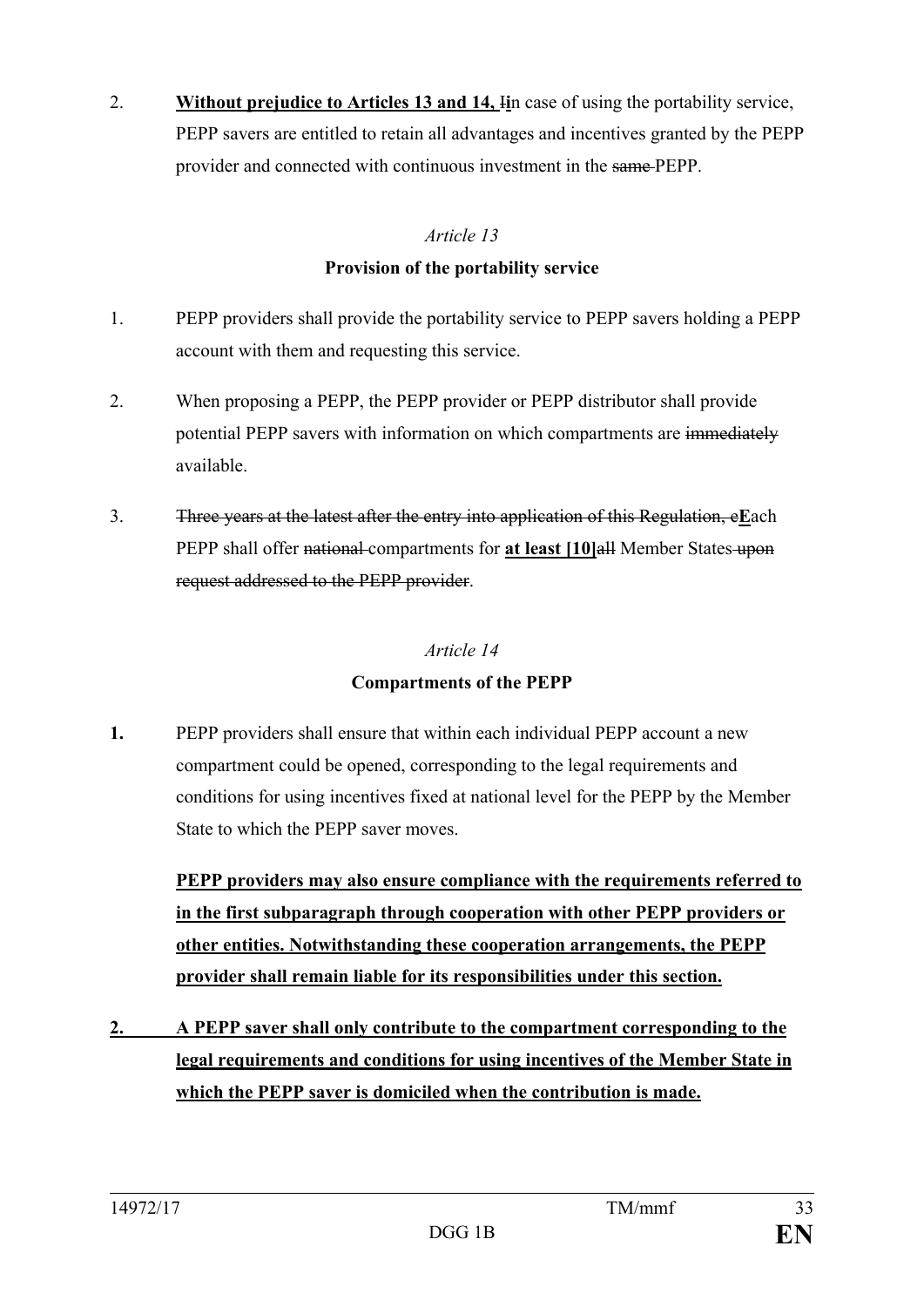**3. Where the PEPP saver changes his domicile by moving to a Member State for which the PEPP provider is not able to offer a compartment, the PEPP saver shall be able to switch PEPP provider free of charge upon his change of domicile, notwithstanding the provisions of Articles 45 paragraph 2 and 48 paragraph 3.** 

### *Article 15*

### **Opening of a new compartment**

- 1. Without prejudice to the deadline under Article 13(3), i**I**mmediately after being informed about the PEPP saver's intention to exercise his right of mobility between Member States, the PEPP provider shall inform the PEPP saver about the possibility to open a new compartment within the PEPP saver's individual **PEPP** account and about the deadline **timeframe** within which such **a** compartment could be opened**, or, where no such** compartment **is available, about the possibility to switch provider in accordance with the conditions referred to in Article 14(3).**
- 2. **If the PEPP saver intends to**To make use of th**e**is possibility **to open a**  compartment, the PEPP saver shall send to the PEPP provider a request, which shall include the following information:
	- (a) the PEPP saver's new Member State of domicile;
	- (b) the date from which the investments **contributions** should be directed to the newly-opened compartment;
	- (c) any relevant information about possible modifications in the adopted investment strategy or other **conditions for the PEPP** elements**.**
- 3. Not later than three months following the reception of the request under paragraph 2, the PEPP provider shall provide the PEPP saver with complete information free of charge and advice under Chapter IV, Sections II and III regarding the conditions applicable to the new compartment.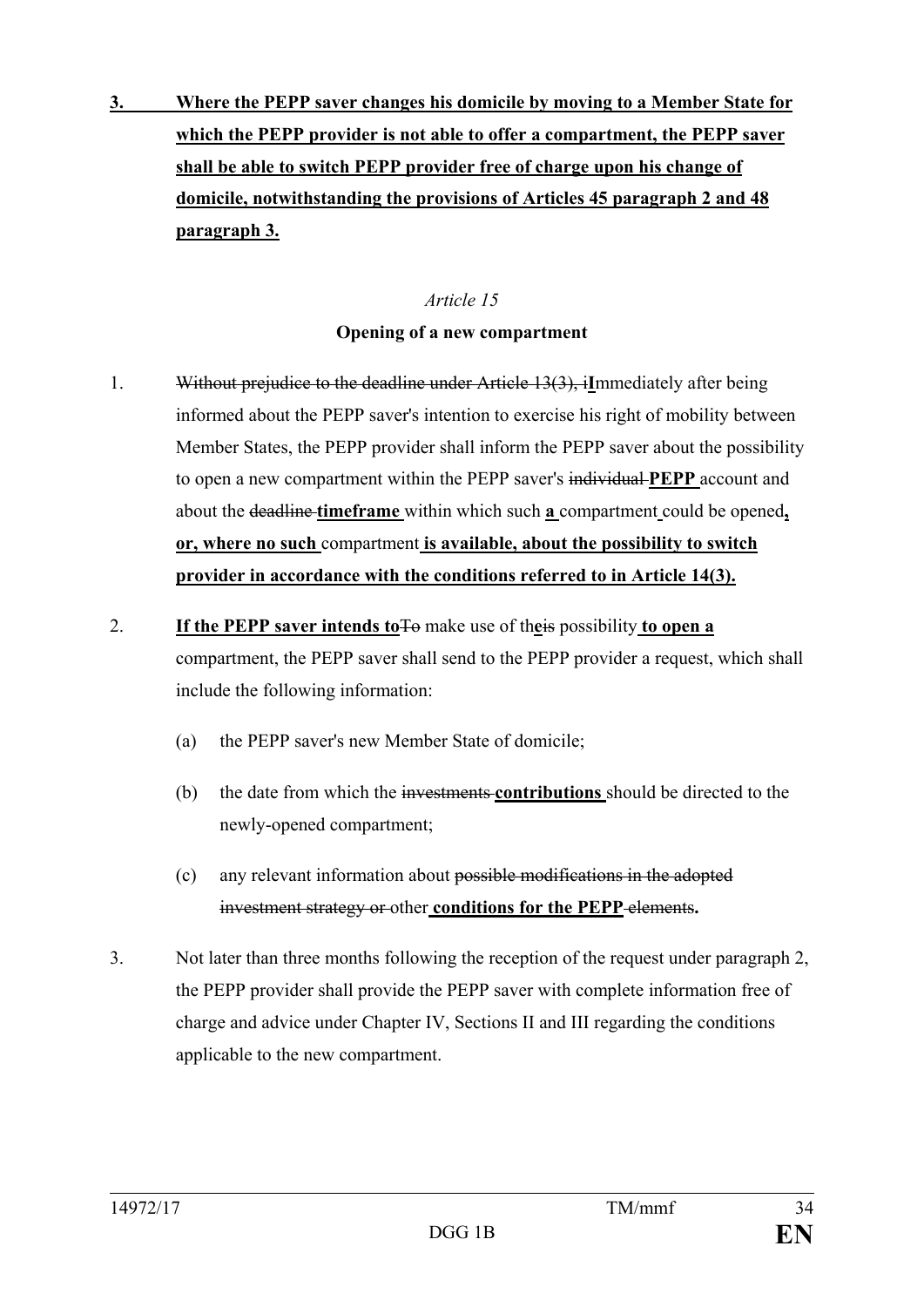4. The new compartment shall be opened by signing a new contract, or amending the existing one, between the PEPP saver and the PEPP provider, in compliance with the applicable contract law. The date of opening shall be defined in the contract or, in the absence of such stipulation, the new compartment shall be deemed opened at the date of signing the contract or the amendment thereto.

#### *Article 16*

## **Transfer of accumulated rights between the compartments of the PEPP**

- At the request of the PEPP saver, the PEPP provider shall propose to the PEPP saver to arrange for transfer of accumulated assets between different compartments of the individual PEPP account, so that all assets could be consolidated in one compartment.
- 2. The transfer of assets under paragraph 1 shall be made possible without redemption in kind of these assets.

#### *Article 17*

## **Provision of information on portability to the national authorities**

All contractual arrangements for providing the portability service shall be notified by the PEPP provider to the respective national authority exercising prudential supervision over it.

2. **The**The information under paragraph 1 shall be filed electronically in a central database held with the **PEPP provider shall notify its national supervisory authorit**y**ies about opening new** compartment**compartments for other Member States for the first time.**within one month of opening the new compartment and shall contain at least:

- (a) identification of the compartment (name of the PEPP saver; applicable national legislation; date of opening the compartment);
- (b) amount of the transferred assets, if any;
- (c) way of transfer (with or without redemption in kind of the transferred assets).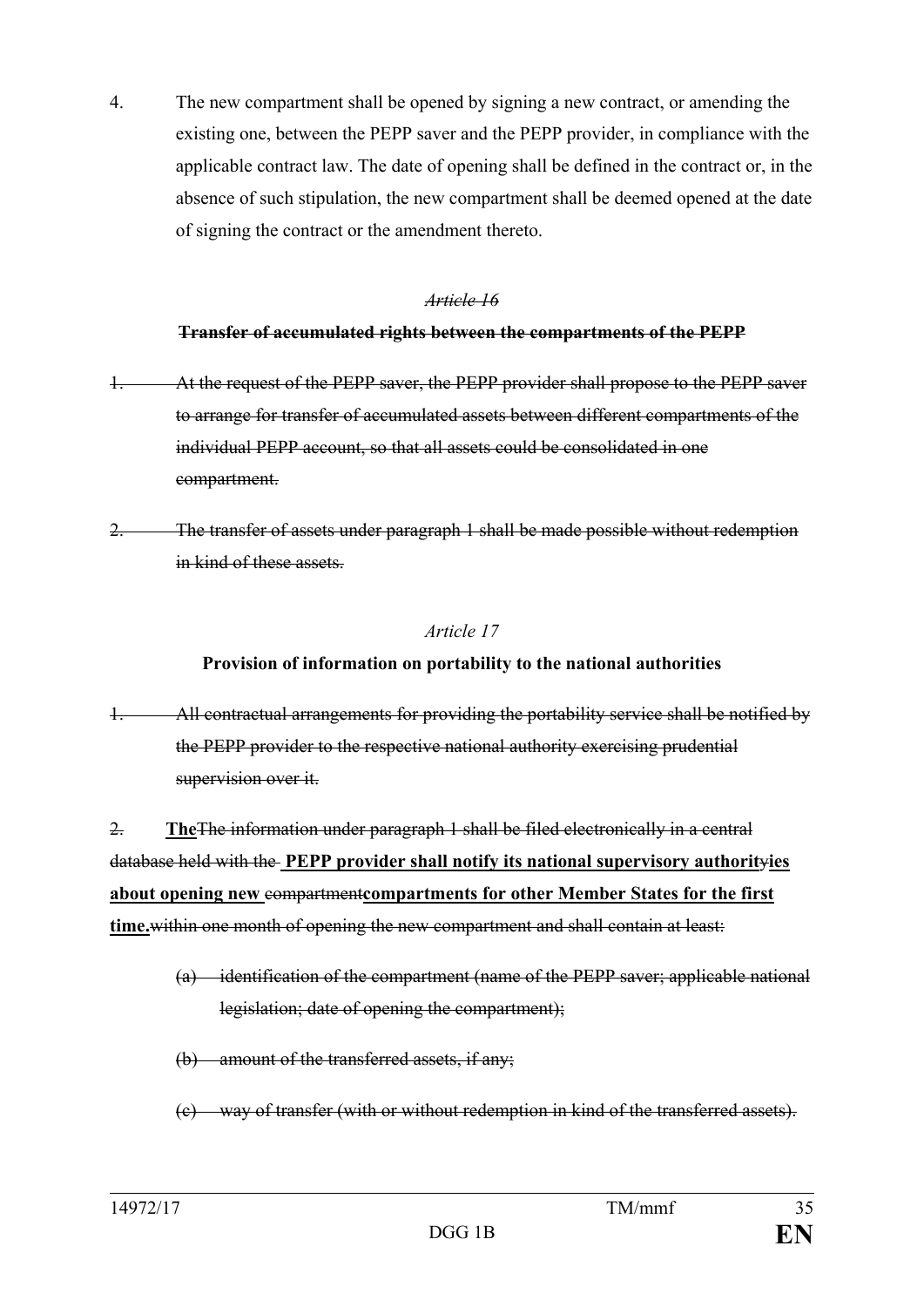# **[CHAPTER IV DISTRIBUTION AND INFORMATION REQUIREMENTS**

## **SECTION I**

#### **GENERAL PROVISIONS**

#### *Article 18*

#### **General principle**

When carrying out distribution activities for PEPPs, PEPP providers and PEPP distributors shall always act honestly, fairly and professionally in accordance with the best interests of their customers.

#### *Article 19*

## **Distribution regime applicable to different types of PEPP providers and distributors**

For the distribution of PEPPs, the different types of PEPP providers and distributors shall comply with the following rules:

(a) insurance distributors as defined in point  $(8)$  of Article 2(1) of Directive (EU) 2016/97 shall comply with the applicable national laws giving effect to the rules set out in Chapters V and VI of that Directive for the distribution of insurance-based investment products, with any directly applicable Union legislation adopted under those rules with respect to the distribution of such products and with the provisions of Articles 18, 19, 21 to 23, and 27 to 32 of this Chapter;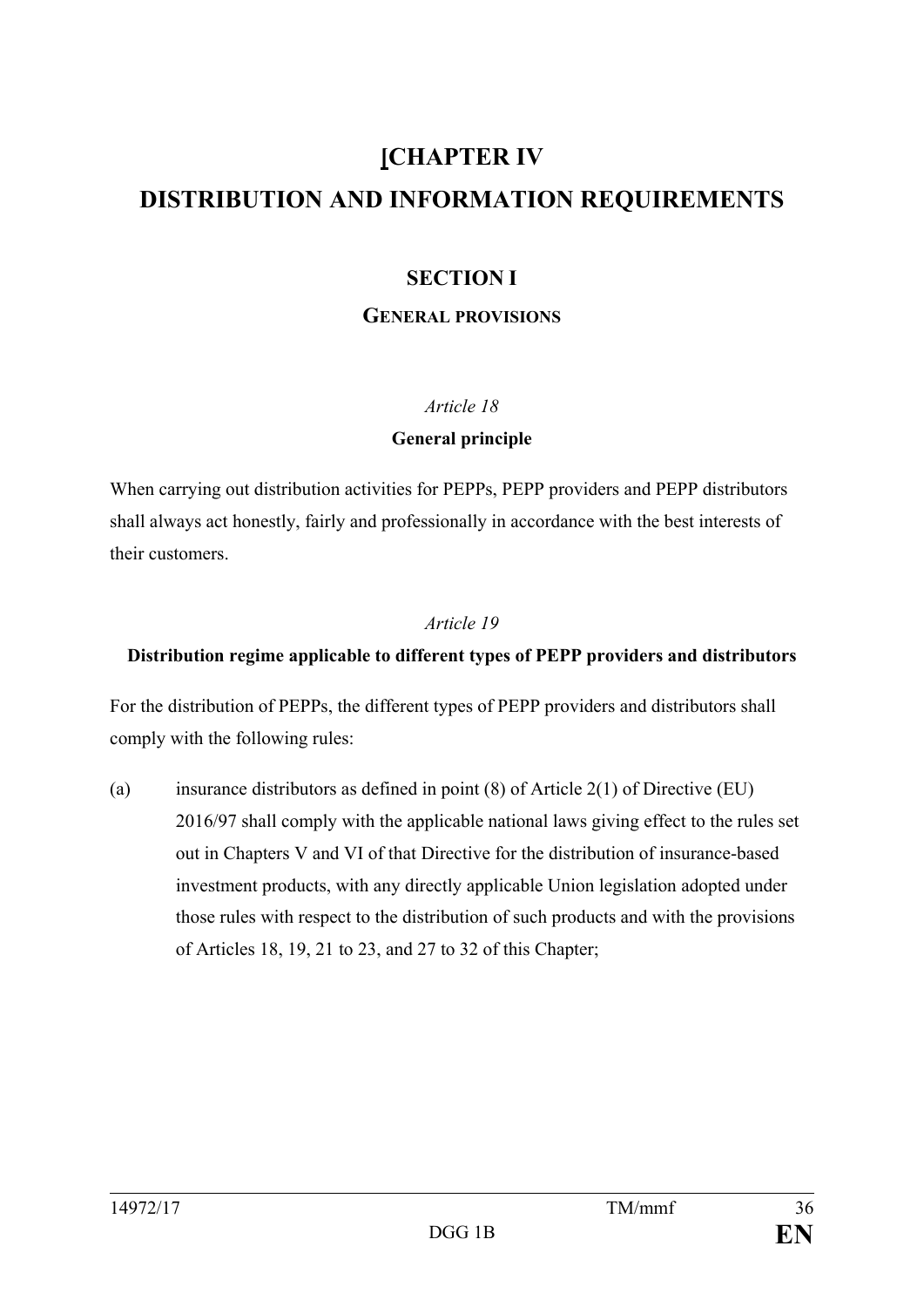- (b) investment firms as defined in point (1) of Article 4(1) of Directive 2014/65/EU shall comply with the applicable national legislation laws giving effect to the rules on marketing and distribution of financial instruments set out in the first subparagraph of Article 16(3) of that Directive, in Articles 23, 24 and 25 of that Directive, with any directly applicable Union legislation adopted under those provisions, and with the provisions of Articles 18, 19, 21 to 23, and 27 to 32 of this Chapter;
- (c) all other PEPP providers and distributors shall comply with the all the provisions of this Chapter.

#### **Inducements**

With regard to the payment or reception of fees or commissions or the provision or reception of non-monetary benefits in connection with the distribution of a PEPP to or by any party except the PEPP saver or a person acting on behalf of the PEPP saver, PEPP providers or distributors referred to in Article 19(c) of this Regulation shall comply with the applicable national laws giving effect to the rules set out for investment firms in Article 24(7)(b) and (9) of Directive 2014/65/EU. For the purposes of this Article, the reference in Article 24(9) of Directive 2014/65/EC to Article 23 of that Directive shall be read as a reference to Article 18 of this Regulation.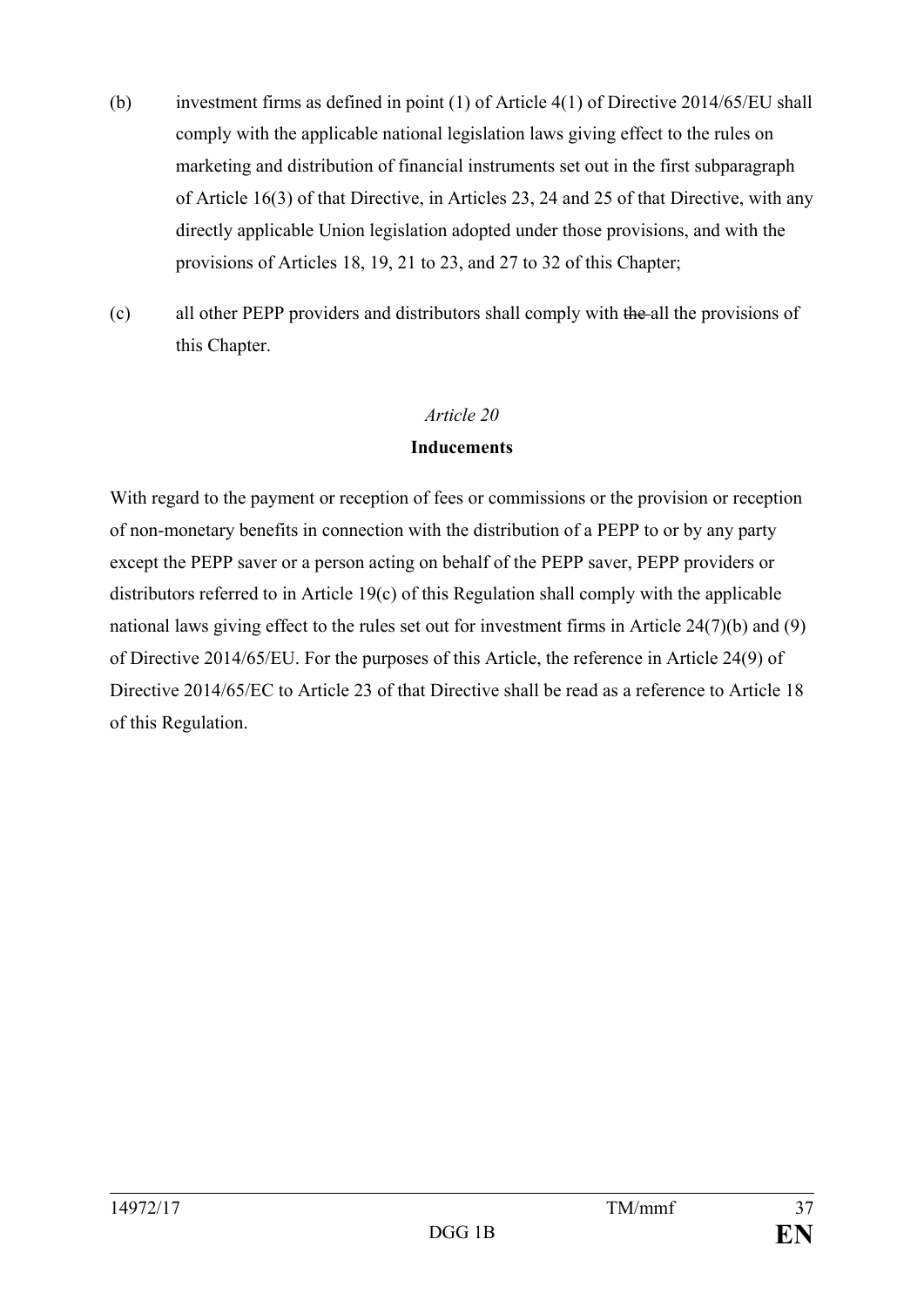#### **Electronic distribution and other durable mediums**

All documents and information under this Chapter shall be provided to PEPP customers electronically, provided that the PEPP customer is enabled to store such information in a way accessible for future reference and for a period of time adequate for the purposes of the information and that the tool allows the unchanged reproduction of the information stored. Upon request, PEPP providers and distributors shall provide free of charge those documents and information also on another durable medium.

#### *Article 22*

#### **Product oversight and governance requirements**

1. PEPP providers shall maintain, operate and review a process for the approval of each PEPP, or significant adaptations of an existing PEPP, before it is distributed to PEPP customers.

The product approval process shall be proportionate and appropriate to the nature of the PEPP.

The product approval process shall specify an identified target market for each PEPP, ensure that all relevant risks to such identified target market are assessed and that the intended distribution strategy is consistent with the identified target market, and take reasonable steps to ensure that the PEPP is distributed to the identified target market.

The PEPP provider shall understand and regularly review the PEPPs it provides, taking into account any event that could materially affect the potential risk to the identified target market, to assess at least whether the PEPPs remain consistent with the needs of the identified target market and whether the intended distribution strategy remains appropriate.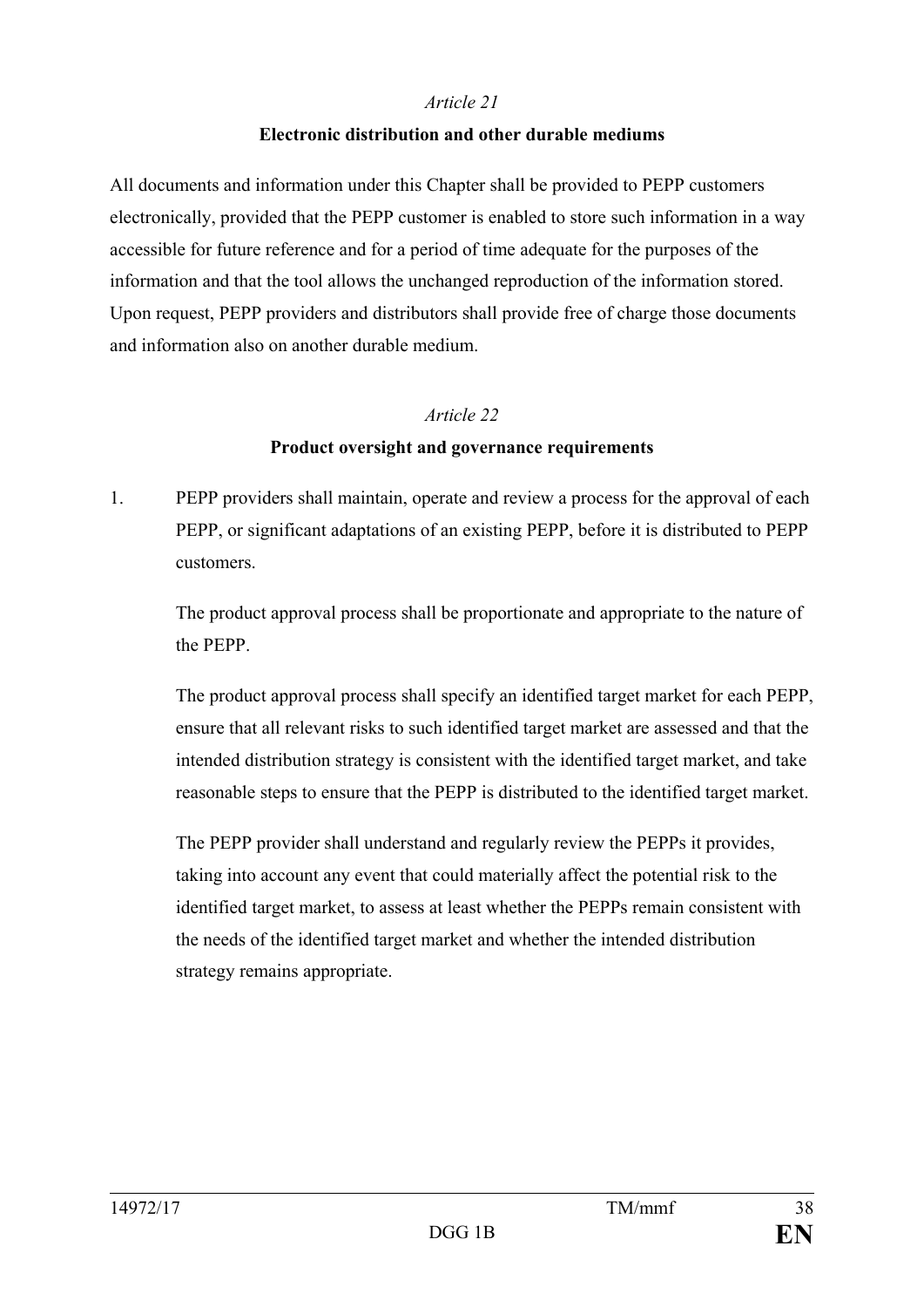PEPP providers shall make available to PEPP distributors all appropriate information on the PEPP and the product approval process, including the identified target market of the PEPP.

PEPP distributors shall have in place adequate arrangements to obtain the information referred to in the fifth subparagraph and to understand the characteristics and identified target market of each PEPP.

2. The policies, processes and arrangements referred to in this Article shall be without prejudice to all other requirements under or applying by virtue of this Regulation including those relating to disclosure, suitability or appropriateness, identification and management of conflicts of interest, and inducements.

## **SECTION II PRE-CONTRACTUAL INFORMATION**

#### *Article 23*

#### **PEPP key information document**

- 1. Before a PEPP is proposed to PEPP savers, the PEPP provider shall draw up for that product a PEPP key information document in accordance with the requirements of this Chapter and shall publish the document on its website.
- 2. PEPP providers and PEPP distributors shall comply with Articles 5(2), and 6 to 18 of Regulation (EU) No 1286/2014.
- 3. In addition to the information set out in Article 8(3)(c) of Regulation (EU) No 1286/2014, the section titled "What is this product?" shall contain the following information: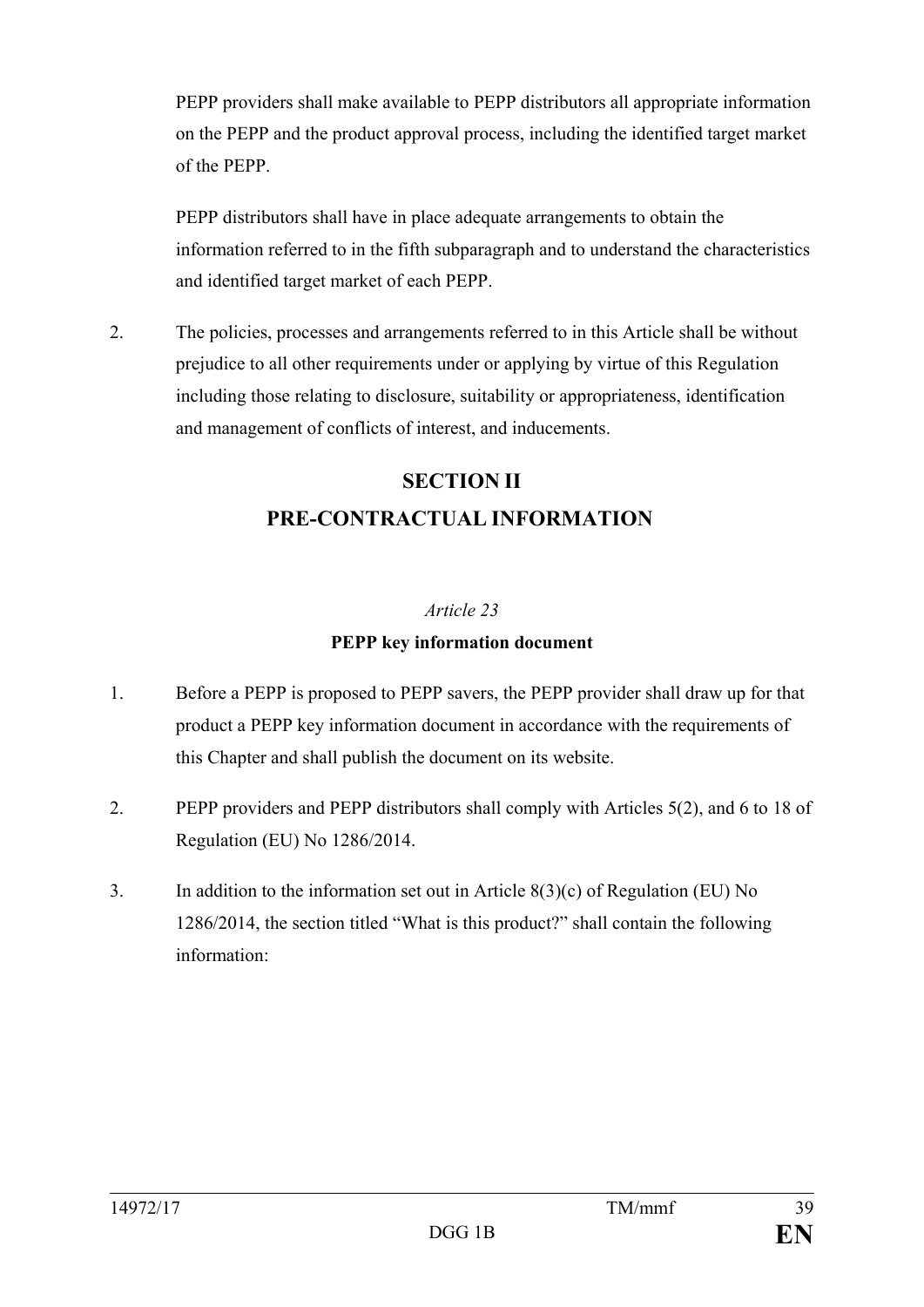- **(0i) a clear statement whether the default investment option provides a guarantee on the capital invested or takes the form of an investment strategy directed at preserving the invested capital. Such a statement shall also clearly explain the difference between these types of default investment options;**
- (i) a description of the **PEPP** retirement benefits and the extent to which they are guaranteed**, if applicable**;
- **(ia) the possible forms of out-payments and the right to change the form of out-payment during the accumulation phase and at the beginning of decumulation, if applicable and without prejudice of the provisions of Article 52(2b);**
- (ii) any minimum or maximum period for belonging to the PEPP scheme;
- (iii) the **minimum** retirement age **to start the decumulation;**
- (iv) general information on the portability service, including information on the compartments **available to the PEPP saver**;
- (v) general information on the switching service, and a reference to the specific information about the switching service available under Article 50 **and information about the specific switching conditions in the circumstances referred to in Article 14(3);**
- (vi) available information related to the performance of the investment policy in terms of environmental, social and governance factors;
- (vii) the law applicable to the PEPP contract where the parties do not have a free choice of law or, where the parties are free to choose the applicable law, the law that the PEPP provider proposes to choose.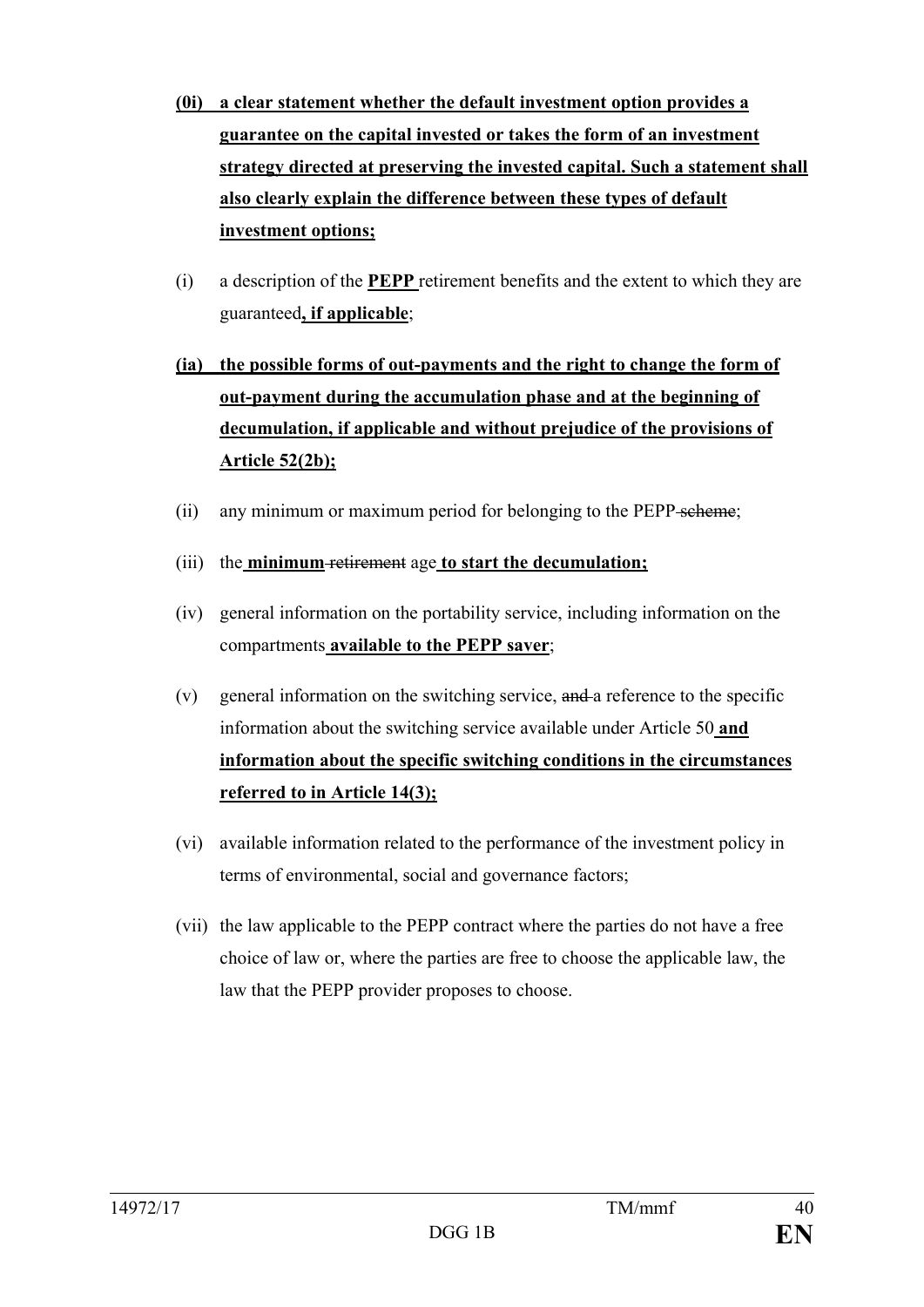- 4. In addition to the PEPP key information document, PEPP providers and PEPP distributors shall provide potential PEPP savers with references to any reports on the solvency and financial condition of the PEPP provider, allowing them easy access to this information.
- 5. Potential PEPP savers shall also be provided with information on the past performance of investments related to the PEPP scheme covering a minimum of five years, or, **in cases** where the scheme **PEPP** has been operating **provided** for fewer than five years, covering all the years that the scheme **PEPP** has been operating**provided**, as well as with information on the structure of costs borne by PEPP savers and PEPP beneficiaries.
- 6. In order to ensure consistent application of this Article, the European Supervisory Authorities (European Banking Authority, European Securities and Markets Authority and EIOPA) ("ESAs") shall, through the Joint Committee of the ESAs, develop draft implementing technical standards specifying the details of the presentation and the content of each of the elements of information referred to in paragraphs 3 and 4, together with the requirements needed to present that information in a standardised format allowing for comparison.

When developing the draft implementing technical standards the ESAs shall take into account the various types of PEPPs, the differences between them and the capabilities of PEPP savers as well as the features of the PEPPs so as to allow the PEPP saver to select between different underlying investments or other options provided for by the product, including where this selection can be undertaken at different points in time, or changed in the future.

The ESAs shall submit those draft implementing technical standards to the Commission by … .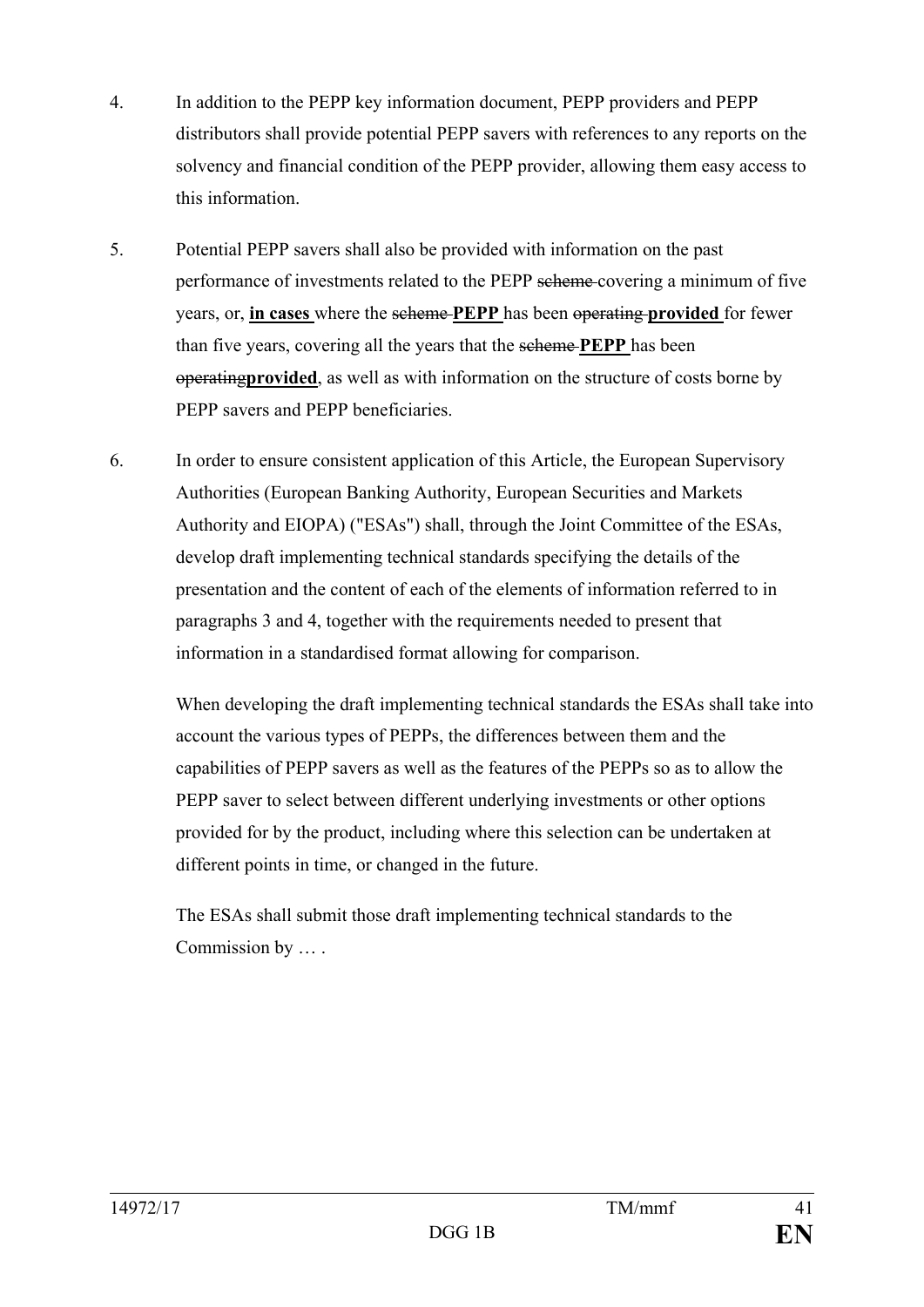Power is conferred **to** the Commission to adopt **the** implementing technical standards referred to in the first subparagraph in accordance with Article 15 of Regulation (EU) No 1093/2010, of Regulation (EU) No 1094/2010 and of Regulation (EU) No 1095/2010.

#### *Article 24*

#### **Disclosure of information related to distribution**

- 1. In good time before the conclusion of a PEPP-related contract, PEPP providers or distributors referred to in Article 19(c) of this Regulation shall provide PEPP savers or potential PEPP savers with at least the information in relation to the PEPP contract and themselves set out in Article 19 and in points (a) and (c) of the first subparagraph of Article 29(1) of Directive (EU) 2016/97 in relation to insurance contracts and insurance intermediaries.
- 2. The information referred to in this paragraph 1 shall be provided in a standardised format allowing for comparison and in a comprehensible form in such a manner that PEPP savers are reasonably able to understand the nature and risks concerning the PEPP offered and, consequently, to take investment decisions on an informed basis.

3. The Commission shall be empowered to adopt delegated acts in accordance with Article 62 in order to specify the criteria on which the standardised format referred to in paragraph 2 shall be based.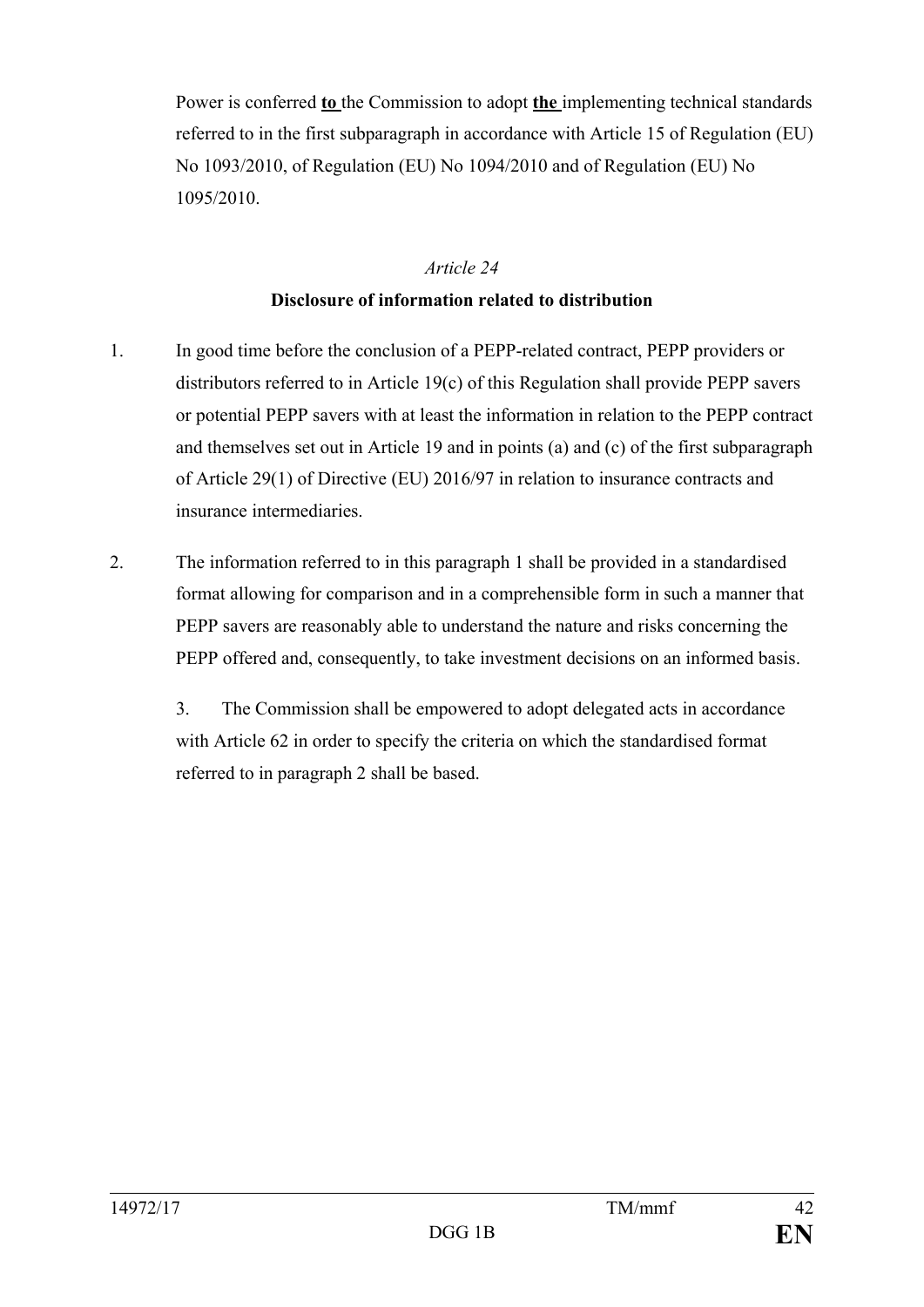## **SECTION III**

#### **ADVICE AND STANDARDS FOR SALES WHERE NO ADVICE IS GIVEN**

#### *Article 25*

#### **Specification of demands and needs and provision of advice**

1. Prior to the conclusion of a PEPP-related contract, the PEPP provider or distributor referred to in Article 19(c) of this Regulation shall specify, on the basis of information obtained from the PEPP saver, the retirement-related demands and the needs of that PEPP saver and shall provide the PEPP saver with objective information about the PEPP in a comprehensible form to allow that PEPP saver to make an informed decision.

Any contract proposed shall be consistent with the PEPP savers's retirement demands and needs.

- 2. Where advice is provided prior to the conclusion of any specific contract, the PEPP provider or distributor referred to in Article 19(c) of this Regulation shall provide the PEPP saver with a personalised recommendation explaining why a particular PEPP would best meet the PEPP savers's demands and needs.
- 3. When providing advice on PEPPs, the PEPP provider or distributor referred to in Article 19(c) of this Regulation shall comply with the applicable national laws giving effect to the rules set out in Article 25(2) of Directive 2014/65/EU and with any directly applicable Union legislation adopted under Article 25(8) of that Directive relating to those rules.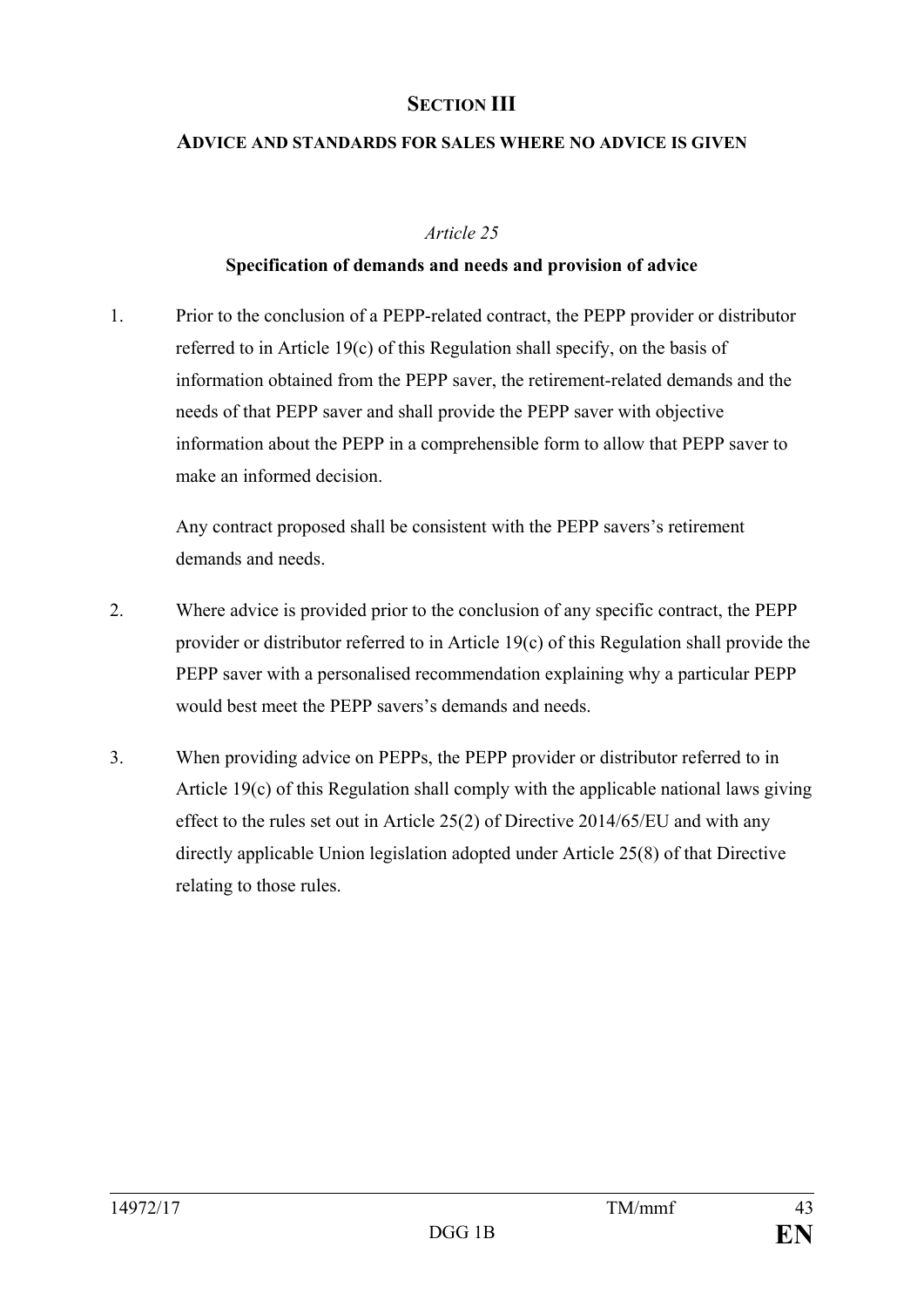- 4. Where a PEPP provider or distributor referred to in Article 19(c) of this Regulation informs the PEPP saver that it gives its advice on an independent basis, it shall give that advice on the basis of an analysis of a sufficiently large number of personal pension products available on the market to enable it to make a personal recommendation, in accordance with professional criteria, regarding which the PEPP-related contract would be adequate to meet the PEPP saver's needs. Such advice must not be limited to PEPP-related contracts provided by the PEPP provider or distributor itself, by entities having close links with the PEPP provider or distributor or by other entities with which the PEPP provider or distributor has close legal or economic relationships, including contractual relationships, as to pose a risk of impairing the independent basis of the advice provided.
- 5. PEPP providers and distributors referred to in Article 19(c) of this Regulation shall ensure and demonstrate to competent authorities on request that natural persons giving advice on PEPPs possess the necessary knowledge and competence to fulfil their obligations under this Chapter. Member States shall publish the criteria to be used for assessing such knowledge and competence.

## *Article 26* **Concluding a contract for a PEPP without advice**

1. Without prejudice to Article 25(1), the PEPP saver may waive his right to receive advice in relation to concluding a contract for the default investment option.

Where the PEPP saver waives his right to receive advice, PEPP providers or distributors referred to in Article 19(c) of this Regulation shall, when carrying out PEPP distribution activities, ask the PEPP saver or potential PEPP saver to provide information regarding that person's knowledge and experience in the investment field relevant to the PEPP offered or demanded so as to enable the PEPP provider or distributor to assess whether the PEPP envisaged is appropriate for the PEPP saver.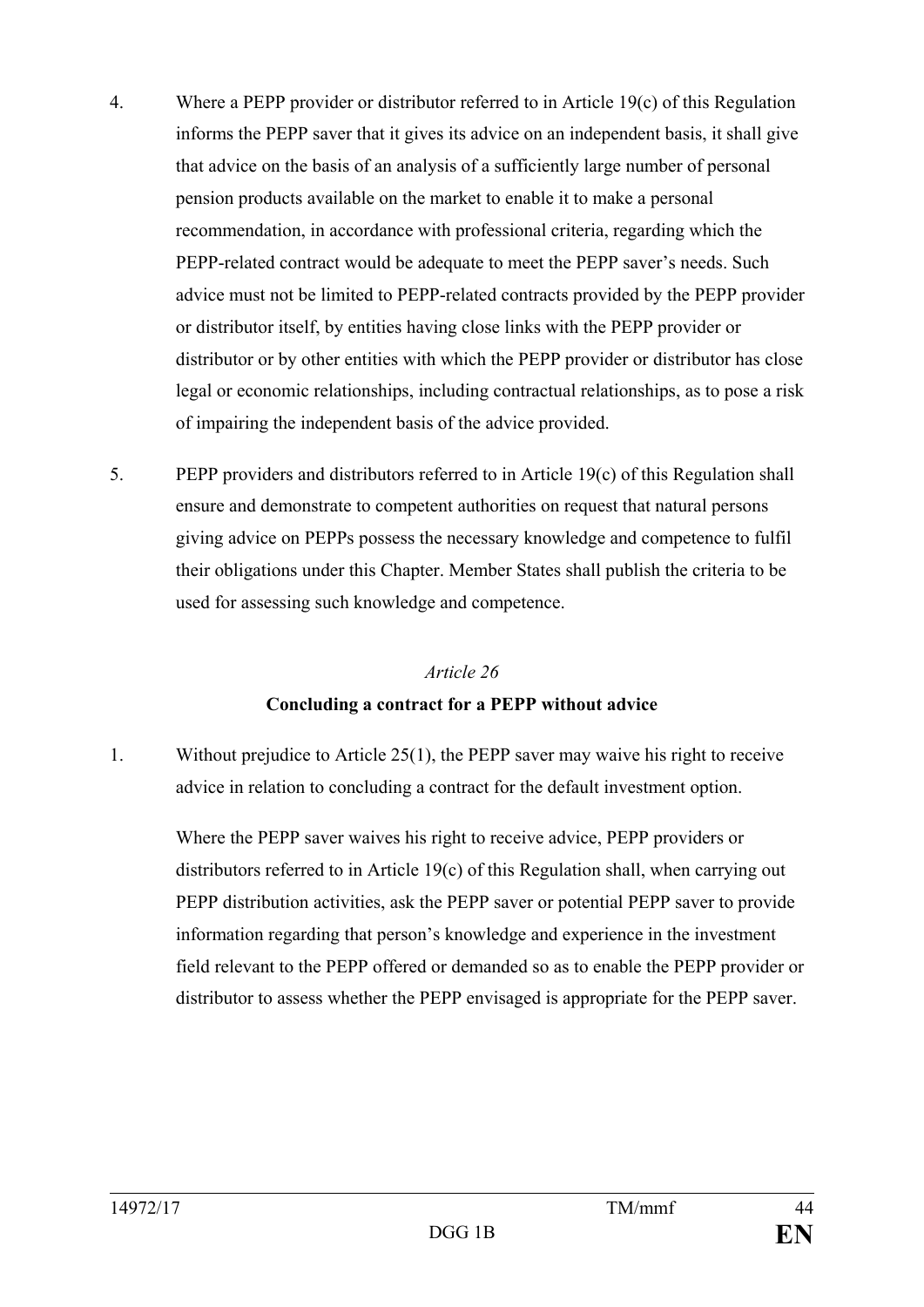Where the PEPP provider or distributor referred to in Article 19(c) of this Regulation considers, on the basis of the information received under the first subparagraph, that the product is not appropriate for the PEPP saver or potential PEPP saver, the PEPP provider or distributor shall warn the PEPP saver or potential PEPP saver to that effect. That warning may be provided in a standardised format.

Where PEPP savers or potential PEPP savers do not provide the information referred to in the first subparagraph, or where they provide insufficient information regarding their knowledge and experience, the PEPP provider or distributor shall warn them that it is not in a position to determine whether the PEPP envisaged is appropriate for them. That warning may be provided in a standardised format.

- 2. Without prejudice to Article 25(1), where the PEPP saver has waived his right to receive advice in relation to the default investment option, the PEPP provider or distributor referred to in Article 19(c) of this Regulation may carry out PEPP distribution activities without the need to obtain the information or make the determination provided for in paragraph 1 of this Article where all the following conditions are met:
	- (a) the activities relate to PEPP contracts concerning the default investment option which only provide investment exposure to the financial instruments deemed non-complex under Article 25(4)(a) of Directive 2014/65/EU and do not incorporate a structure which makes it difficult for the PEPP saver to understand the risks involved;
	- (b) the distribution of the PEPP is at the initiative of the PEPP saver or potential PEPP saver;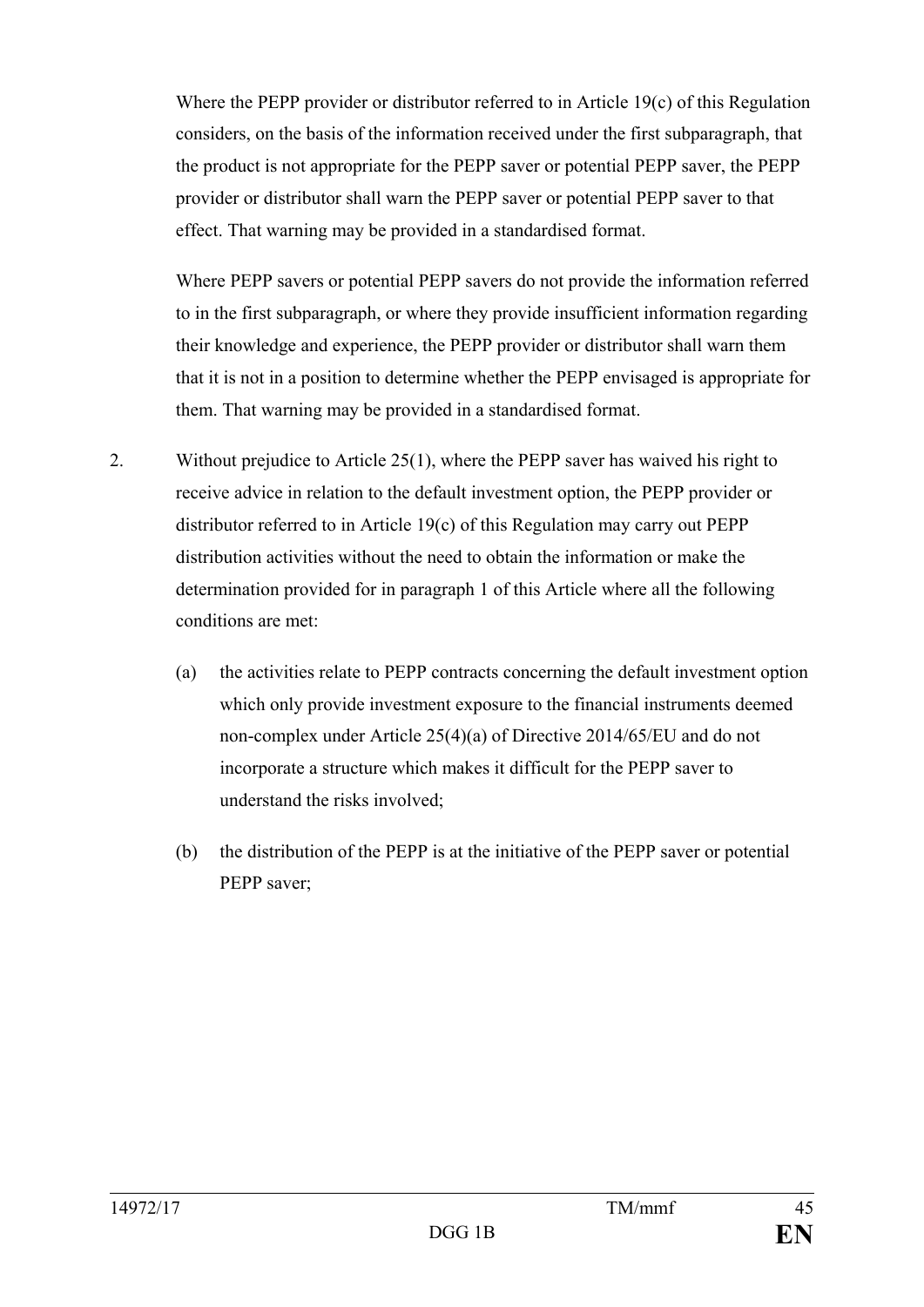- (c) the PEPP saver or potential PEPP saver has been clearly informed that, in the provision of the PEPP distribution activity, the PEPP provider or distributor is not required to assess the appropriateness of the PEPP or PEPP distribution activity provided or offered and that the PEPP saver or potential PEPP saver does not benefit from the corresponding protection of the relevant conduct of business rules. Such a warning may be provided in a standardised format;
- (d) the PEPP provider or distributor complies with its obligations under the rules applicable to it, in accordance with this Chapter, concerning conflicts of interest in relation to PEPP distribution activities.
- 3. The Commission shall be empowered to adopt delegated acts in accordance with Article 62 to further specify how PEPP providers or distributors referred to in Article 19(c) of this Regulation are to comply with the principles set out in this Article when carrying out PEPP distribution activities, including with regard to the information to be obtained when assessing the appropriateness of PEPPs for their customers and the criteria to assess non-complex PEPP-related contracts for the purposes of point (ii) of paragraph 2(a) of this Article. Those delegated acts shall take into account:
	- (a) the nature of the services offered or provided to the PEPP saver or potential PEPP saver, having regard to the type, object, size and frequency of the transactions; and
	- (b) the nature of the products being offered or considered, including different types of financial instruments.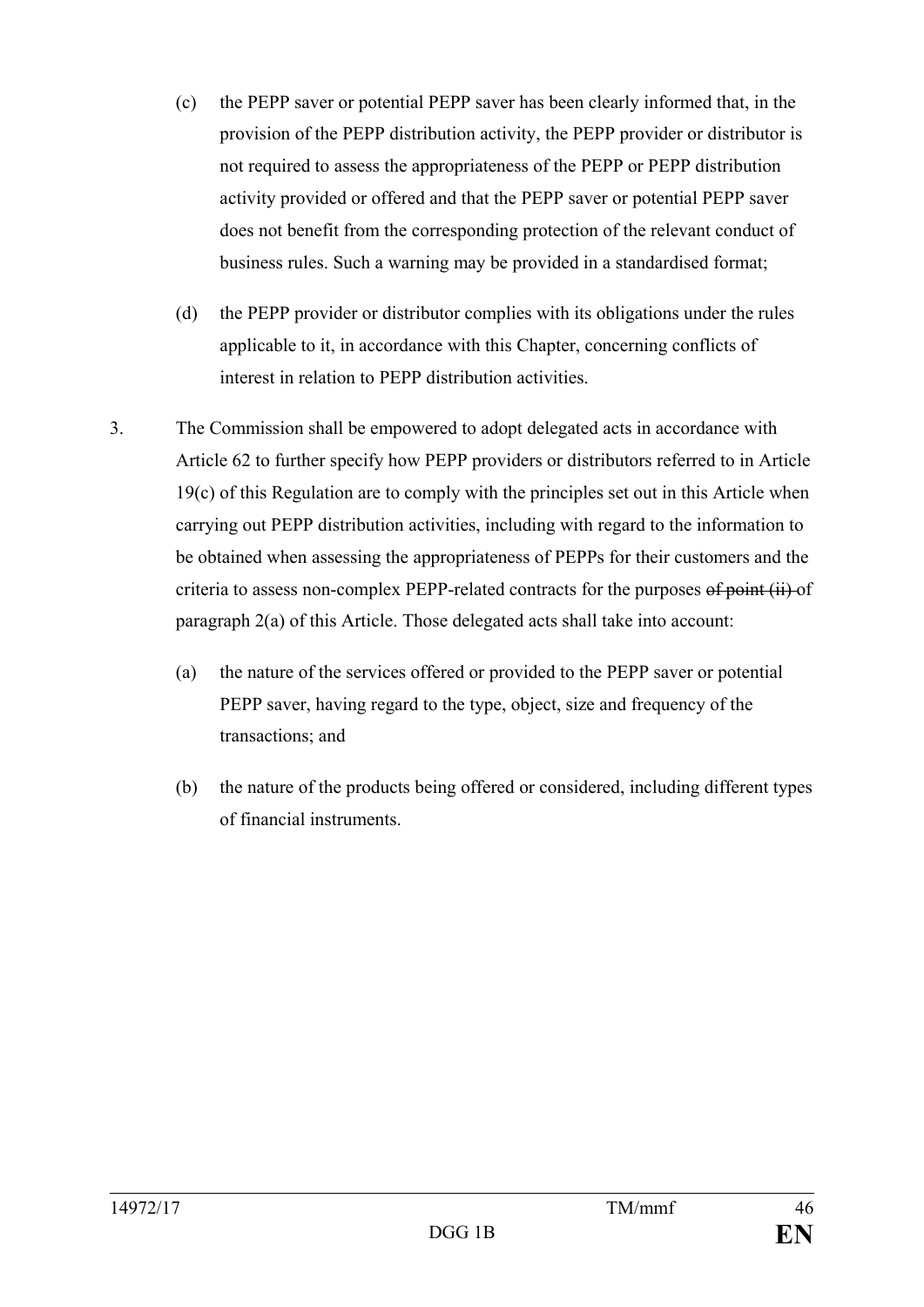## **SECTION IV**

## **INFORMATION DURING THE TERM OF THE CONTRACT**

#### *Article 27*

#### **General provisions**

- 1. PEPP providers shall draw up a concise personalised document containing key information for each PEPP saver taking into consideration the specific nature of national pension systems and of relevant national social, labour and tax law ("PEPP Benefit Statement"). The title of the document shall contain the words "PEPP Benefit Statement".
- 2. For the exact date to which the information in the PEPP Benefit Statement refers to, the format of information contained in the PEPP Benefit Statement, and the treatment of any material change to the information, Article 38, paragraphs 2-4 of Directive 2016/2341/EU shall be applied accordingly, where for the purposes of this Regulation "Pension Benefit Statement" means PEPP Benefit Statement.
- 3. In addition, the PEPP saver shall be kept informed throughout the term of the contract of any change concerning the following information:
	- (a) the policy conditions, both general and special;
	- (b) the name of the PEPP provider's undertaking, its legal form or the address of its head office and, where appropriate, of the branch which concluded the contract;
	- (c) all the information referred to in Article 23(2) to (5) in the event of a change in the PEPP conditions or amendment of the law applicable to the PEPP-related contract;
	- (d) information on how the investment policy takes into account environmental, social and governance factors.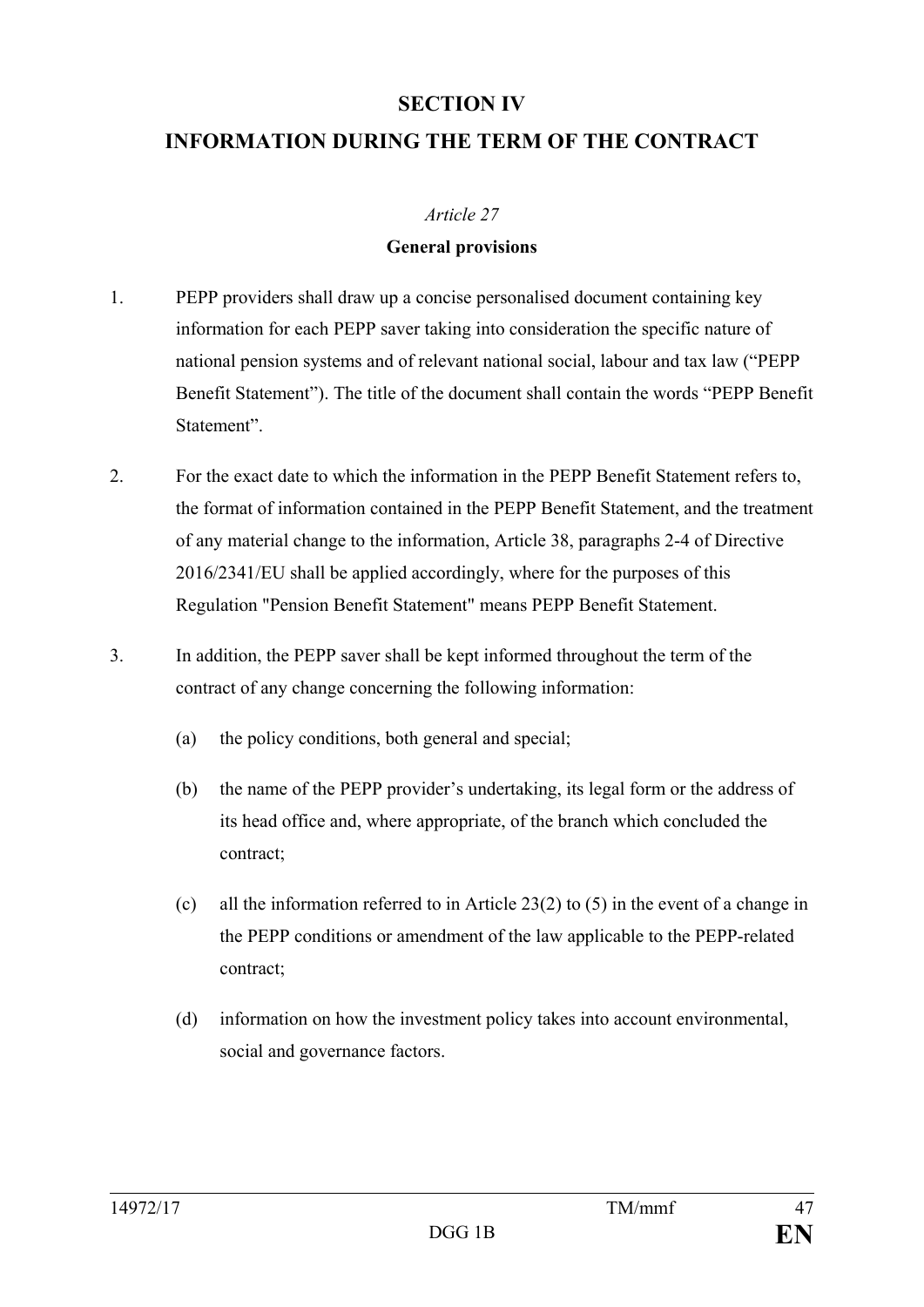#### **PEPP Benefit Statement**

- 1. The PEPP Benefit Statement shall include, at least, the following key information for PEPP savers:
	- (a) personal details of the PEPP saver, name of the PEPP provider, information on pension benefit projections, information on accrued entitlements or accumulated capital, **and** contributions paid by the PEPP saver or any third party and information on the funding level of the PEPP scheme, for which Article 39, paragraphs  $1(a)$ , (b), (d), (e), (f) and (h) of Directive 2016/2341/EU shall be applied, where the "member" means the PEPP saver, the "IORP" means the PEPP provider, the "pension scheme" means the PEPP **contract** scheme and "the sponsoring undertaking" means any third party for the purposes of this Regulation;
	- (b) the Member State in which the PEPP provider is authorised or registered and the name**s** of the competent authority**ies**;
	- (c) where applicable, information on full or partial guarantees under the PEPP scheme and if relevant, the nature of the guarantee and mechanisms protecting accrued individual entitlements;
	- (d) information on the past performance of the PEPP scheme as a whole or, where relevant, of the PEPP saver's investment option presented in a chart covering performance for any years available and up to the last ten years;
	- (e) a breakdown of the costs deducted by the PEPP provider at least over the last 12 months, indicating the costs of administration, costs of safekeeping of assets, costs related to portfolio transactions and other costs, as well as an estimation of the impact of the costs on the final benefits.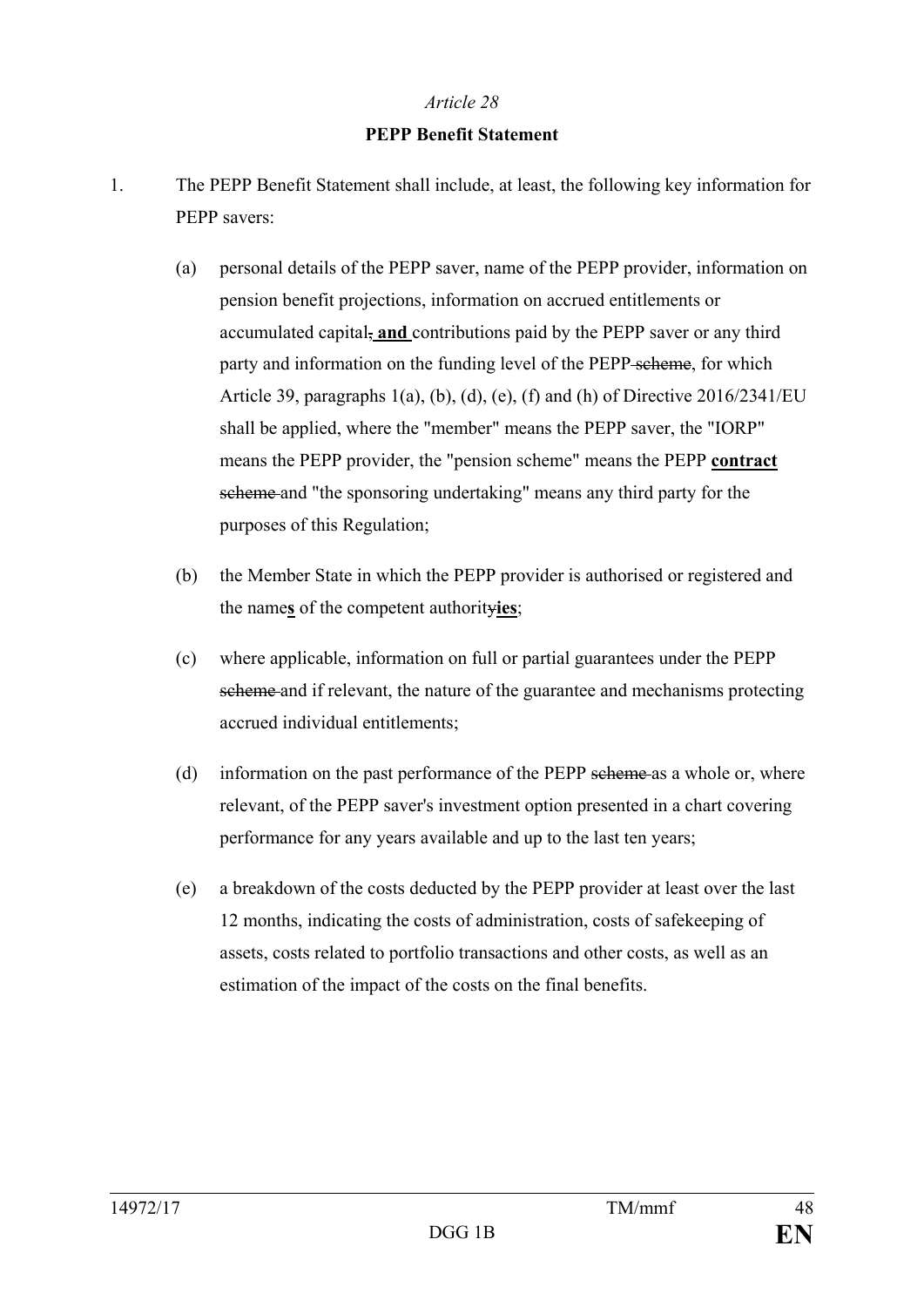- 2. The Commission shall adopt delegated acts in accordance with Article 62 setting out rules to determine the assumptions on pension benefit projections referred to in point (a) of paragraph 1. Those rules shall be applied by PEPP providers to determine, where relevant, the annual rate of nominal investment returns, the annual rate of inflation and the trend of future wages.
- 3. In accordance with Article 55, Member States shall exchange best practices with regard to the format and the content of the PEPP Benefit Statement.

#### **Supplementary information**

- 1. The PEPP Benefit Statement shall specify where and how to obtain supplementary information including:
	- (a) further practical information as set out in Article 40, paragraph 1(a) of Directive 2016/2341/EU;
	- (b) information on the annual accounts and annual reports of the PEPP provider, taking into account each PEPP scheme operated by that provider, and, where applicable, annual accounts and annual reports for each PEPP scheme;
	- (c) a written statement of the PEPP provider's investment-policy principles, containing at least such matters as the investment risk measurement methods, the risk-management processes implemented and the strategic asset allocation with respect to the nature and duration of PEPP liabilities, as well as how the investment policy takes environmental, social and governance factors into account;
	- (d) where applicable, information about the assumptions used for amounts expressed in annuities, in particular with respect to the annuity rate, the type of PEPP provider and the duration of the annuity;
	- (e) information on the level of benefits, in case of early redemption.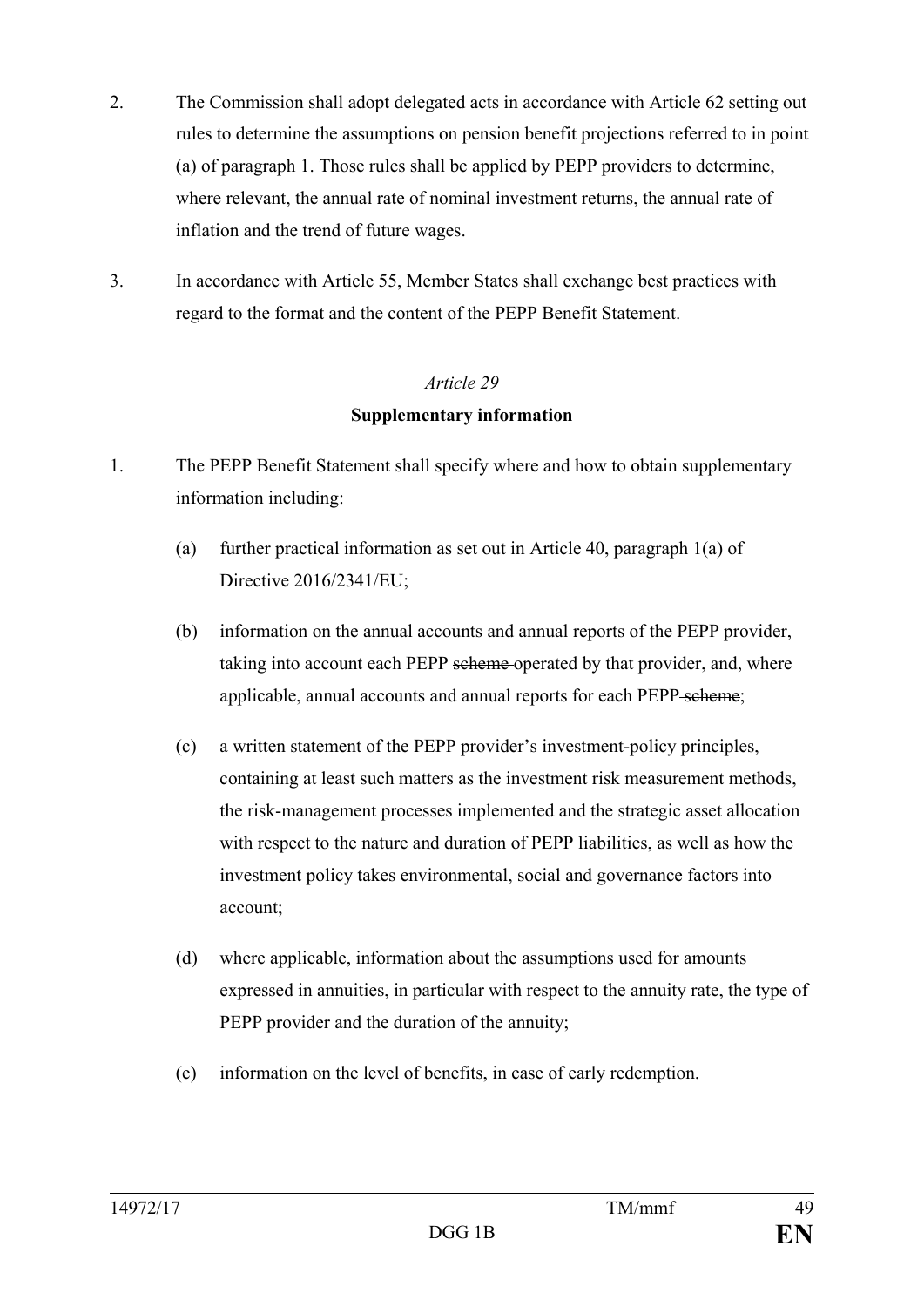- 2. For PEPP schemes w**W**here PEPP savers bear investment risk and where an investment option is imposed on the PEPP saver by a specific rule specified in the PEPP scheme **contract**, the PEPP Benefit Statement shall indicate where additional information is available.
- 3. EIOPA, after consulting national authorities and after consumer testing, shall develop draft implementing technical standards specifying the details of the presentation of the information referred to in Article 28 and in this Article.

EIOPA shall submit those draft implementing technical standards to the Commission by … [within 9 months after the entry into force of the Regulation].

Power is conferred on the Commission to adopt the implementing technical standards referred to in the first subparagraph in accordance with Article 15 of Regulation (EU) No 1094/2010.

## *Article 30*

## **Information to be given to PEPP savers during the pre-retirement phase and to PEPP beneficiaries during the decumulation phase**

- 1. PEPP savers shall receive information during the pre-retirement phase as set out in Article 42 of Directive 2016/2341/EU.
- 2. PEPP providers shall periodically provide PEPP beneficiaries with information, as set out in Article 43 of Directive 2016/2341/EU, where the "pay-out" means the decumulation for the purposes of this Regulation.

#### *Article 31*

#### **Additional information to be given on request to PEPP savers and PEPP beneficiaries**

At the request of a PEPP saver or a PEPP beneficiary or their representatives, the PEPP provider shall provide the following additional information: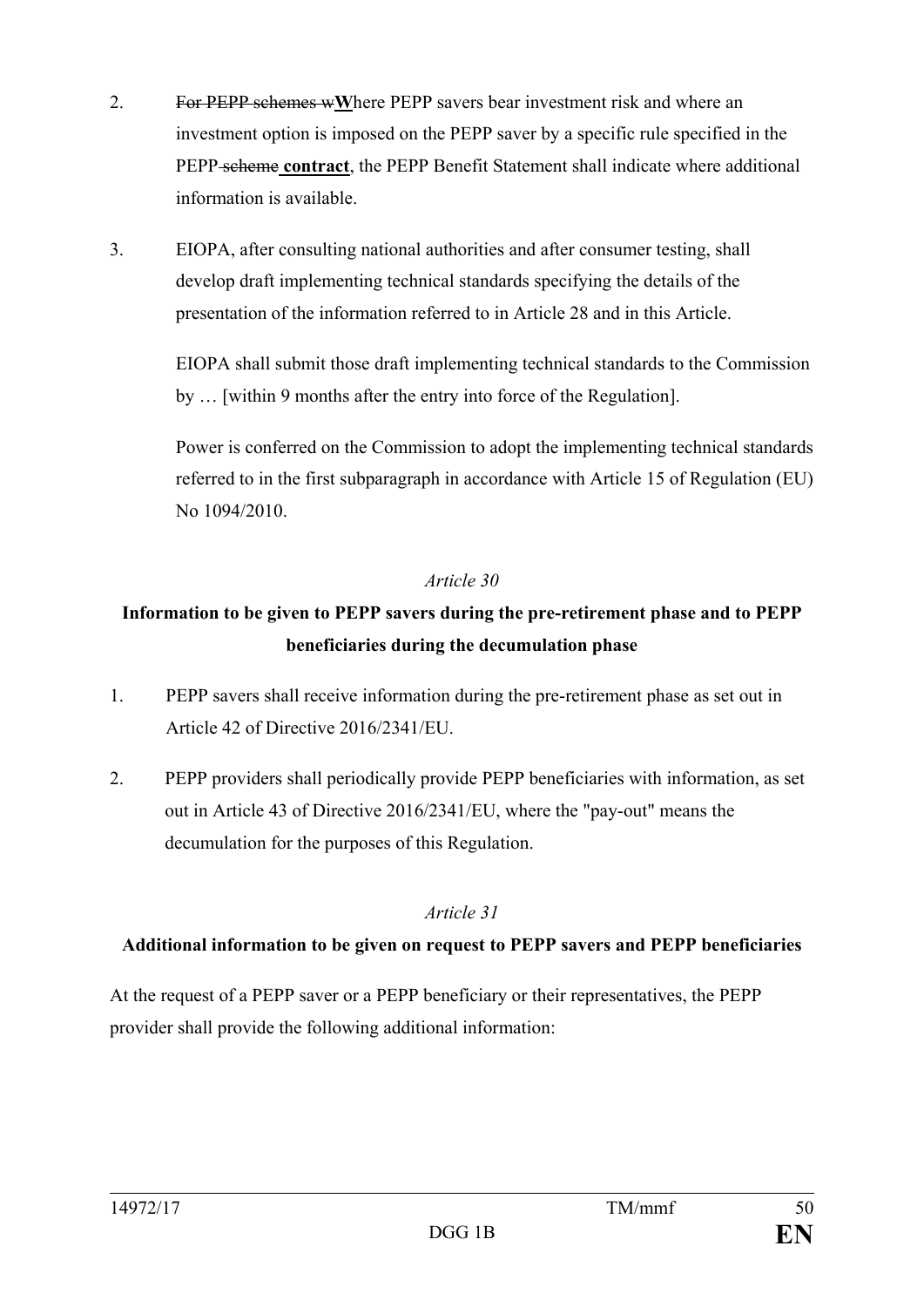- (a) the annual accounts and the annual reports referred to in point (b) of Article 29(1) or, where a PEPP provider is responsible for more than one PEPP scheme, the accounts and reports relating to their particular PEPP scheme;
- (b) the statement of investment-policy principles, referred to in point (c) of Article 29(1);
- (c) any further information about the assumptions used to generate the projections referred to in point (a) of Article 28(1).

## **SECTION V REPORTING TO NATIONAL AUTHORITIES**

#### *Article 32*

#### **General provisions**

- 1. PEPP providers shall submit to the competent authorities the information which is necessary for the purposes of supervision. That information shall include at least the information necessary to carry out the following activities when performing a supervisory review process:
	- (a) to assess the system of governance applied by the PEPP providers, the business they are pursuing, the valuation principles applied for solvency purposes, the risks faced and the risk-management systems, and their capital structure, needs and management;
	- (b) to make any appropriate decisions resulting from the exercise of their supervisory rights and duties.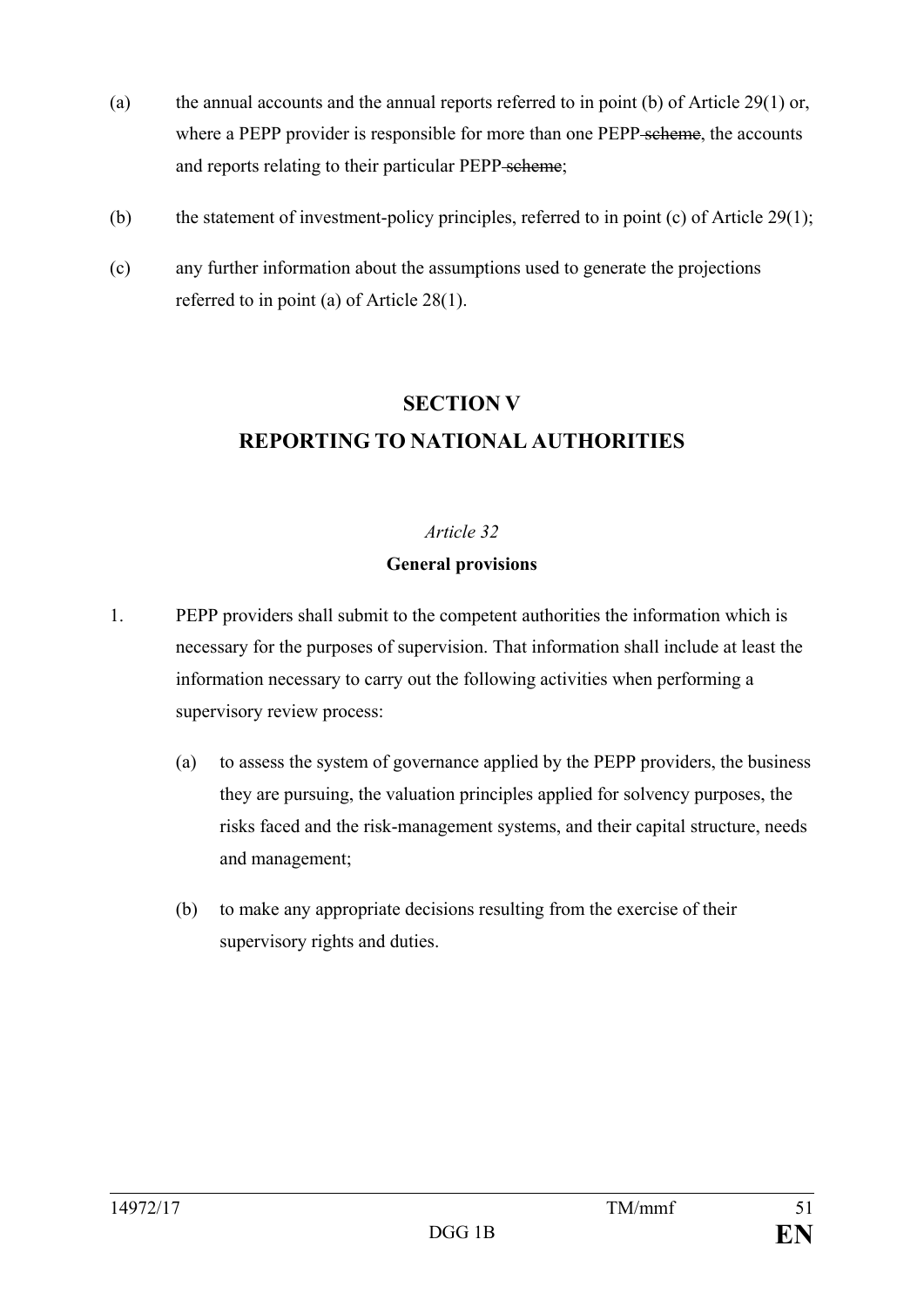- 2. The competent authorities shall have the following powers:
	- (a) to determine the nature, the scope and the format of the information referred to in paragraph 1 which they require PEPP providers to submit at the following points in time:
		- (i) at predefined periods;
		- (ii) upon occurrence of predefined events;
		- (iii) during enquiries regarding the situation of a PEPP provider;
	- (b) to obtain from the PEPP providers any information regarding contracts which are held by PEPP providers or regarding contracts which are entered into with third parties; and
	- (c) to require information from external experts, such as auditors and actuaries.
- 3. The information referred to in paragraphs 1 and 2 shall comprise the following:
	- (a) qualitative or quantitative elements, or any appropriate combination thereof;
	- (b) historic, current or prospective elements, or any appropriate combination thereof;
	- (c) data from internal or external sources, or any appropriate combination thereof.
- 4. The information referred to in paragraphs 1 and 2 shall:
	- (a) reflect the nature, scale and complexity of the business of the PEPP provider concerned, and in particular the risks inherent in that business;
	- (b) be accessible, complete in all material respects, comparable and consistent over time;
	- (c) be relevant, reliable and comprehensible.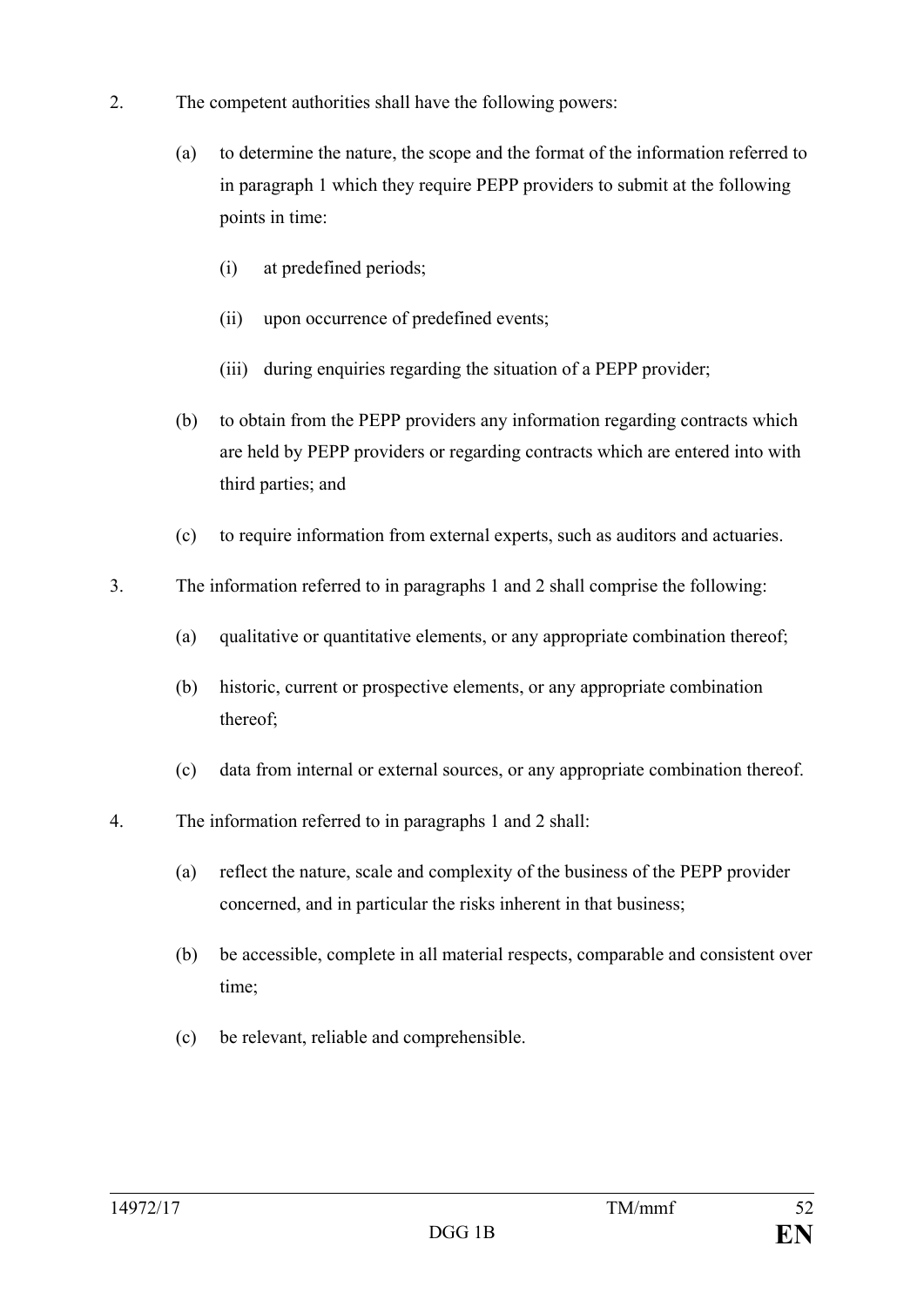- 5. PEPP providers shall have appropriate systems and structures in place to fulfil the requirements laid down in paragraphs 1 to 4 as well as a written policy, approved by the administrative, management or supervisory body of the PEPP provider, ensuring the ongoing appropriateness of the information submitted.
- 6. Upon request addressed to the competent authorities, EIOPA shall have access to the information submitted by PEPP providers.
- 7. The Commission shall adopt delegated acts in accordance with Article 62 specifying the information referred to in paragraphs 1 to 4, with a view to ensuring to the appropriate extent convergence of supervisory reporting.

EIOPA, after consulting national authorities and after consumer testing, shall develop draft implementing technical standards regarding the format of supervisory reporting.

EIOPA shall submit those draft implementing technical standards to the Commission by … [within 9 months after the entry into force of the Regulation].

Power is conferred on the Commission to adopt the implementing technical standards referred to in the second subparagraph in accordance with Article 15 of Regulation (EU) No 1094/2010.**]**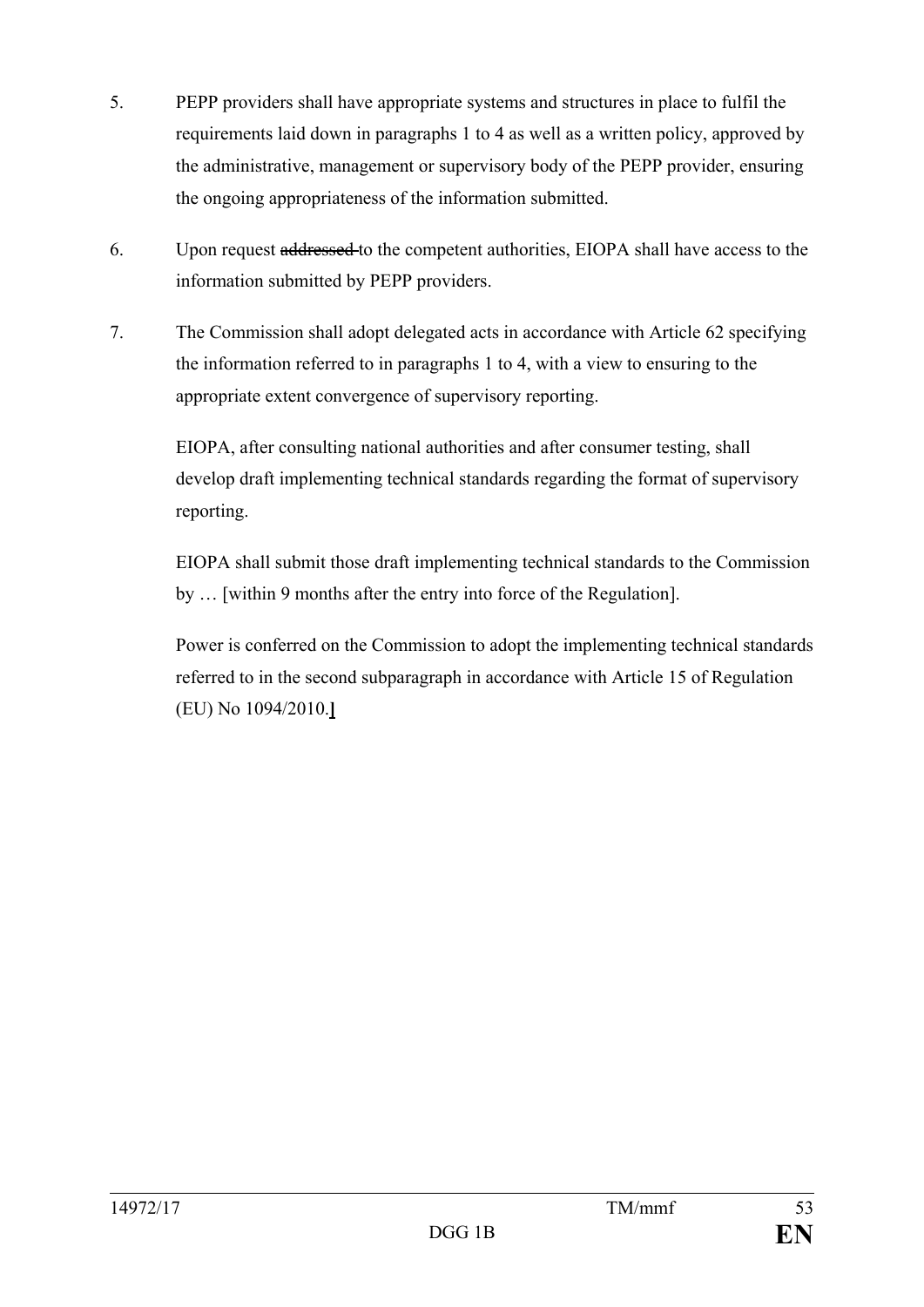# **CHAPTER V ACCUMULATION PHASE**

## **SECTION I**

## **INVESTMENT RULES FOR PEPP PROVIDERS**

## *Article 33*

#### **Investment rules**

- 1. PEPP providers shall invest in accordance with the "prudent person" rule and in particular in accordance with the following rules:
	- (a) the assets shall be invested in the best long-term interests of PEPP savers as a whole. In the case of a potential conflict of interest, a PEPP provider, or the entity which manages its portfolio, shall ensure that the investment is made in the sole interest of PEPP savers;
	- (b) the assets shall be invested in such a manner as to ensure the security, quality, liquidity and profitability of the portfolio as a whole;
	- (c) the assets shall be predominantly invested on regulated markets. Investment in assets which are not admitted to trading on a regulated financial market must in any event be kept to prudent levels;
	- (d) investment in derivative instruments shall be possible insofar as such instruments contribute to a reduction in investment risks or facilitate efficient portfolio management. Those instruments shall be valued on a prudent basis, taking into account the underlying asset, and included in the valuation of a PEPP provider's assets. PEPP providers shall also avoid excessive risk exposure to a single counterparty and to other derivative operations;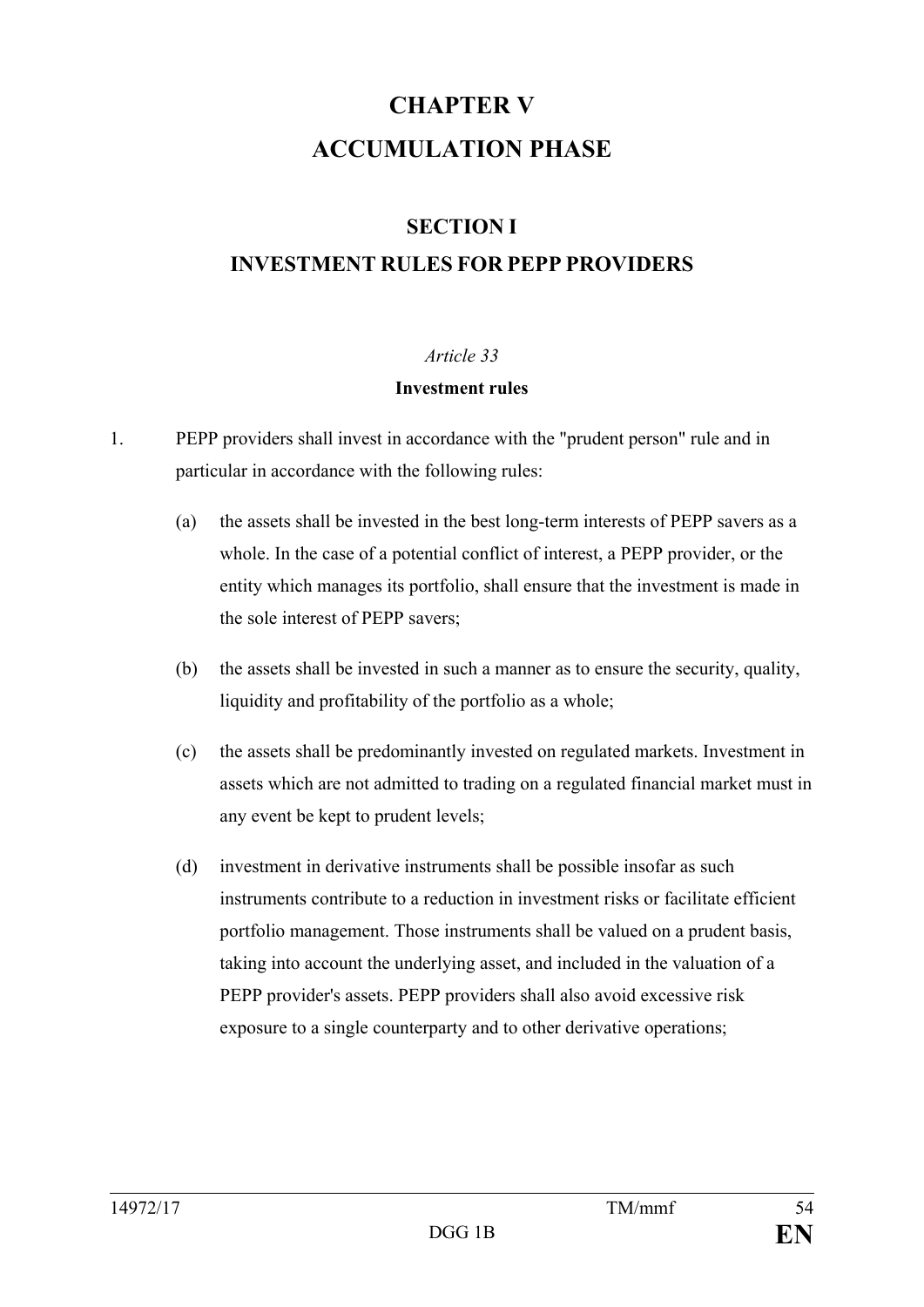- (e) the assets shall be properly diversified in such a way as to avoid excessive reliance on any particular asset, issuer or group of undertakings and accumulations of risk in the portfolio as a whole. Investments in assets issued by the same issuer or by issuers belonging to the same group shall not expose a PEPP provider to excessive risk concentration:
- (f) the assets shall not be invested in a high-risk and non-cooperative jurisdiction identified by the Financial Action Task Force;
- (g) the PEPP provider shall not expose himself to risks stemming from excessive leverage and excessive maturity transformation.
- 2. The rules set out in points (a) to (g) of paragraph 1 apply only to the extent that there is no more stringent provision in the relevant sectorial legislation applicable to the PEPP provider.

## **SECTION II INVESTMENT RULESOPTIONS FOR PEPP SAVERS**

## *Article 34*

#### **General provisions**

- 1. PEPP providers shall offer up to five investment options to PEPP savers.
- 2. The investment options shall include a default investment option and may include alternative investment options.
- 3. All investment options shall be designed by PEPP providers on the basis of proven risk-mitigation techniques which shall ensure sufficient protection for PEPP savers.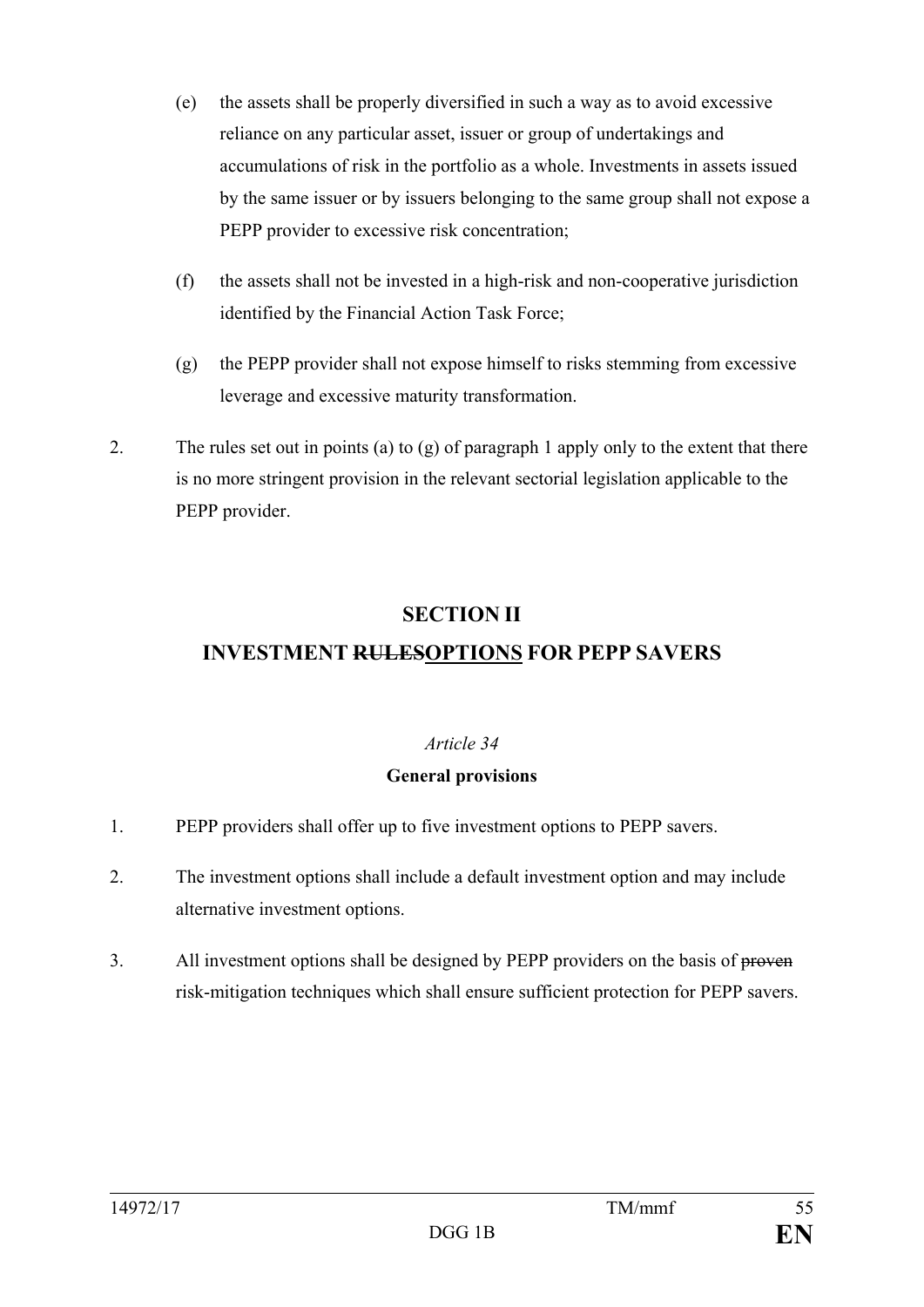#### **Choice of investment option by the PEPP saver**

The PEPP saver shall opt for an investment option upon conclusion of the PEPP contract.

#### *Article 36*

#### **Conditions for modification of the chosen investment option**

- 1. **If the PEPP provider provides alternative investment options,** T**t**he PEPP saver**, while accumulating in the PEPP,** shall be able to opt for a different investment option **after a minimum of** once every five years **from the conclusion of the PEPP contract and, in case of subsequent changes, after five years from the most recent change of the investment option** of accumulation in the PEPP**. The PEPP provider may allow the PEPP saver to modify the chosen investment option more frequently.**
- 2. The modification of the investment option shall be free of charge for the PEPP saver.

#### *Article 37*

#### **Default investment option**

- 1. The default investment option shall **take the form of either an investment strategy directed at preserving the invested capital** ensure capital protection for the PEPP saver, on the basis of a risk-mitigation technique**, or a guarantee on the capital invested** that results in a safe investment strategy.
- 2. Capital protection shall allow the PEPP saver to recoup the capital invested. **Provision of guarantees on the capital invested shall be subject to the relevant sectorial legislation applicable to the PEPP provider.**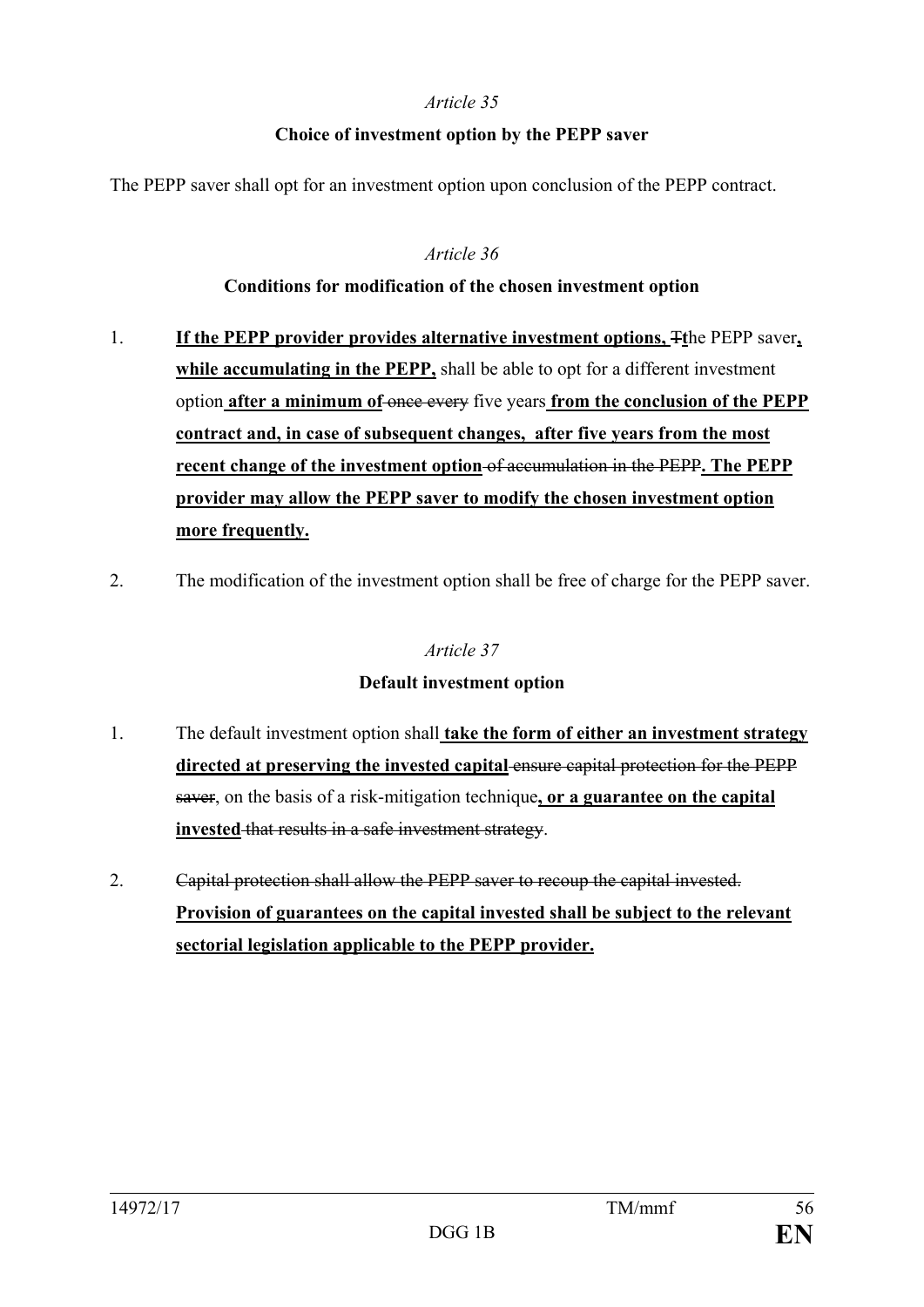**3. PEPP providers referred to in Article 5(1)(c), (d), (e) and (f) may offer PEPPs with a guarantee on the capital invested, by cooperating with credit institutions or insurance undertakings that can provide such guarantees according to the sectorial legislation applicable to them. The latter shall be fully liable for the guarantee on the capital invested.**

#### *Article 38*

#### **Alternative investment options**

- 1. If PEPP providers offer alternative investment options, at least one of them shall offer a cost-effective investment option to PEPP savers.
- 2. The alternative investment options shall include risk-mitigation techniques to be defined by PEPP providers.

#### *Article 39*

**Delegated act on the investment optionsRisk mitigation techniques**

- **1. All risk mitigation techniques, whether applied under the default investment option or for the alternative investment options, shall be sound, robust and prudent in order to ensure sufficient protection for PEPP savers.**
- **2. The level of prudence of the risk mitigation techniques applied for the default investment option shall be consistent with the objective to preserve the capital invested.**

**The level of prudence of the risk mitigation techniques applied for the alternative investment options shall be consistent with the risk profile of the corresponding investment option.**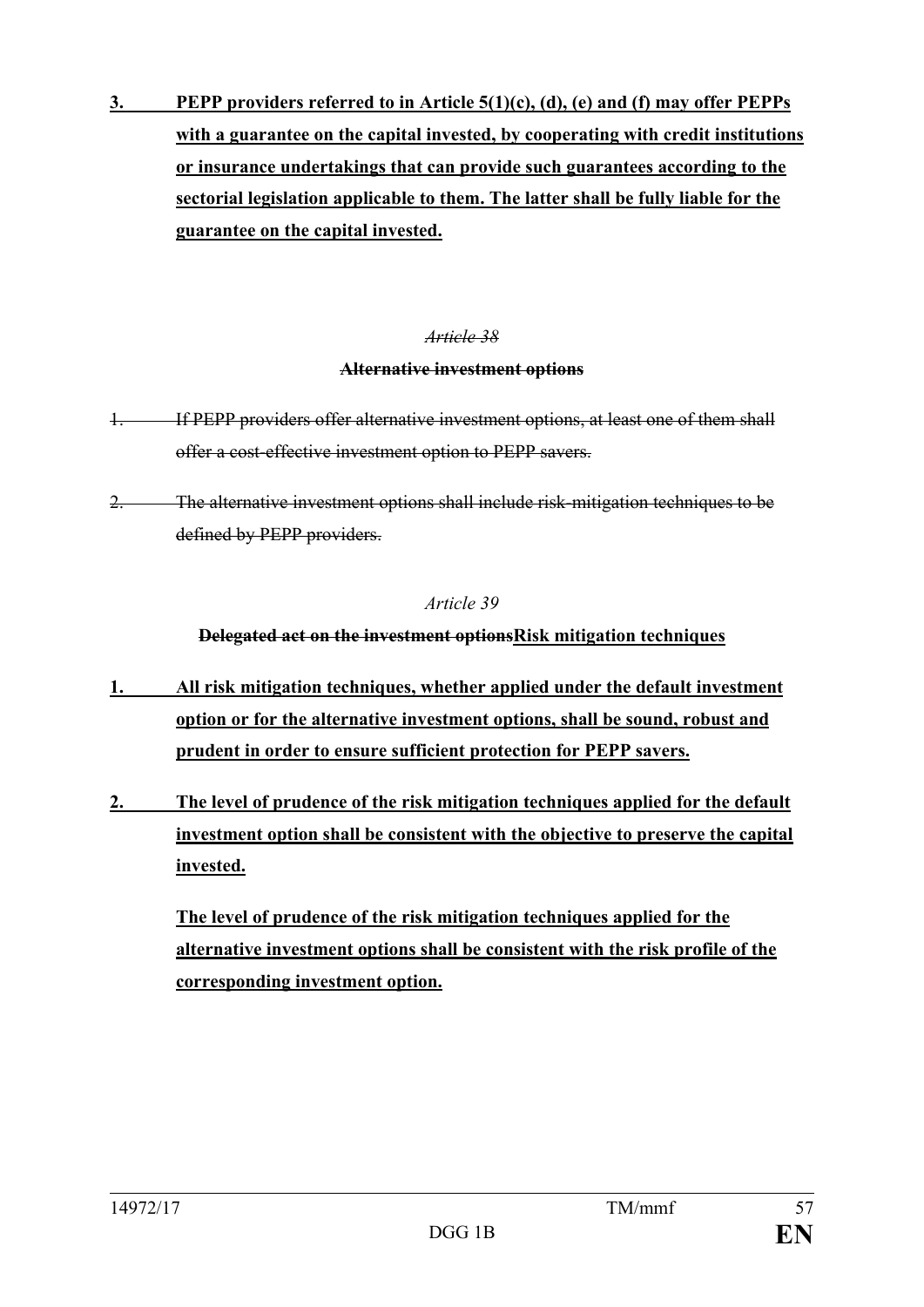- **3.** The Commission shall be**is** empowered to adopt a delegated act**s** in accordance with Article 62 **to supplement this Regulation by** specifying **the minimum criteria that the instruments or asset liability management strategies have to satisfy to ensure the required level of prudence referred to in paragraph 2 for the following techniques**:
	- (a) the risk-mitigation technique**s** to ensure capital protection**be applied** under**for** the default investment option**s**;
	- (b) the risk-mitigation techniques to be applied for the alternative investment options.

**EIOPA, in coordination with the other ESAs, shall provide the Commission with a technical advice within the framework of this paragraph. When developing the technical advice, EIOPA shall take into account the various types of PEPPs and their specific features, as well as the various types of PEPP providers and the differences between their prudential regime.**

## **SECTION III**

## **OTHER ASPECTS OF THE ACCUMULATION PHASE**

## *Article 40*

## **Conditions related to the accumulation phase**

1. In accordance with Article 3(b), t**T**he PEPP conditions related to the accumulation phase shall be determined by Member States unless they are specified in this Regulation.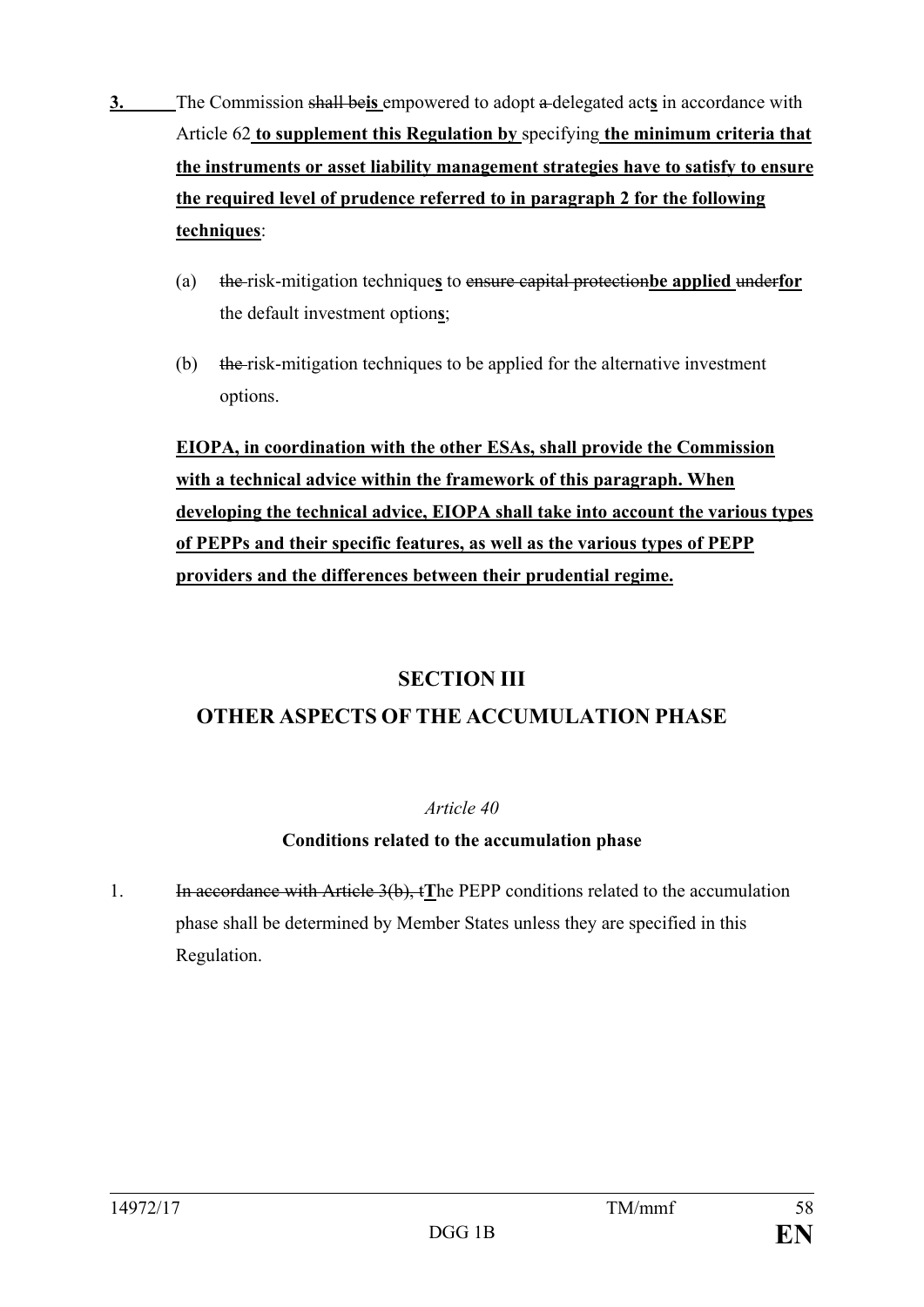2. Such conditions may include in particular age limits for starting the accumulation phase, minimum duration of the accumulation phase, maximum and minimum amount of in-payments and their continuity**, exclusion of employer sponsored contributions**, as well as conditions for redemption before **the minimum** retirement age **for decumulation** in case of particular hardship.

# **CHAPTER VI INVESTOR PROTECTION**

#### *Article 41*

#### **Depositary**

- 1. Where the PEPP provider is an institution for occupational retirement provision or an investment firm as referred to in Article 5(1)**(c)**, it shall appoint one or more depositaries for the safe-keeping of assets and oversight duties.
- 2. For the appointment of the depository and the execution of its tasks Article 33(5), (6) and (7) of Directive 2016/2341/EU shall be applied accordingly.
- 3. For the safekeeping of assets and the liability of the depositary Article 34(1) and (2) of Directive 2016/2341/EU shall be applied accordingly. The depository shall be liable to the PEPP provider and the PEPP savers for any loss suffered by them as a result of its unjustifiable failure to perform its obligations or its improper performance of them. The depositor's liability shall not be affected by the fact that it has entrusted to a third party all or some of the assets in its safe-keeping.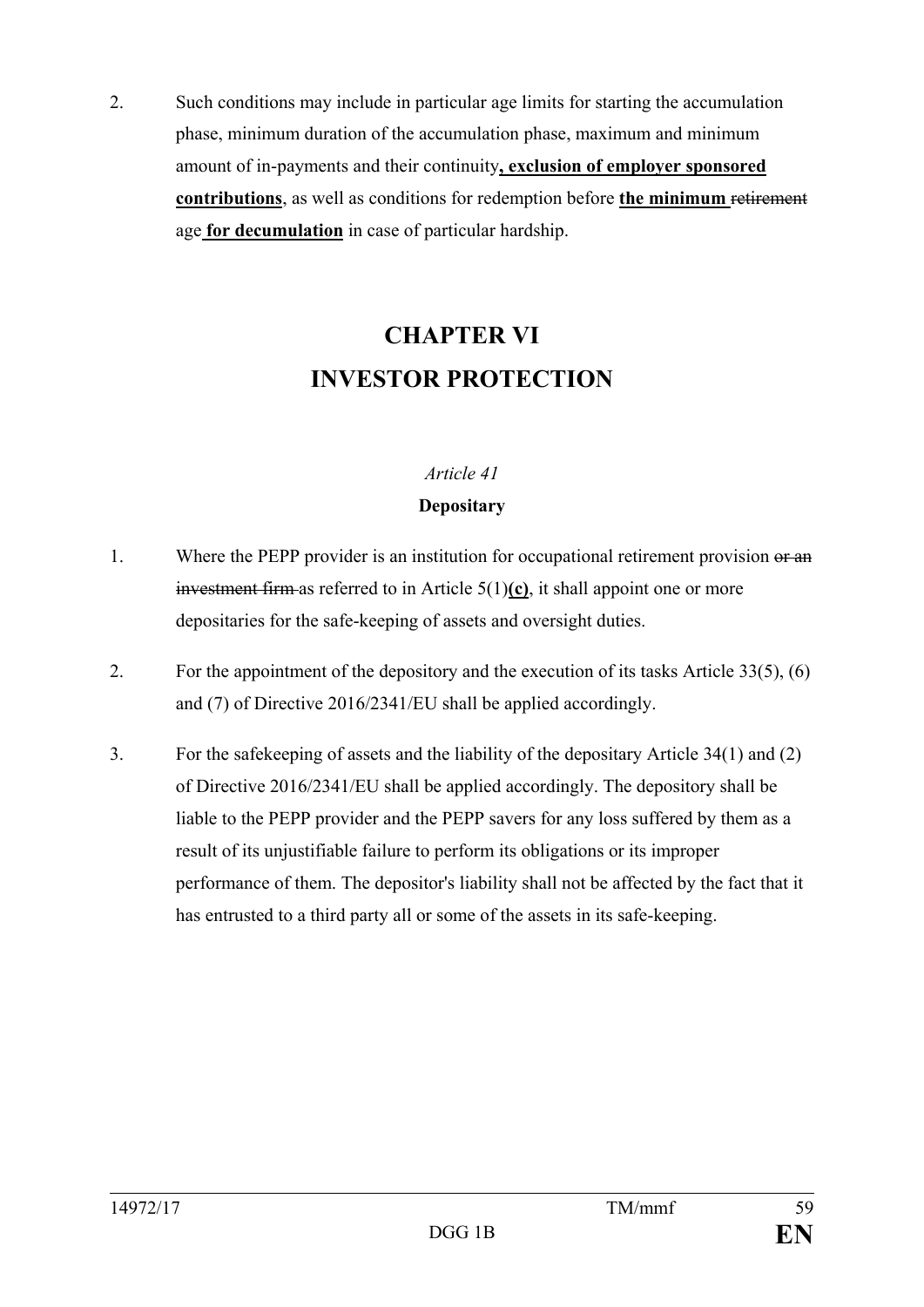4. For the oversight duties of a depositary Article 35(1) of Directive 2016/2341/EU shall be applied accordingly.

#### *Article 42*

#### **Coverage of biometric risks**

- **1.** PEPP providers may offer PEPPs with an option ensuring the coverage of the risk of biometric risks.
- **2. Provision of the coverage of the biometric risks shall be subject to the relevant sectorial legislation applicable to the PEPP provider.**
- **3. PEPP providers referred to in Article 5(1)(a), (c), (d), (e) and (f) may offer PEPPs with an option ensuring the coverage of biometric risks by cooperating with insurance undertakings that can cover these risks according to the sectorial legislation applicable to them. The latter shall be fully liable for the coverage of biometric risks.**

## *Article 43*

## **Complaints**

- 1. PEPP providers and distributors shall put in place and apply adequate and effective complaint resolution procedures for the settlement of complaints lodged by PEPP customers concerning their rights and obligations under this Regulation.
- 2. Those procedures shall be applied in every Member State where the PEPP provider or distributor offers its services and shall be available in an official language of the relevant Member State as chosen by the PEPP customer, or in another language if agreed between the PEPP provider or distributor and the PEPP customer.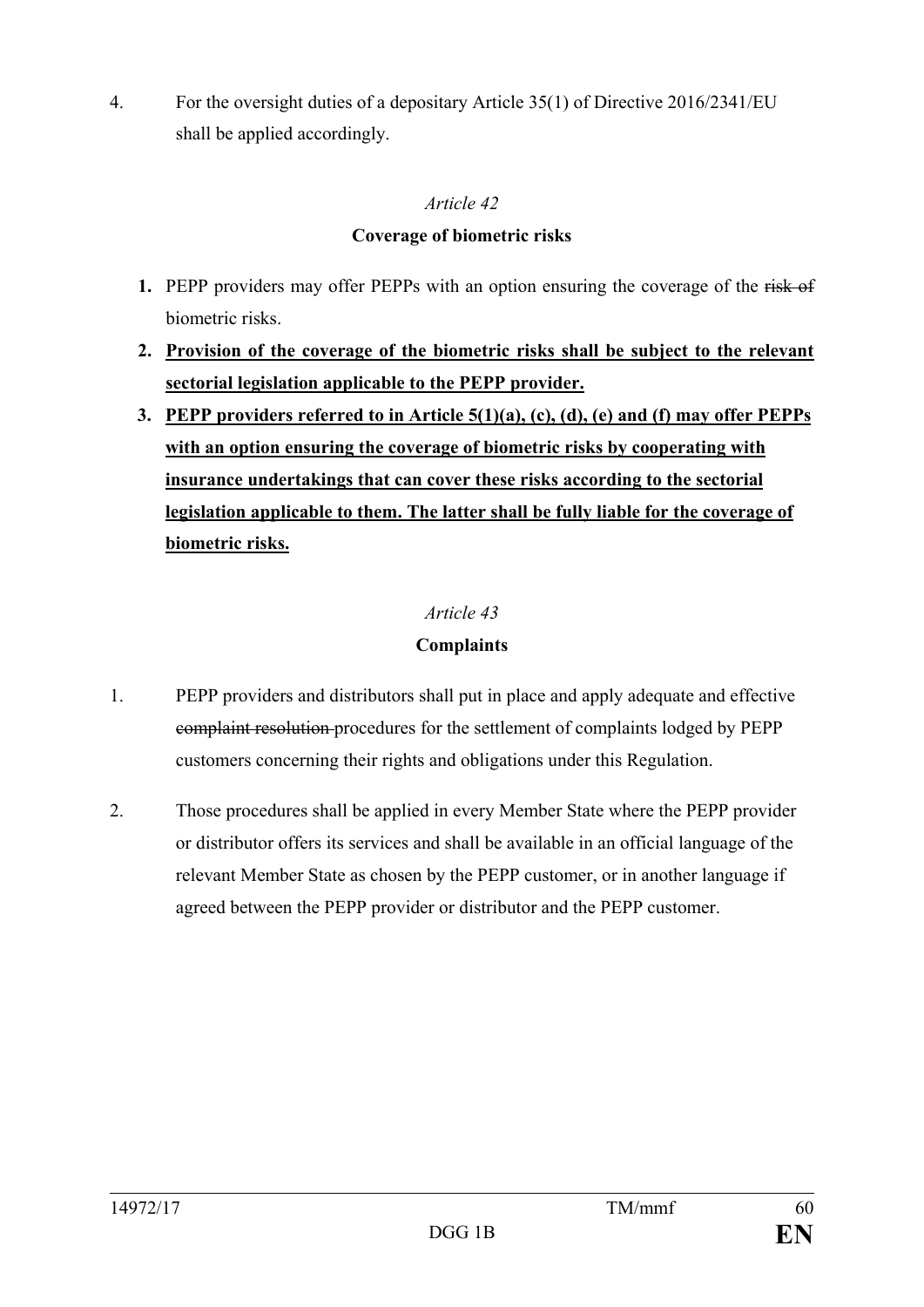- 3. PEPP providers and distributors shall make every possible effort to reply, **either electronically or in another durable medium in accordance with Article 21**on paper or, if agreed between the PEPP provider or distributor and the PEPP customer, on another durable medium, to the PEPP customers' complaints. The reply shall address all points raised, within an adequate timeframe and at the latest within 15 business days of receipt of the complaint. In exceptional situations, if the answer cannot be given within 15 business days for reasons beyond the control of the PEPP provider or distributor, it shall be required to send a holding reply, clearly indicating the reasons for a delay in answering to the complaint and specifying the deadline by which the PEPP customer will receive the final reply. In any event, the deadline for receiving the final reply shall not exceed 35 business days.
- 4. PEPP providers and distributors shall inform the PEPP customer about at least one alternative dispute resolution (ADR) entity which is competent to deal with disputes concerning PEPP customers' rights and obligations under this Regulation.
- 5. The information **on the procedures** referred to in paragraph **1**3 shall be mentioned in a clear, comprehensive and easily accessible way on the website of the PEPP provider or distributor, at the branch, and in the general terms and conditions of the contract between the PEPP provider or distributor and the PEPP customer. It shall specify how further information on the ADR entity concerned and on the conditions for using it can be accessed.
- 6. The competent authorities shall set up procedures which allow PEPP customers and other interested parties, including consumer associations, to submit complaints to the competent authorities with regard to PEPP providers' and distributors' alleged infringements of this Regulation. In all cases, complainants shall receive replies.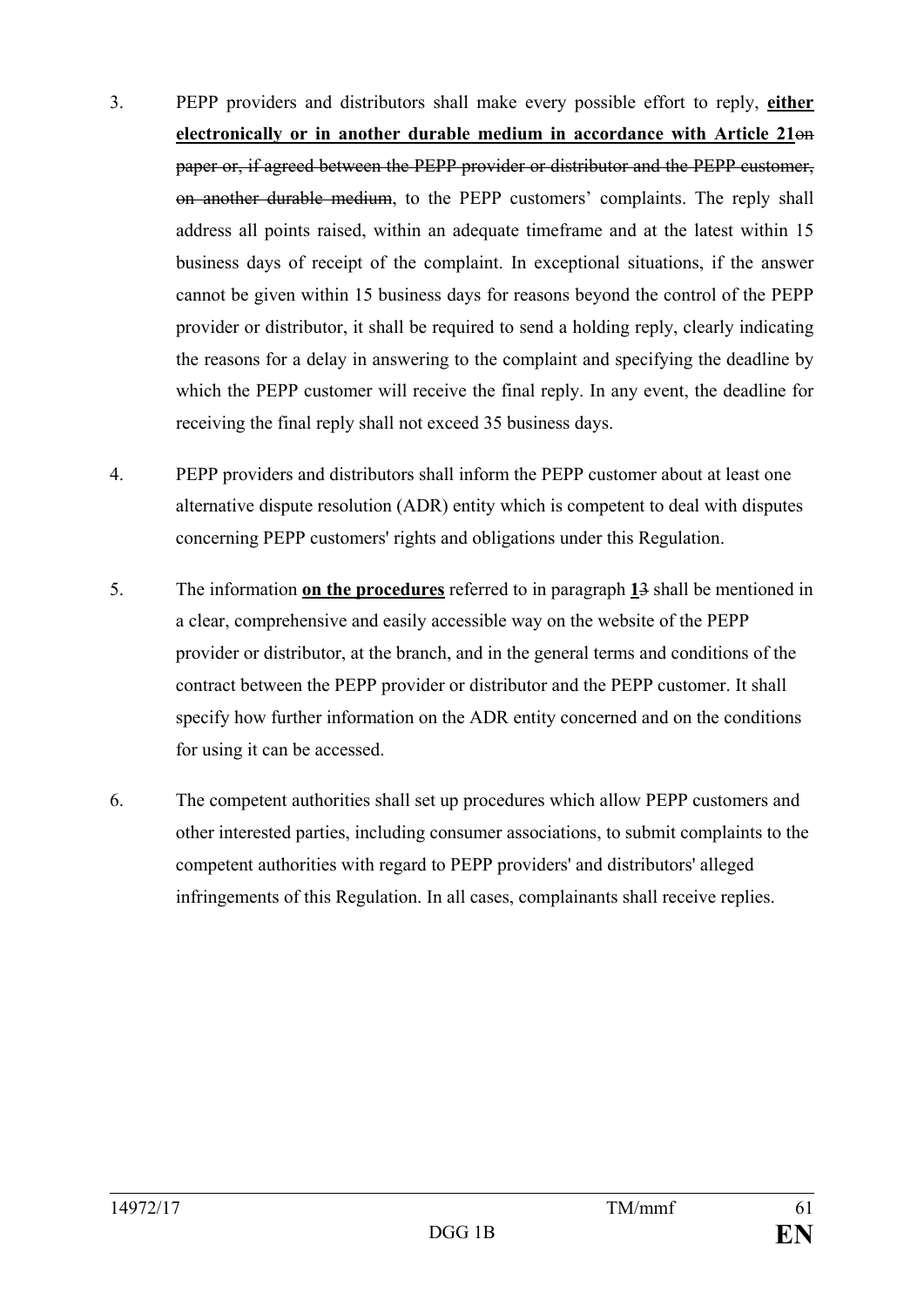#### **Out-of-court redress**

- 1. Adequate, independent, impartial, transparent and effective ADR procedures for the settlement of disputes between PEPP customers and PEPP providers or distributors concerning the rights and obligations arising under this Regulation shall be established in accordance with Directive 2013/11/EU of the European Parliament and the Council<sup>24</sup>, using existing competent bodies where appropriate. Such ADR procedures shall be applicable, and the relevant ADR body's competence shall effectively extend, to PEPP providers or distributors against whom the procedures are initiated.
- 2. The bodies referred to in paragraph 1 shall cooperate effectively for the resolution of cross-border disputes concerning rights and obligations arising under this Regulation.

# **CHAPTER VII SWITCHING OF PEPP PROVIDERS**

#### *Article 45*

## **Provision of the switching service**

1. PEPP providers shall provide a switching service transferring, upon a request of the PEPP saver, any positive balance from a PEPP account held with the transferring provider to a new PEPP account opened with the receiving provider, with closing the former PEPP account.

<span id="page-62-0"></span><sup>&</sup>lt;sup>24</sup> Directive 2013/11/EU of the European Parliament and of the Council of 21 May 2013 on alternative dispute resolution for consumer disputes and amending Regulation (EC) No 2006/2004 and Directive 2009/22/EC, OJ L 165, 18.6.2013, p. 63.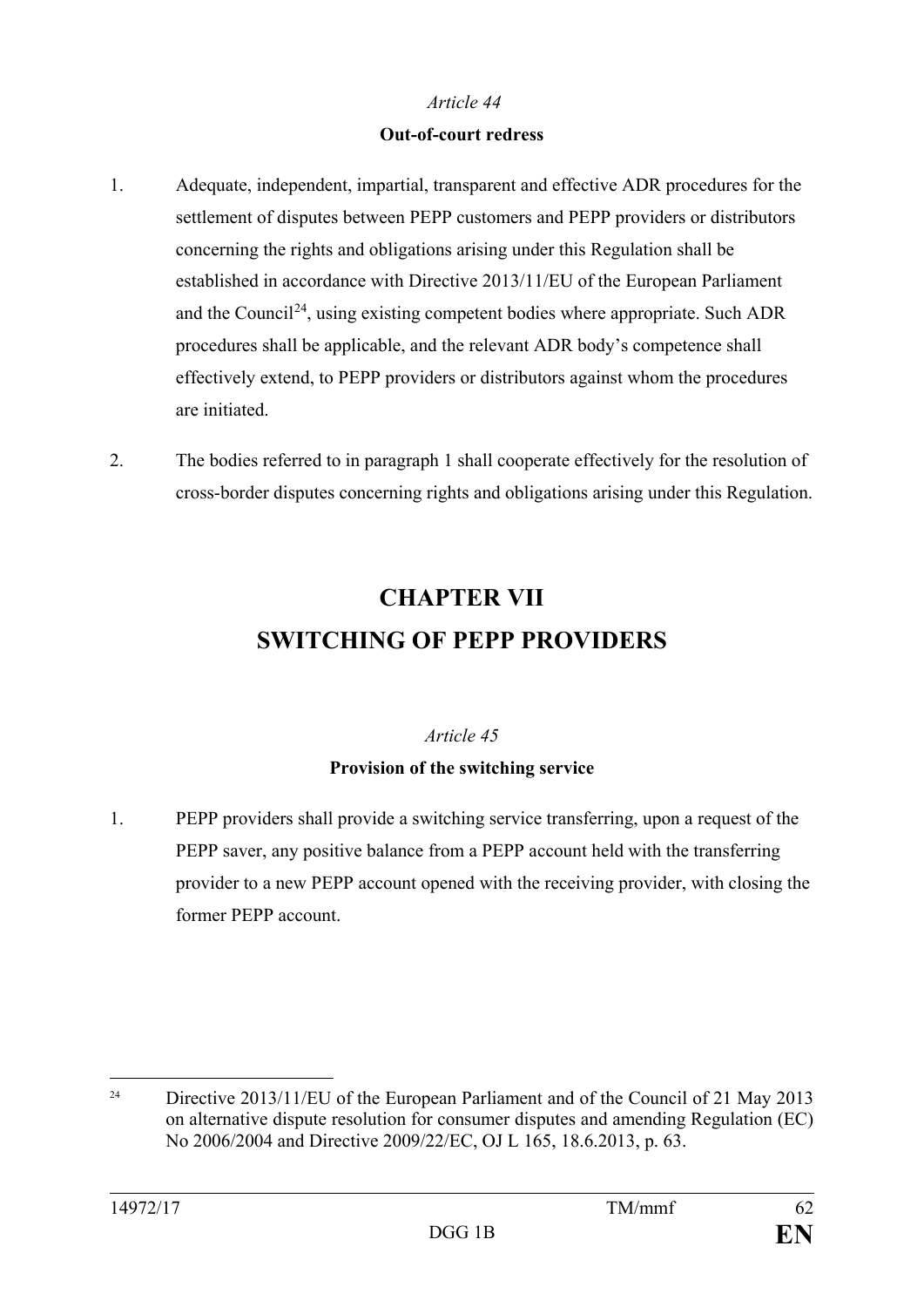The PEPP saver may request to switch to a <del>The switching service may be</del> provided by PEPP providers established in the same Member State (domestic switching) or in different Member States (cross-border switching). **The PEPP saver may exercise the right to switch providers during the accumulation and the decumulation phase of the PEPP.**

- **1a. Notwithstanding the provisions of the previous paragraph, during the decumulation phase, PEPP providers shall provide the switching service for PEPPs, where savers are receiving outpayments in the form other than that in the form of lifetime annuities.**
- 2. The PEPP saver may switch PEPP providers **after a minimum of** no more frequently than once every five years after**from the** conclusion of the PEPP contract**, without prejudice to Article 14(3). The PEPP provider may allow the PEPP saver to switch PEPP providers more frequently.**

#### *Article 46*

#### **The switching service**

- 1. At the request of the PEPP saver, the switching service shall be initiated by the receiving PEPP provider. The switching service shall at least comply with paragraphs 2 to 5.
- 2. The receiving PEPP provider shall initiate the switching service upon receipt of the authorisation from the PEPP saver.

The authorisation**request from the PEPP saver** shall be drawn up in an official language of the Member State where the switching service is being initiated or in any other language agreed between the parties.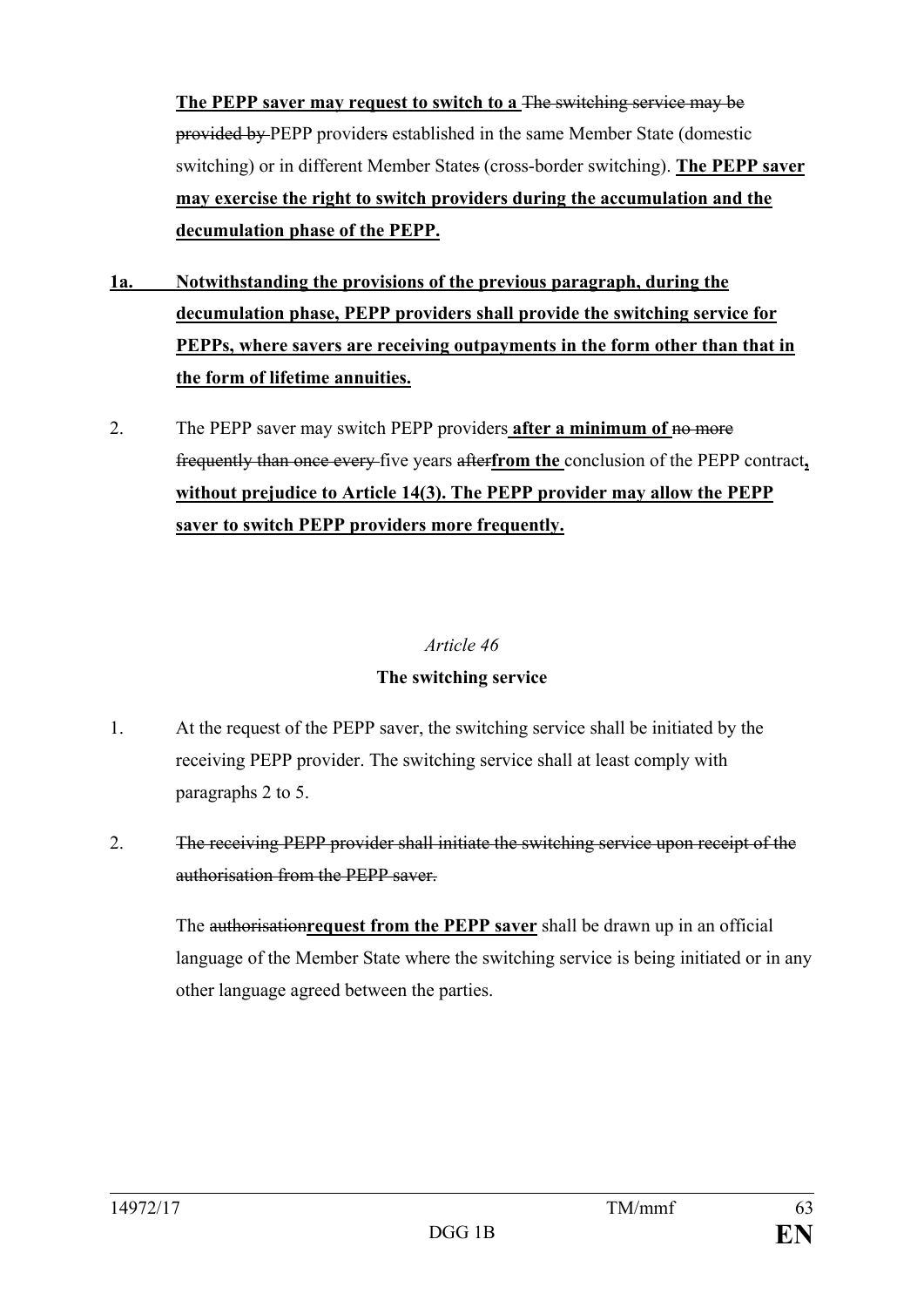**While requesting the switching service,**The authorisation shall allow the PEPP saver **shall be allowed** to provide **give his** specific consent to the performance by the transferring PEPP provider of each of the tasks referred to in paragraph 3 and to provide specific **give his** consent to the performance by the receiving PEPP provider of each of the tasks referred to in paragraph 5.

The authorisation shall allow the PEPP saver to specifically identify asset portfolios and/or amounts that are to be switched. **While requesting the switching service,**The authorisation shall also allow **the** PEPP savers **shall be allowed** to specify the date from which payments are to be executed to the PEPP account opened with the receiving PEPP provider. That date shall be at least six working days after the date on which the receiving PEPP provider receives the documents transferred from the transferring PEPP provider pursuant to paragraph 4. Member States may require the authorisation **request** from the PEPP saver to be in writing and that a copy of the authorisation **accepted request** be provided to the PEPP saver.

3. Within two **five** working days from receipt of the **request**authorisation referred to in paragraph 2, the receiving PEPP provider shall request the transferring PEPP provider to carry out the following tasks, if provided for in the PEPP saver**'s request**'s authorisation:

## **(0a) provide the PEPP saver free of charge with available information about recurring incoming or outgoing payments to the PEPP saver's PEPP account in the previous 13 months;**

- (a) transmit to the receiving PEPP provider and, if specifically requested by the PEPP saver in the authorisation, to the PEPP saver, a list of the existing assets that are being switched;
- (b) transfer any remaining positive balance to the PEPP account opened or held with the receiving PEPP provider  $\theta$ **nfrom** the date specified by the PEPP saver; and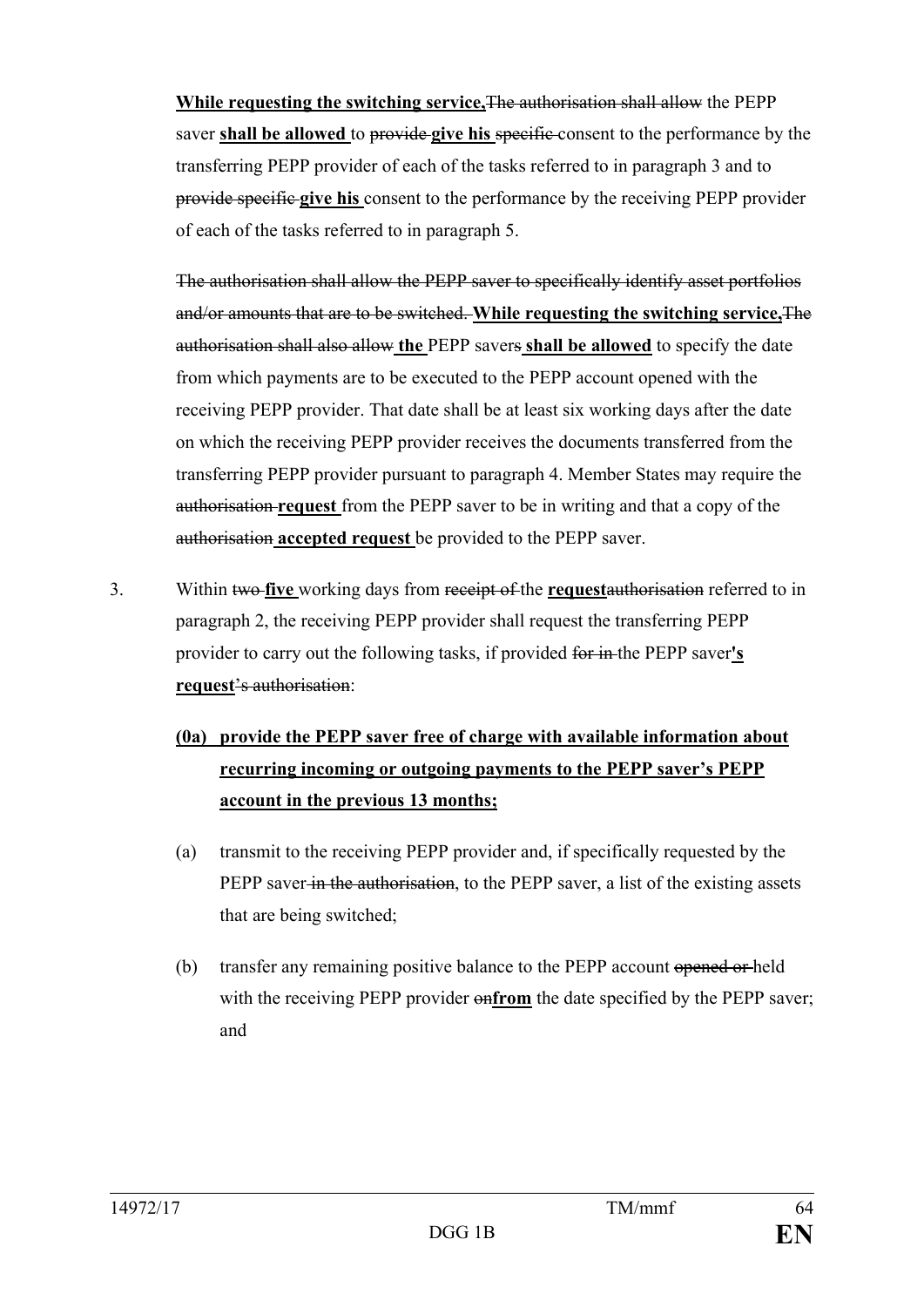- (c) close the PEPP account held with the transferring PEPP provider on**from** the date specified by the PEPP saver.
- 4. Upon receipt of a request from the receiving PEPP provider, the transferring PEPP provider shall carry out the following tasks, if provided for in the PEPP saver's authorisation:
	- (a) send the receiving PEPP provider the information referred to in point (a) of paragraph 3 within five working days;
	- (b) where the transferring PEPP provider does not provide a system for automated redirection of the incoming payments to the PEPP account opened by the PEPP saver with the receiving PEPP provider, stop accepting incoming payments on the PEPP account with effect from the date specified in the authorisation **by the PEPP saver**. Member States may require the transferring PEPP provider to inform the PEPP saver of the reason for not accepting the incoming payments;
	- (c) transfer the remaining positive balance from the PEPP account to the new PEPP account opened with the receiving PEPP provider on the date specified in the authorisation**by the PEPP saver**;
	- (d) close the PEPP account on the date specified **by the PEPP saver** in the authorisation if the PEPP saver has no outstanding obligations on that PEPP account and provided that the actions listed in points (a), (b) and (c) of this paragraph have been completed. The **transferring** PEPP provider shall immediately inform the PEPP saver where such outstanding obligations prevent the PEPP saver's account from being closed.
- 5. Within five working days of receipt of the information requested from the transferring PEPP provider as referred to in paragraph 3, the receiving PEPP provider shall, as and if provided **in the request** for in the authorisation and to the extent that the information provided by the transferring PEPP provider or the PEPP saver enables the receiving PEPP provider to do so, carry out the following tasks: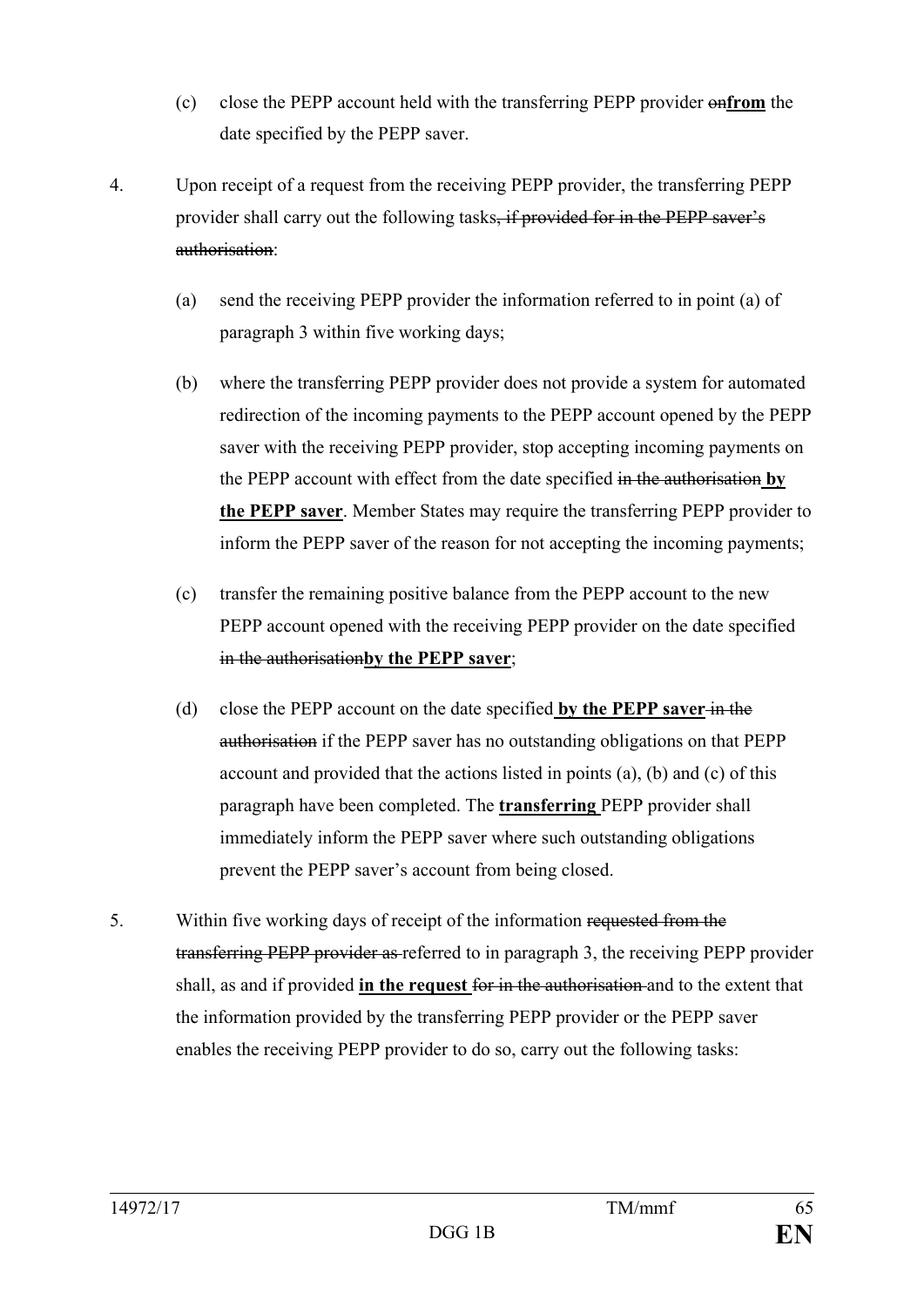- (a) make any necessary preparations to accept incoming payments and accept them with effect from the date specified in the authorisation**by the PEPP saver**;
- (b) inform payers specified **by the PEPP saver**in the authorisation of the details of the PEPP saver's PEPP account with the receiving PEPP provider and transmit to the payers a copy of the PEPP saver's **accepted request**authorisation.

If the receiving PEPP provider does not have all the information it needs to inform the payers as referred to in point (b) of the first subparagraph, it shall ask the PEPP saver or the transferring PEPP provider to provide the missing information.

Where the PEPP savers chooses to personally provide the information referred to in point (b) of the first subparagraph to the payers rather than provide specific consent in accordance with paragraph 2 to the receiving PEPP provider to do so, the receiving PEPP provider shall provide the PEPP saver with standard letters providing details of the PEPP account and the starting date specified **by the PEPP saver** in the authorisation within the deadline referred to in the first subparagraph.

#### *Article 47*

#### **Facilitation of domestic and cross-border switching for PEPP savers**

- 1. Where a PEPP saver indicates to his PEPP provider that he wishes to open a PEPP account with a PEPP provider located in the same or another Member State, the PEPP provider with which the PEPP saver holds a PEPP account shall on receipt of such request provide the following assistance to the PEPP saver:
	- (a) provide the PEPP saver free of charge with available information about recurring incoming payments to the PEPP saver's PEPP account in the previous 13 months;
	- (b) transfer the positive balance remaining on the PEPP account held by the PEPP saver to the PEPP account opened by the PEPP saver with the receiving PEPP provider, provided that the request includes full details allowing the receiving PEPP provider and the PEPP saver's PEPP account to be identified;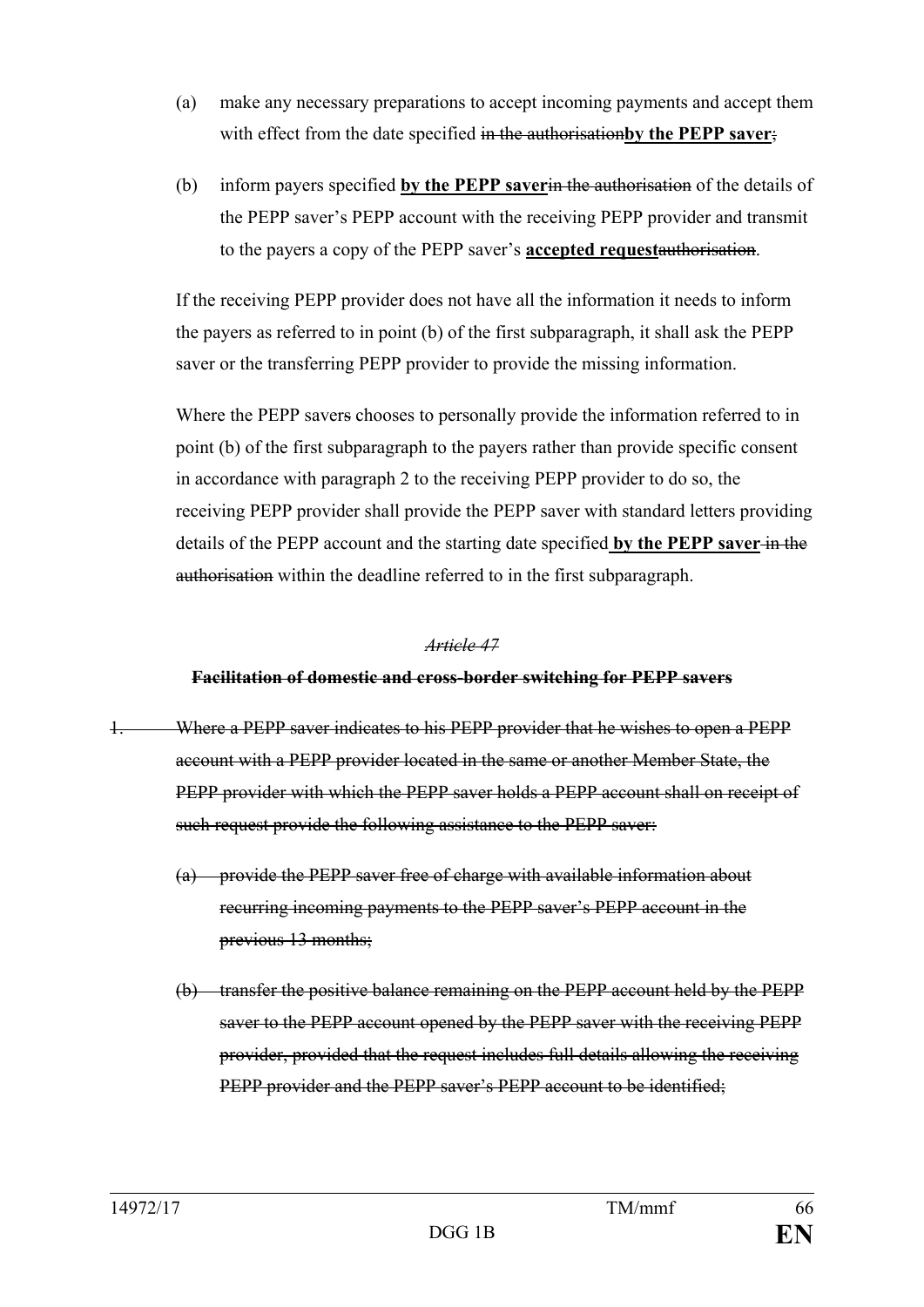(c) close the PEPP account held by the PEPP saver.

2. If the PEPP saver has no outstanding obligations on the PEPP account, the PEPP provider with which the PEPP saver holds that PEPP account shall provide assistance referred to in points (a), (b) and (c) of paragraph 1 of this Article on the date specified by the PEPP saver, which shall be at least six business days after that PEPP provider receives the PEPP saver's request unless otherwise agreed between the parties. The PEPP provider shall immediately inform the PEPP saver where outstanding obligations prevent his PEPP account from being closed.

#### *Article 48*

#### **Fees and charges connected with the switching service**

- 1. PEPP savers shall be able to access free of charge their personal information held either by the transferring or by the receiving PEPP provider.
- 2. The transferring PEPP provider shall provide the information requested by the receiving PEPP provider pursuant to point (a) of Article 46(4) without charging the PEPP saver or the receiving PEPP provider.
- 3. The total fees and charges applied by the transferring PEPP provider to the PEPP saver for the closure of the PEPP account held with it shall be limited to no more than 1,5 % of the positive balance to be transferred to the receiving PEPP provider. **The transferring PEPP provider shall not charge any additional fees or charges to the receiving PEPP provider.**
- 4. Fees and charges, if any, applied by the transferring or the receiving PEPP provider to the PEPP saver for any service provided under Article 46, other than those referred to in paragraphs 1, 2 and 3 of this Article, shall be reasonable and in line with the actual costs of that PEPP provider.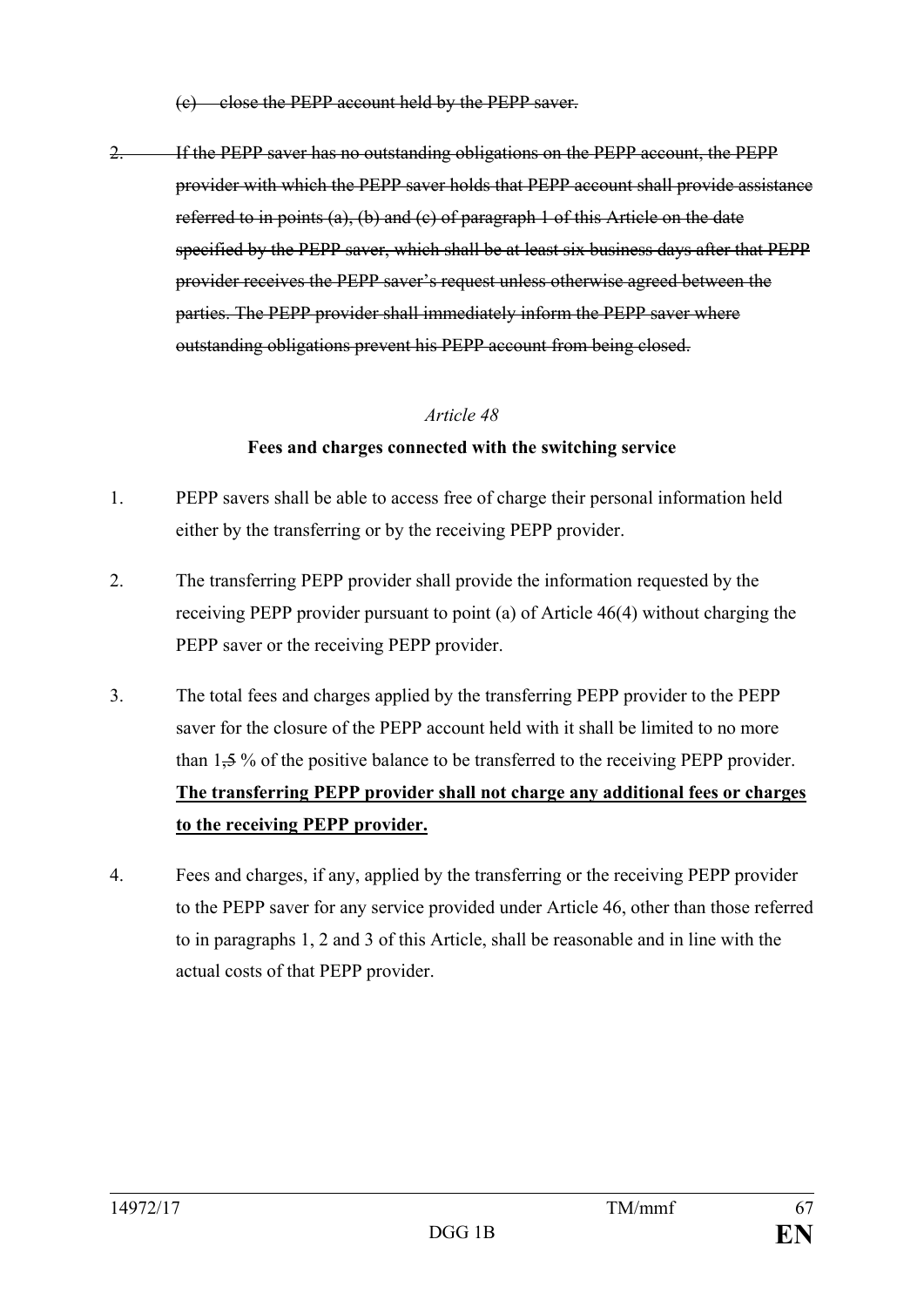#### **Protection of PEPP savers against financial loss**

- 1. Any financial loss, including fees, charges and interest, incurred by the PEPP saver and resulting directly from the non-compliance of a PEPP provider involved in the switching process with its obligations under Article 46 shall be refunded by that PEPP provider without delay.
- 2. Liability under paragraph 1 shall not apply in cases of abnormal and unforeseeable circumstances beyond the control of the PEPP provider pleading for the application of those circumstances, the consequences of which would have been unavoidable despite all efforts to the contrary, or where a PEPP provider is bound by other legal obligations covered by Union or national legislative acts.
- 3. Liability under paragraph 1 shall be established in accordance with the legal requirements applicable at national level.
- 4. The PEPP saver shall bear the costs and any risk of financial loss connected with the redemption in kind of the assets held in the PEPP account for the sake of their transfer from the transferring PEPP provider to the receiving PEPP provider.
- 5. The PEPP saver shall **not** bear the costs and any risk of financial loss connected with the capital protection provided by the transferring PEPP provider. This capital protection, allowing the PEPP saver to recoup the capital invested and providing an inflation indexation mechanism, shall be consumed at the moment of switching providers.

#### *Article 50*

#### **Information about the switching service**

1. PEPP providers shall give to PEPP savers the following information about the switching service **in order to provide the PEPP saver with sufficient time to make an informed decision**: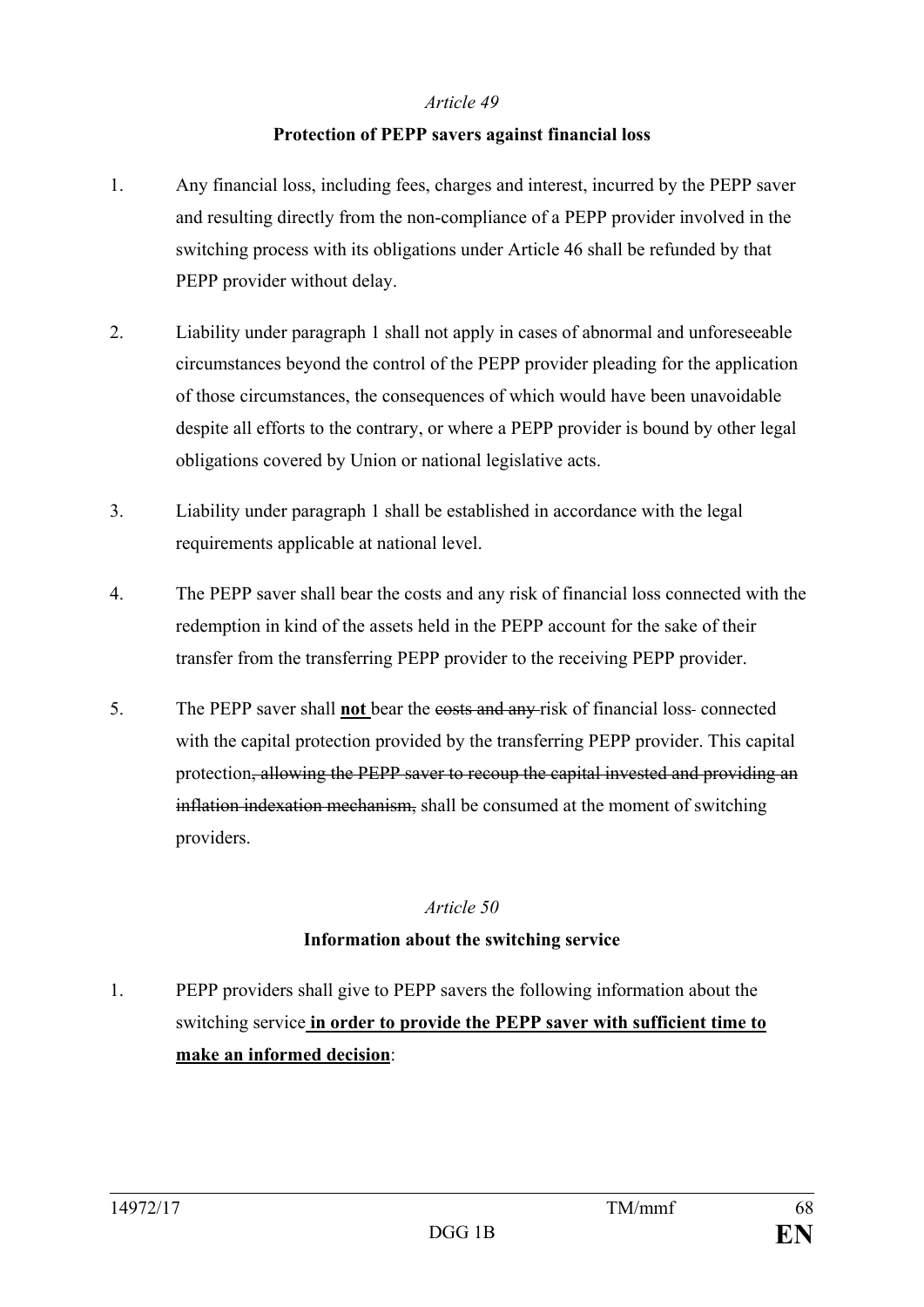- (a) the roles of the transferring and receiving PEPP provider for each step of the switching process, as indicated in Article 46;
- (b) the time-frame for completion of the respective steps;
- (c) the fees and charges charged for the switching process;
- (d) any information that the PEPP saver will be asked to provide.

PEPP providers shall also give other information, including, where applicable, the information necessary for the identification of the deposit guarantee scheme, investor-compensation scheme or pension **insurance** protection scheme within the Union of which the PEPP provider is a member. A "pension protection scheme" means an arrangement to pay compensation to PEPP savers or PEPP beneficiaries in the event of insolvency of the PEPP provider.

2. The information referred to in paragraph 1 shall be available in electronic form on the PEPP provider's website at all times, shall be made available free of charge on paper or another durable medium at **the** all PEPP provider's premises accessible to PEPP savers, and shall be provided to PEPP savers on request.

# **CHAPTER VIII DECUMULATION PHASE**

#### *Article 51*

## **Conditions related to the decumulation phase**

1. In accordance with Article 3, t**T**he PEPP conditions related to the decumulation phase shall be determined by Member States unless they are specified in this Regulation.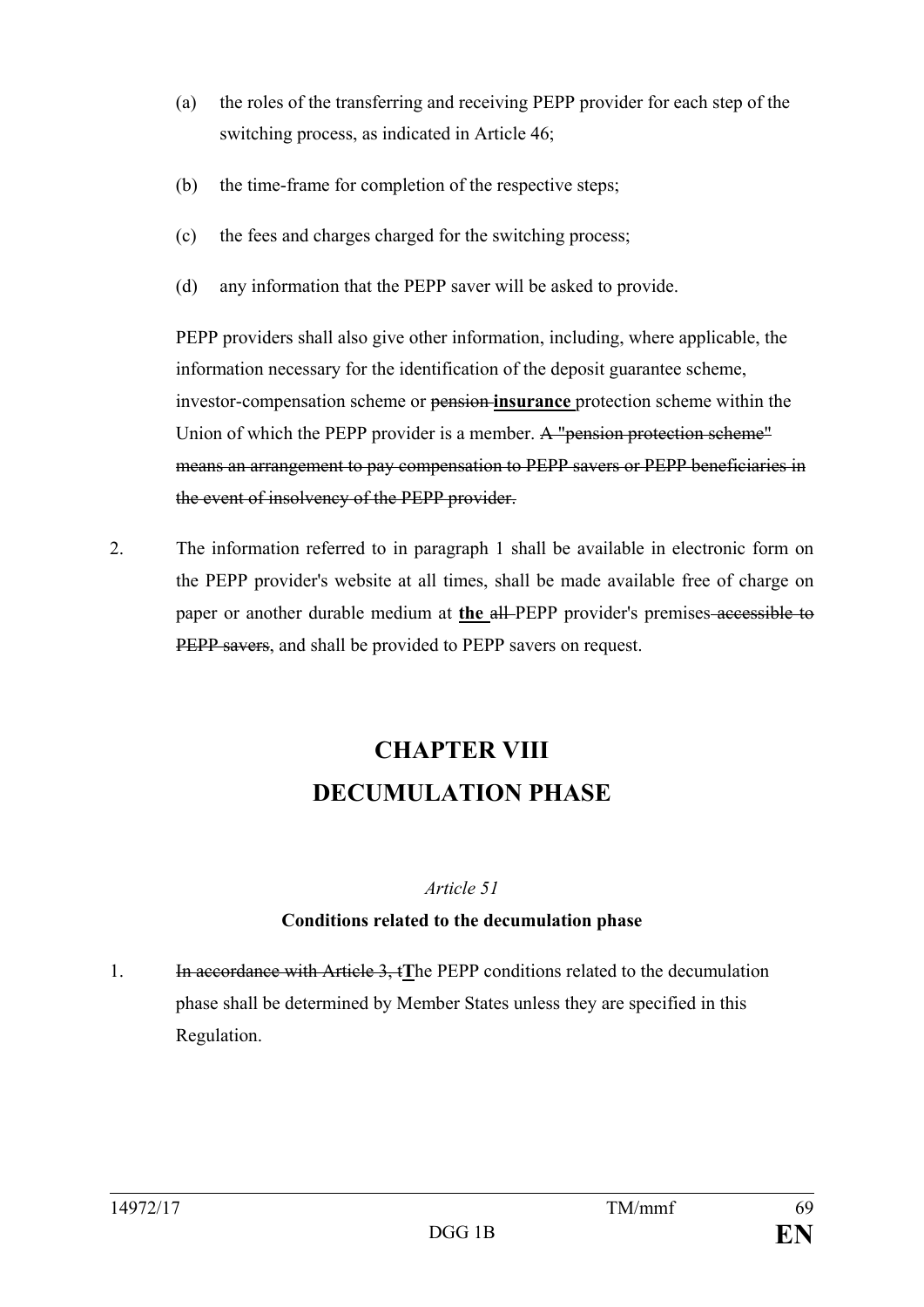2. Such conditions may include in particular the setting of the retirement age, of a mandatory link between reaching the retirement age and commencing the decumulation phase, of a minimum period of belonging to a PEPP scheme, of a maximum period before reaching the retirement age for joining a PEPP scheme, as well as conditions for redemption in case of particular hardship.

#### *Article 52*

#### **Forms of out-payments**

- 1. PEPP providers may make available to PEPP savers one or more of the following forms of out-payments:
	- (a) annuities;
	- (b) lump sum;
	- (c) drawdown payments;
	- (d) combinations of the above forms.
- 2. **PEPP savers shall choose**The choice of the form of out-payments for the decumulation phase when they shall be exercised by PEPP savers upon conclusionde of a PEPP contract.

## **2a. If the PEPP provider provides different forms of out-payments, the PEPP saver shall be allowed to modify the form of out-payments:**

- **(a)** and can be changed **during the accumulation phase, after a minimum of**once every five years thereafter**from the conclusion of the PEPP contract and in case of subsequent modificationse, from the most recent modification of the form of out-payments** during the accumulation phase, if applicable**;**
- **(b) at the start of the decumulation phase.**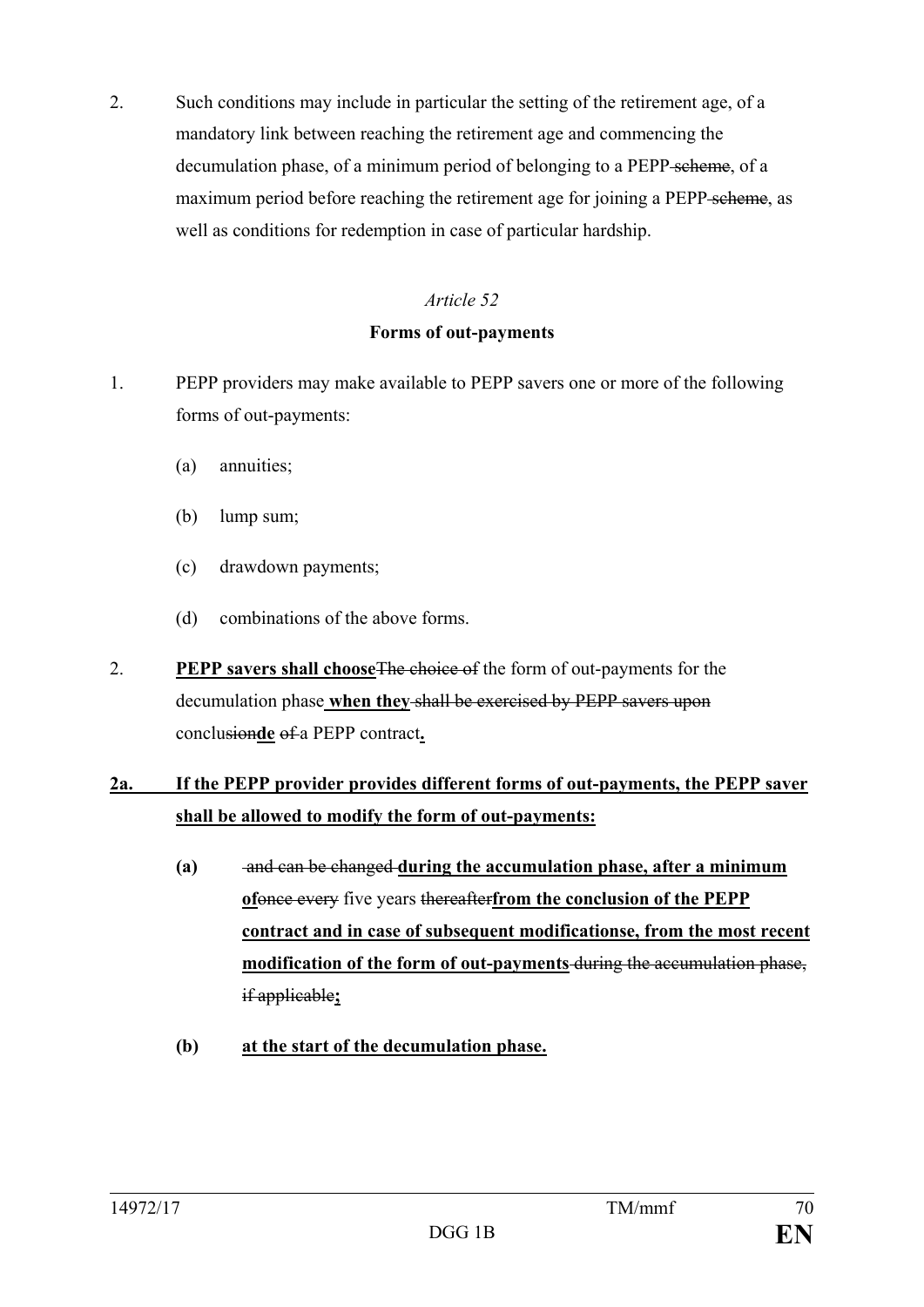**The PEPP provider may allow the PEPP saver to modify the form of outpayments more frequently.**

**The modification of the form of out-payments shall be free of charge for the PEPP saver.**

**The above provisions on the frequency of the PEPP saver's right to change his out-payment option are without prejudice of the change of out-payment option that can result implicitly from the PEPP saver's right to switch the PEPP provider under article 45.**

- **2b. Without prejudice to paragraphs 1 and 2a as well as to Article 51, Member States may adopt measures to encourage particular forms of out-payments. Such measures may include quantitative limits for lump sum payments to further encourange the other forms of out-payments in paragraph 1. Such quantitative limits shall only apply to the out-payments corresponding to the capital accumulated in the PEPP compartment linked to the Member State whose legislation provides for quantitative limits on lump sums.**
- **2c. Upon reception of a PEPP saver's request to change his form of out-payments, the PEPP provider shall provide the PEPP saver with information in a clear and understandable format about the financial implications of such change on the PEPP saver or PEPP beneficiary, in particular as regards any impact on the national incentives that might apply to the existing compartments of the PEPP saver's PEPP.**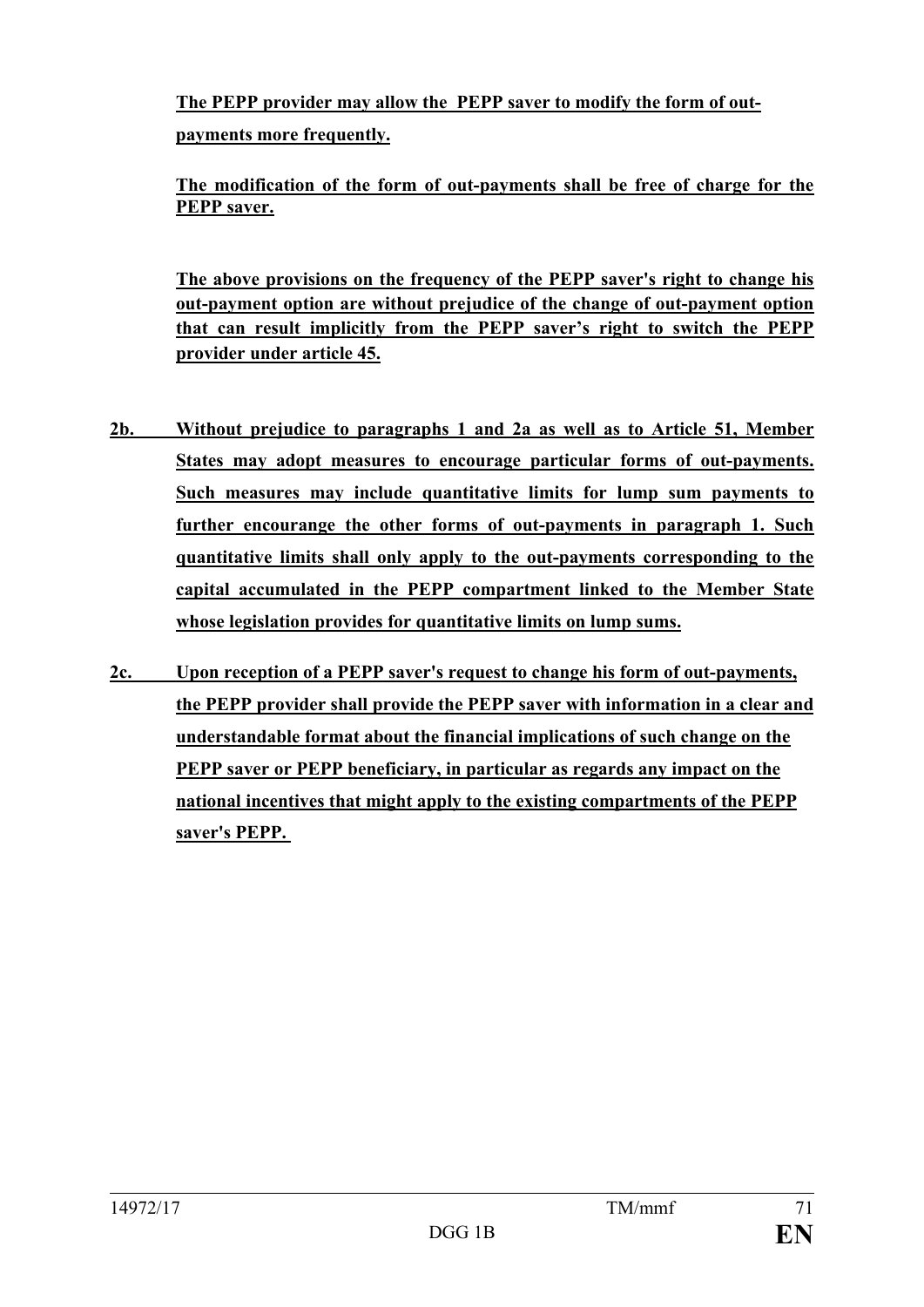# **[CHAPTER IX SUPERVISION**

### *Article 53*

# **Supervision by the competent authorities and monitoring by EIOPA**

- 1. The competent authority**ies** of the PEPP provider shall supervise compliance with this Regulation on an ongoing basis. It **They** shall also be responsible for supervising compliance with the obligations set out in the rules or instruments of incorporation of the PEPP provider, and the adequacy of its arrangements and organisation with the tasks to be fulfilled when providing a PEPP.
- 2. EIOPA shall monitor pension schemes established or distributed in the territory of the Union to verify that they do not use the designation "PEPP" or suggest that they are a PEPP unless they are authorised under, and comply with, this Regulation.
- 3. In coordination with the other European Supervisory Authorities, EIOPA shall review the annual plans for supervision of the PEPP providers adopted by the competent authorities.

# *Article 54*

# **Powers of competent authorities**

Each Member State shall ensure that the competent authority**ies** has**ve** all supervisory and investigatory powers that are necessary for the exercise of their functions pursuant to this Regulation.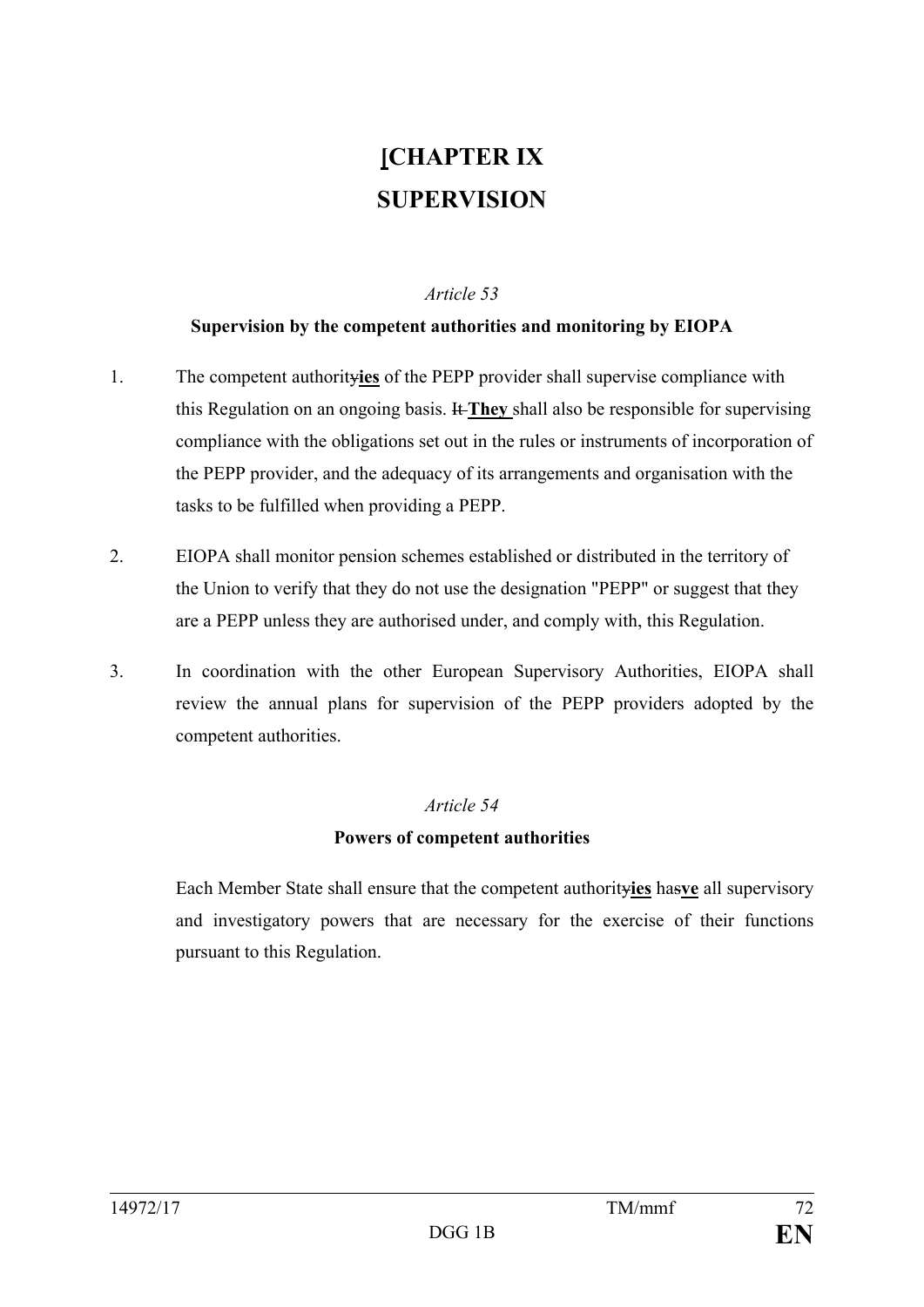# **Cooperation between competent authorities and with EIOPA**

- 1. EIOPA and the competent authority**ies** of the PEPP provider shall cooperate with each other and exchange information for the purpose of carrying out their duties under this Regulation.
- 2. The competent authorities shall cooperate with each other in accordance with Regulation 575/2013/EU of the European Parliament and of the Council<sup>25</sup>, Directive 2009/138/EC, Directive 2016/2341/EU, Directive 2014/65/EU, Directive 2009/65/EC and Directive 2011/61/EU.
- 3. The competent authorities and EIOPA shall cooperate with each other for the purpose of carrying out their respective duties under this Regulation in accordance with Regulation (EU) No 1094/2010.
- 4. The competent authorities and EIOPA shall exchange all information and documentation necessary to carry out their respective duties under this Regulation in accordance with Regulation (EU) No 1094/2010, in particular to identify and remedy infringements of this Regulation.
- 5. In order to ensure consistent application of this Article, EIOPA shall develop draft implementing technical standards specifying the details of the mechanism for cooperation and exchange of information, together with the requirements needed to present the information above in a standardised format allowing for comparison.

EIOPA shall submit those draft implementing technical standards to the Commission by … [within 9 months after the entry into force of the Regulation].

Power is conferred on the Commission to adopt the implementing technical standards referred to in the first subparagraph in accordance with Article 15 of Regulation (EU) No 1094/2010.

<span id="page-73-0"></span><sup>&</sup>lt;sup>25</sup> Regulation (EU) No  $575/2013$  of the European Parliament and of the Council of 26 June 2013 on prudential requirements for credit institutions and investment firms and amending Regulation (EU) No 648/2012 (OJ L 176, 27.6.2013, p. 1).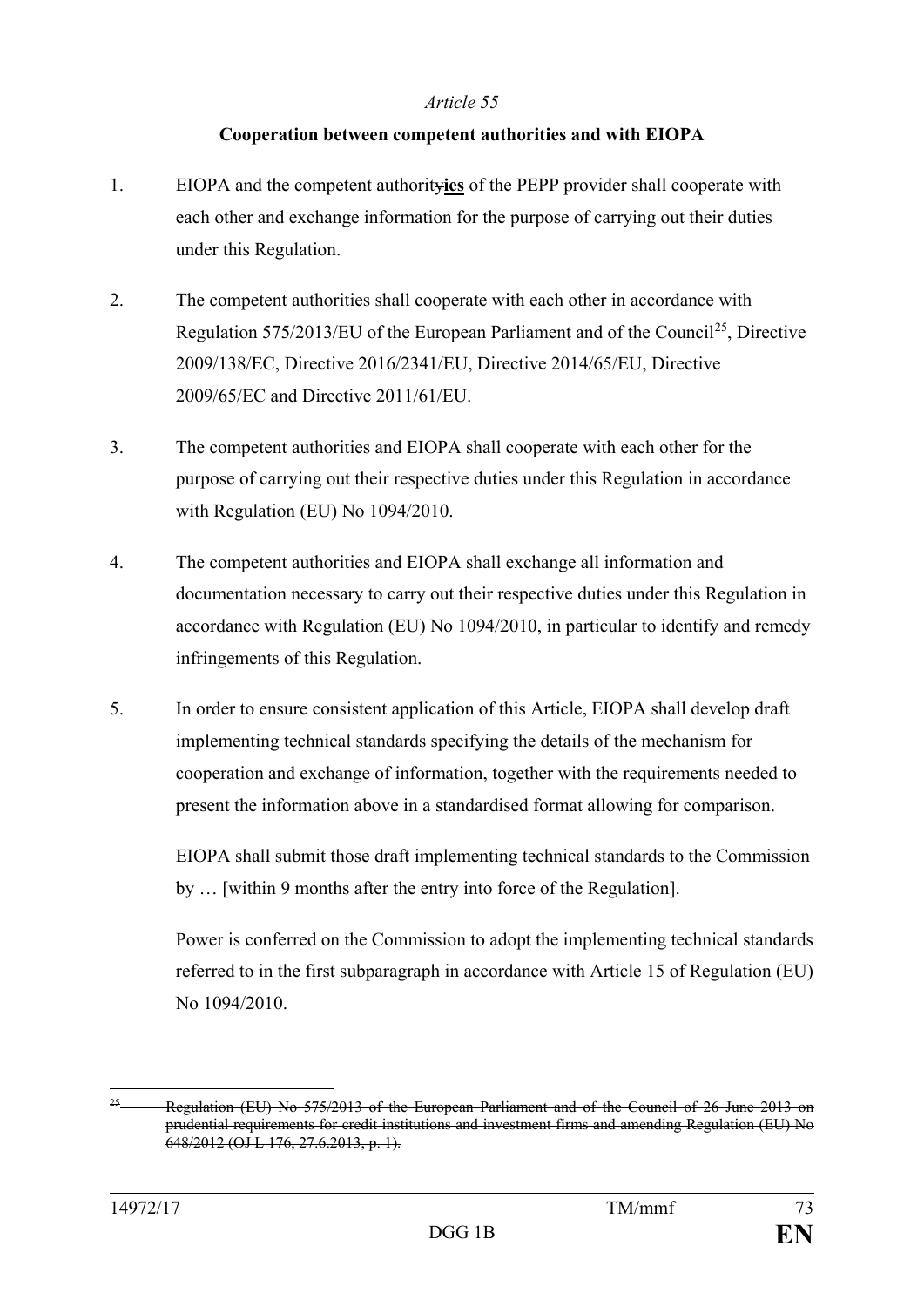#### **Settlement of disagreements between competent authorities in cross-border situations**

1. Where a competent authority of a PEPP provider or distributor disagrees about the procedure or content of an action or inaction of a competent authority of another Member State regarding the application of this Regulation, EIOPA, at the request of one or more of the competent authorities concerned, may assist the authorities in reaching an agreement in accordance with the procedure set out in paragraphs 2 to 4.

In cases involving cross-border situations, and where on the basis of objective criteria disagreement between competent authorities from different Member States can be identified, EIOPA may, on its own initiative or upon request of the European Supervisory Authority (European Banking Authority) or the European Supervisory Authority (European Securities and Markets Authority), assist the competent authorities in reaching an agreement in accordance with the procedure set out in paragraphs 2 to 4.

EIOPA shall set a time limit for conciliation between the competent authorities taking into account any relevant time periods, as well as the complexity and urgency of the matter. At that stage EIOPA shall act as a mediator.

If the competent authorities concerned fail to reach an agreement within the conciliation phase referred to in paragraph 2, EIOPA may, in accordance with the procedure set out in the third and fourth subparagraph of Article 44(1) of Regulation (EU) No 1094/2010, take a decision requiring them to take specific action or to refrain from action in order to settle the matter, with binding effects for the competent authorities concerned, in order to ensure compliance with Union law.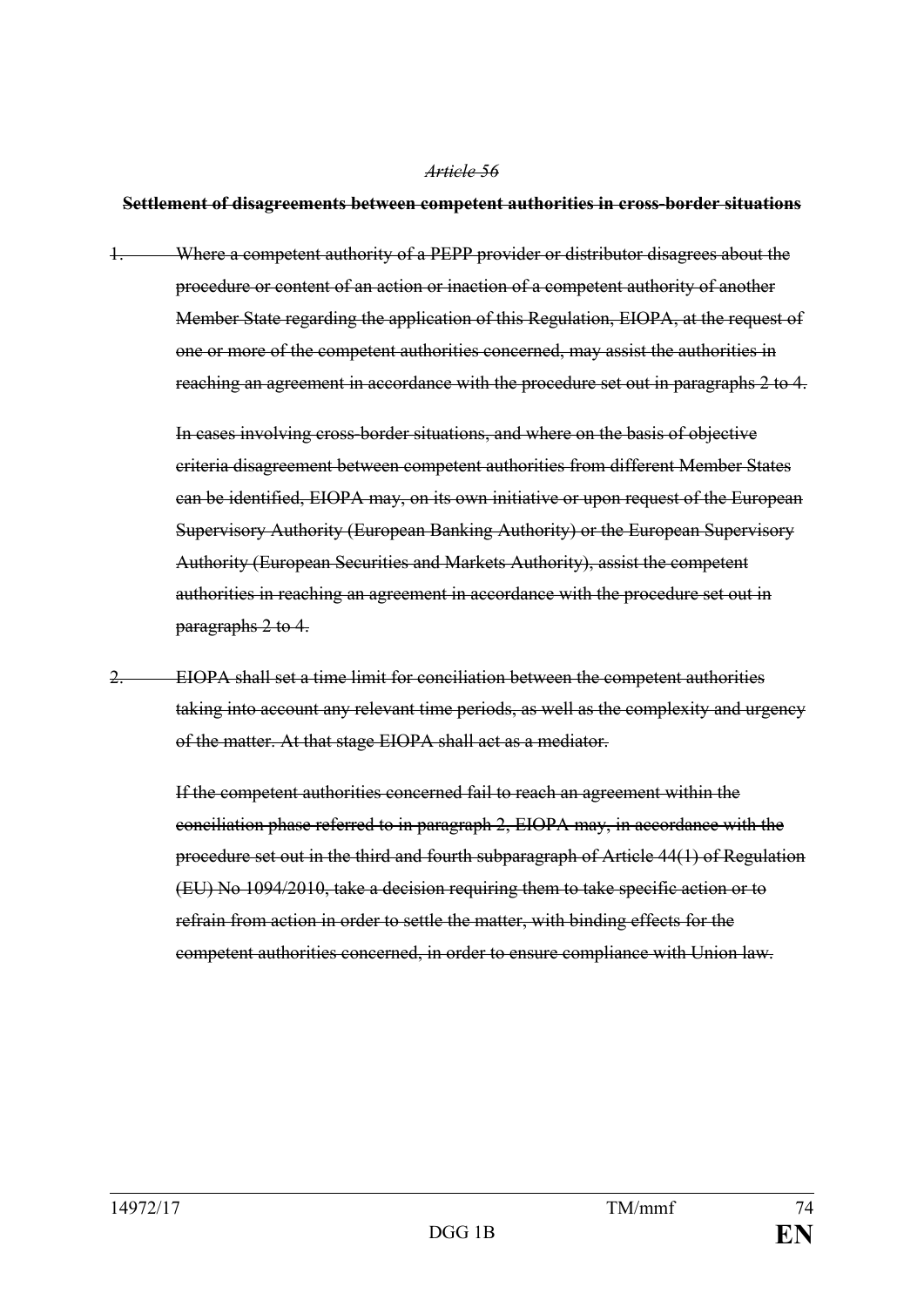- 3. Without prejudice to the powers of the Commission under Article 258 TFEU, where a competent authority does not comply with the decision of EIOPA, and thereby fails to ensure that a PEPP provider or PEPP distributor complies with requirements directly applicable to it by virtue of this Regulation, EIOPA may adopt an individual decision addressed to the PEPP provider or PEPP distributor requiring the necessary action to comply with its obligations under Union law, including the cessation of any practice.
- 4. Decisions adopted under paragraph 34 shall prevail over any previous decision adopted by the competent authorities on the same matter. Any action by the competent authorities in relation to facts which are subject to a decision pursuant to the second subparagraph of paragraph 23 or to paragraph 34 shall be compatible with those decisions.
- 5. In the report referred to in Article 50(2) of Regulation (EU) No 1094/2010, the Chairperson of EIOPA shall set out the nature and type of disagreements between competent authorities, the agreements reached and the decisions taken to settle such disagreements.**]**

# **[CHAPTER X SANCTIONS**

# *Article 57*

# **Administrative sanctions and remedial measures**

1. Without prejudice to the right for Member States to provide for and impose criminal sanctions, competent authorities may impose administrative sanctions and remedial measures applicable to situations where: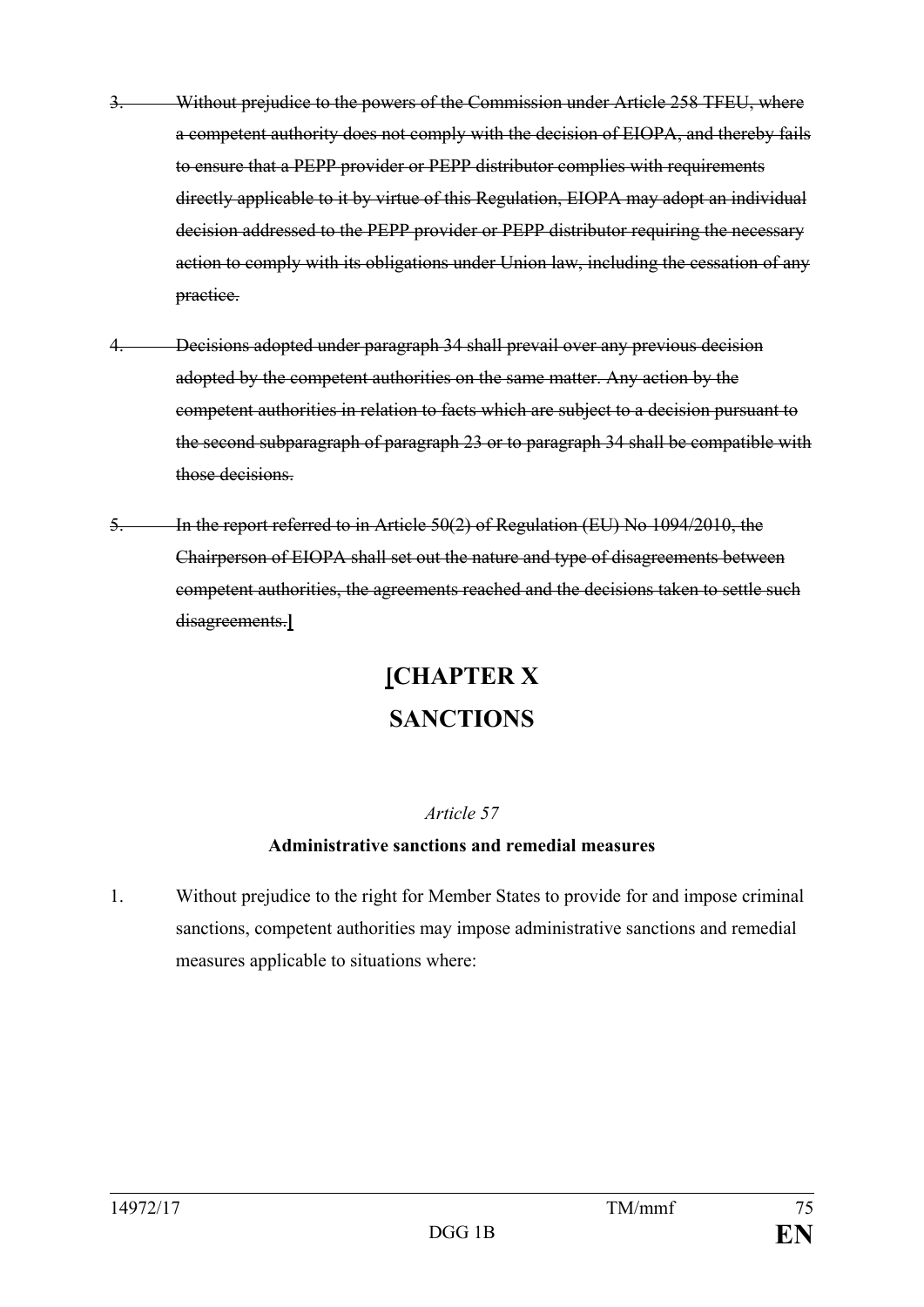- (a) a financial undertaking as referred to in Article 5(1) has obtained an authorisation of a PEPP through false or misleading statements or any other irregular means in breach of Articles 5 and 6;
- (b) a financial undertaking as referred to in Article 5(1) provides, respectively distributes, products bearing the designation "PEPP" or "pan-European Personal Pension Product" without the required authorisation;
- (c) a PEPP provider has infringed Article 7(3), has not provided the portability service in breach of Article 13 or the information about that service required under Article 17, or has failed to meet the requirements and obligations set out in Chapter IV, Chapter V, Article 43 and Chapter VII;
- (d) a depositary has failed to fulfil its oversight duties under Article 4**1**2.
- 2. Those sanctions and measures shall be effective, proportionate and dissuasive and shall include, at least the following:
	- (a) a public statement, which indicates the identity of the natural or legal person and the nature of the infringement in accordance with Article 59;
	- (b) an order requiring the natural or legal person to cease the conduct and to desist from a repetition of that conduct;
	- (c) a temporary ban against any member of the financial undertaking's management body or any other natural person, who is held responsible, to exercise management functions in such undertakings;
	- (d) maximum administrative fines of at least EUR 5 000 000, or in the Member States whose currency is not the euro, the corresponding value in the national currency on [*date of entry into force of this Regulation*];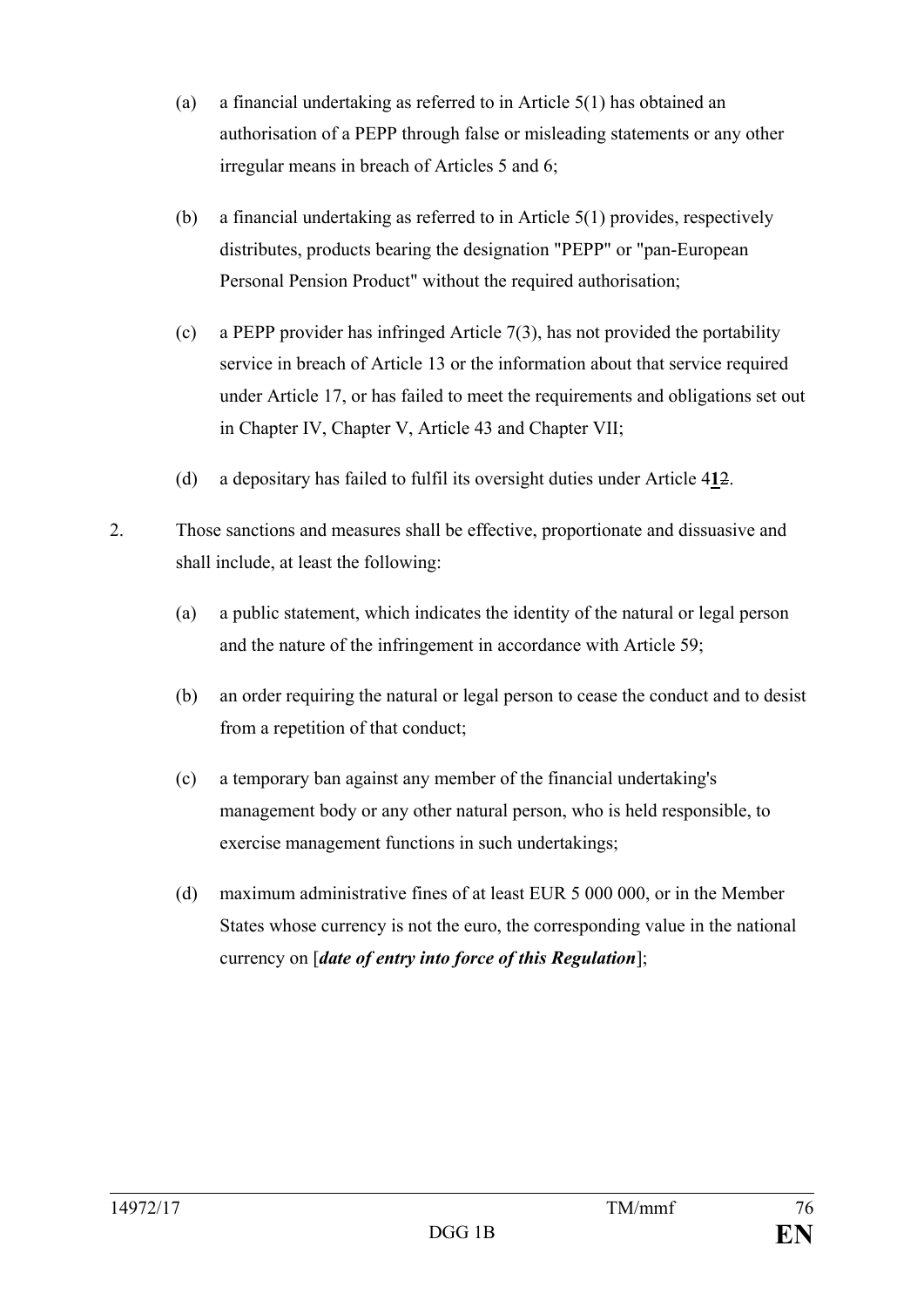- (e) in the case of a legal person, the maximum administrative fines referred to in point (d) may be of up to 10 % of the total annual turnover according to the last available accounts approved by the management body; where the legal person is a parent undertaking or a subsidiary of the parent undertaking which has to prepare consolidated financial accounts in accordance with Directive  $2013/34/EU$  of the European Parliament and of the Council<sup>26</sup>, the relevant total annual turnover shall be the total annual turnover or the corresponding type of income in accordance with the relevant accounting legislative acts according to the last available consolidated accounts approved by the management body of the ultimate parent undertaking;
- (f) maximum administrative fines of at least twice the amount of the benefit derived from the infringement where that benefit can be determined, even if that exceeds the maximum amounts in points (d) and (e).
- 3. Where the provisions referred to in the first paragraph apply to legal persons, the competent authorities shall apply the administrative sanctions and remedial measures set out in paragraph 2 to members of the management body, and to other individuals who under national law are responsible for the infringement.
- 4. Any decision imposing administrative sanctions or remedial measures set out in paragraph 2 shall be properly reasoned and subject to the right of appeal before a tribunal.

# **Exercise of the power to impose administrative sanctions and remedial measures**

1. The competent authorities shall exercise the powers to impose administrative sanctions and remedial measures referred to in Article 57 in accordance with their national legal frameworks:

<span id="page-77-0"></span><sup>&</sup>lt;sup>26</sup> Directive 2013/34/EU of the European Parliament and of the Council of 26 June 2013 on the annual financial statements, consolidated financial statements and related reports of certain types of undertakings, amending Directive 2006/43/EC of the European Parliament and of the Council and repealing Council Directives 78/660/EEC and 83/349/EEC (OJ L 182, 29.6.2013, p. 19).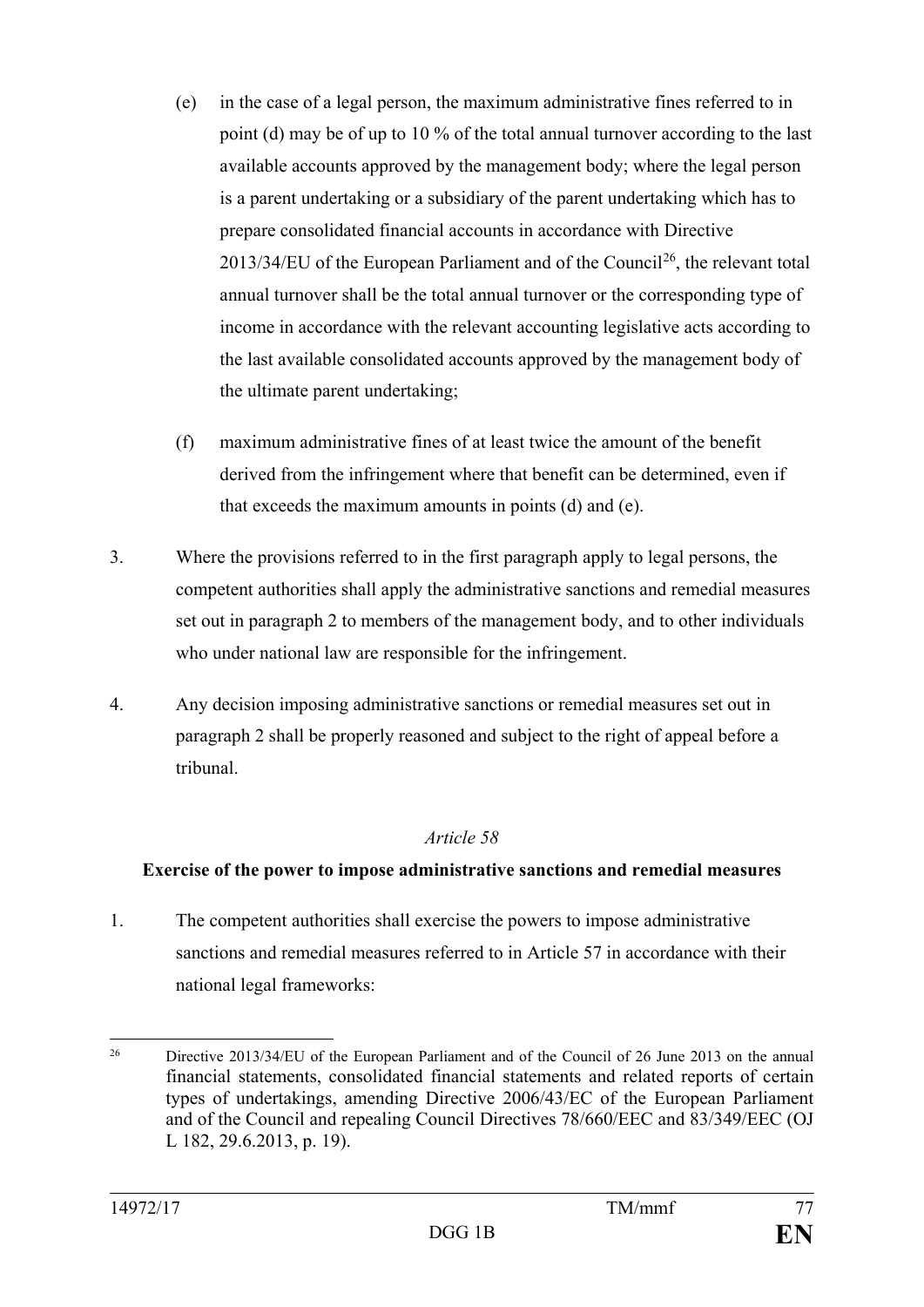- (a) directly;
- (b) in collaboration with other authorities;
- (c) by application to the competent judicial authorities.
- 2. The competent authorities, when determining the type and level of an administrative sanction or remedial measure imposed under Article 57, shall take into account all relevant circumstances, including, where appropriate:
	- (a) the materiality, gravity and the duration of the infringement;
	- (b) the degree of responsibility of the natural or legal person responsible for the infringement;
	- (c) the financial strength of the responsible natural or legal person, as indicated in particular by the total turnover of the responsible legal person or the annual income and net assets of the responsible natural person;
	- (d) the importance of profits gained or losses avoided by the responsible natural or legal person, insofar as they can be determined;
	- (e) the losses for third parties caused by the infringement, insofar as they can be determined;
	- (f) the level of cooperation of the responsible natural or legal person with the competent authority, without prejudice to the need to ensure disgorgement of profits gained or losses avoided by that person;
	- (g) previous infringements by the responsible natural or legal person.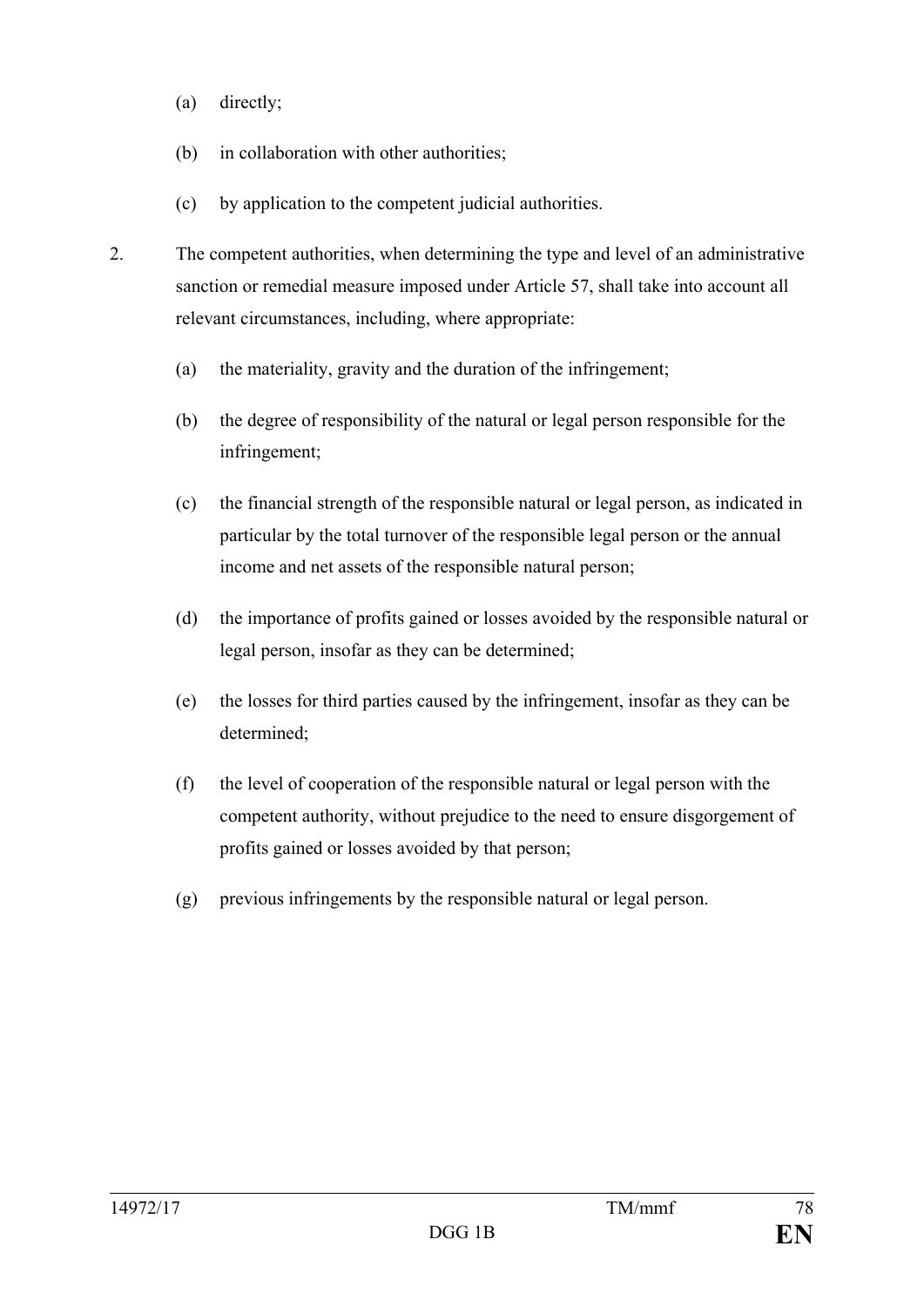#### **Publication of administrative sanctions and remedial measures**

- 1. The competent authorities shall publish without undue delay on their official websites any decision imposing an administrative sanction or remedial measure for infringement of this Regulation after the addressee of the sanction or measure of the sanction or measure has been notified of that decision.
- 2. The publication referred to in paragraph 1 shall include information on the type and nature of the infringement and the identity of the persons responsible and the sanctions or measures imposed.
- 3. Where the publication of the identity, in case of legal persons, or the identity and the personal data, in the case of natural persons is considered by the competent authority to be disproportionate following a case-by-case assessment, or where the competent authority considers that the publication jeopardises the stability of financial markets or an on-going investigation, competent authorities shall either:
	- (a) defer the publication of the decision imposing the administrative sanction or remedial measure until the moment where the reasons for non-publication cease to exist; or
	- (b) publish the decision imposing the administrative sanction or remedial measure, omitting for a reasonable period of time the identity and personal data of the addressee, if it is envisaged that within that period the reasons for anonymous publication shall cease to exist and provided that such anonymous publication ensures an effective protection of the personal data concerned; or
	- (c) not publish at all the decision to impose the administrative sanction or remedial measure in the event that the options set out in points (a) and (b) are considered to be insufficient to ensure: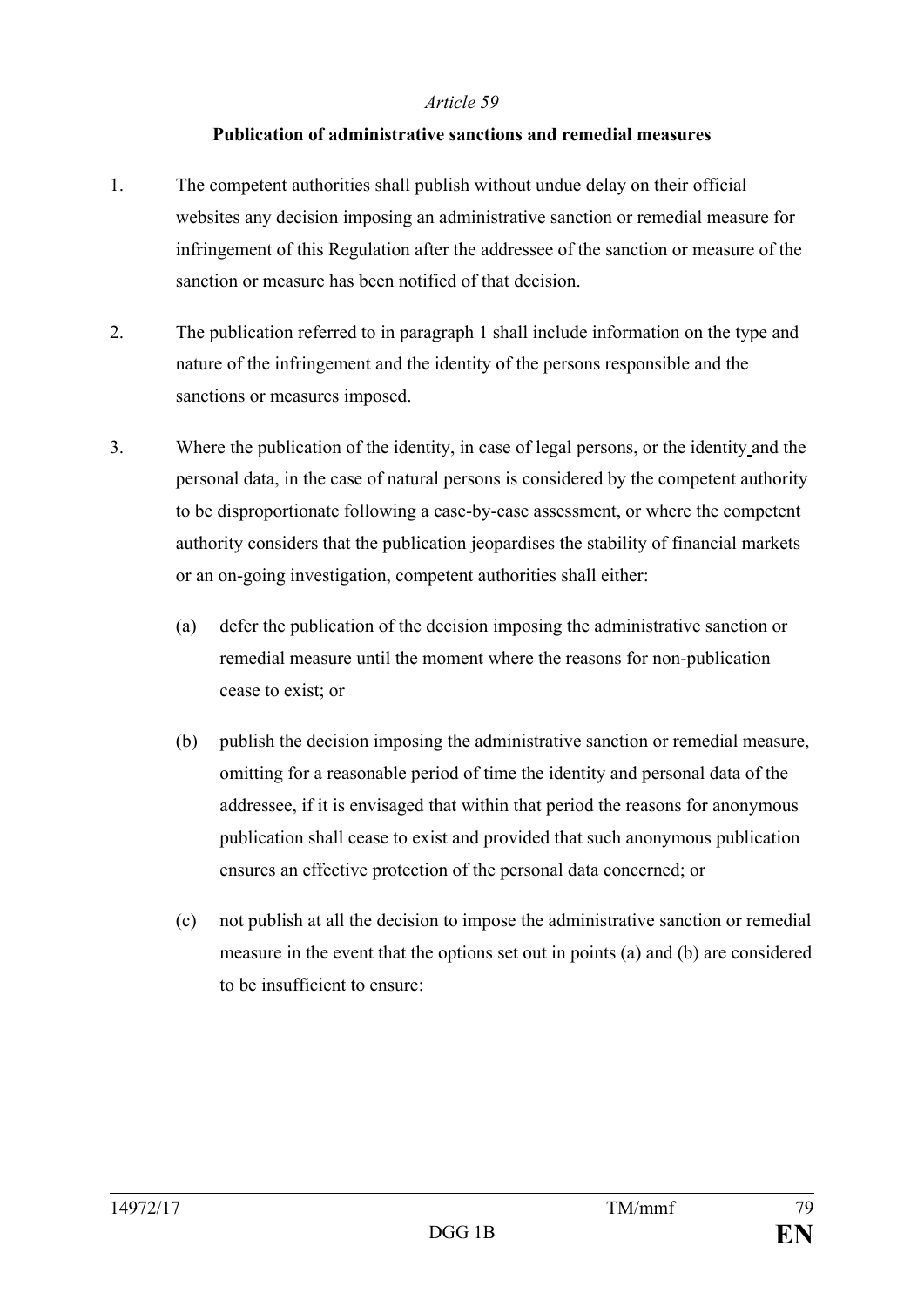- (i) that the stability of financial markets would not be put in jeopardy;
- (ii) the proportionality of the publication of such decisions with regard to measures which are deemed to be of a minor nature.
- 4. In the case of a decision to publish a sanction or measure on an anonymous basis as referred to in paragraph 3(b), the publication of the relevant data may be postponed. Where a decision imposing an administrative sanction or remedial measure is subject to an appeal before the relevant judicial authorities, competent authorities shall also immediately add on their official website that information and any subsequent information on the outcome of such appeal. Any judicial decision annulling a decision imposing an administrative sanction or a remedial measure shall also be published.
- 5. The competent authorities shall ensure that any publication referred to in paragraphs 1 to 4 shall remain on their official website for at least five years after its publication. Personal data contained in the publication shall only be kept on the official website**s** of the competent authority**ies** for the period which is necessary in accordance with the applicable data protection rules.

# **Duty to submit information to EIOPA in relation to administrative sanctions and remedial measures**

- 1. The competent authorities shall inform EIOPA of all administrative sanctions and other measures imposed but not published in accordance with Article 59(1).
- 2. The competent authorities shall provide EIOPA annually with aggregated information regarding all administrative sanctions and remedial measures imposed in accordance with Article 57.

EIOPA shall publish that information in an annual report.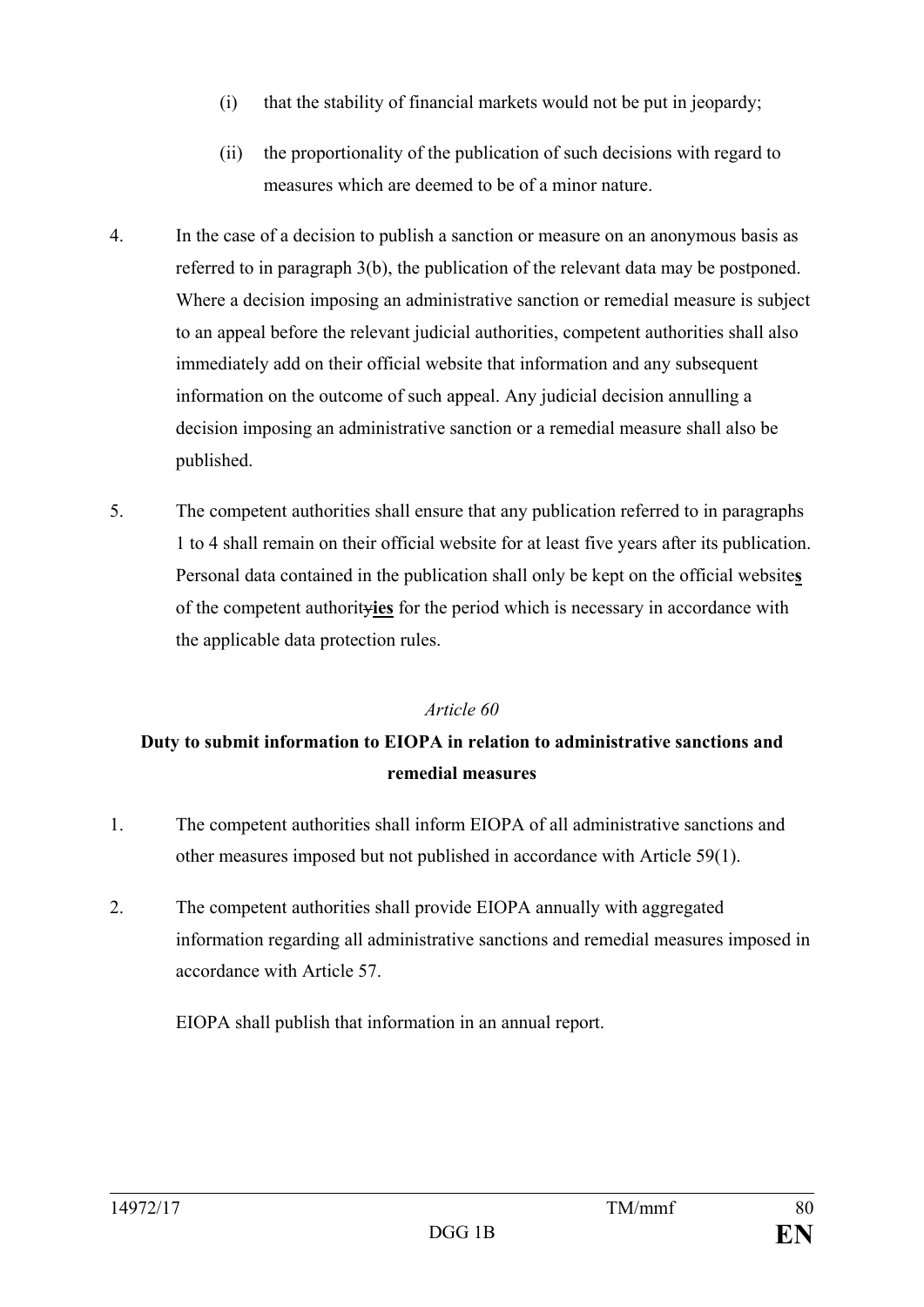3. Where the competent authority**ies** has**ve** disclosed an administrative sanction or other measure to the public, it**they** shall at the same time report that fact to EIOPA.**]**

# **CHAPTER XI FINAL PROVISIONS**

# *Article 61*

# **Processing of personal data**

With regard to the processing of personal data within the framework of this Regulation, PEPP providers and competent authorities shall carry out their tasks for the purpose of this Regulation in accordance with Regulation (EU) 2016/679. With regard to the processing of personal data by EIOPA within the framework of this Regulation, EIOPA shall comply with Regulation (EC) No 45/2001.

# *Article 62*

# **Exercise of the delegation**

- 1. The power to adopt delegated acts is conferred on the Commission subject to the conditions laid down in this Article.
- 2. The power to adopt delegated acts referred to in Article 24(3), Article 26(3), Article 28(2), Article 32(7) and Article 39 shall be conferred on the Commission for an indeterminate period of time from the date of entry into force of this Regulation.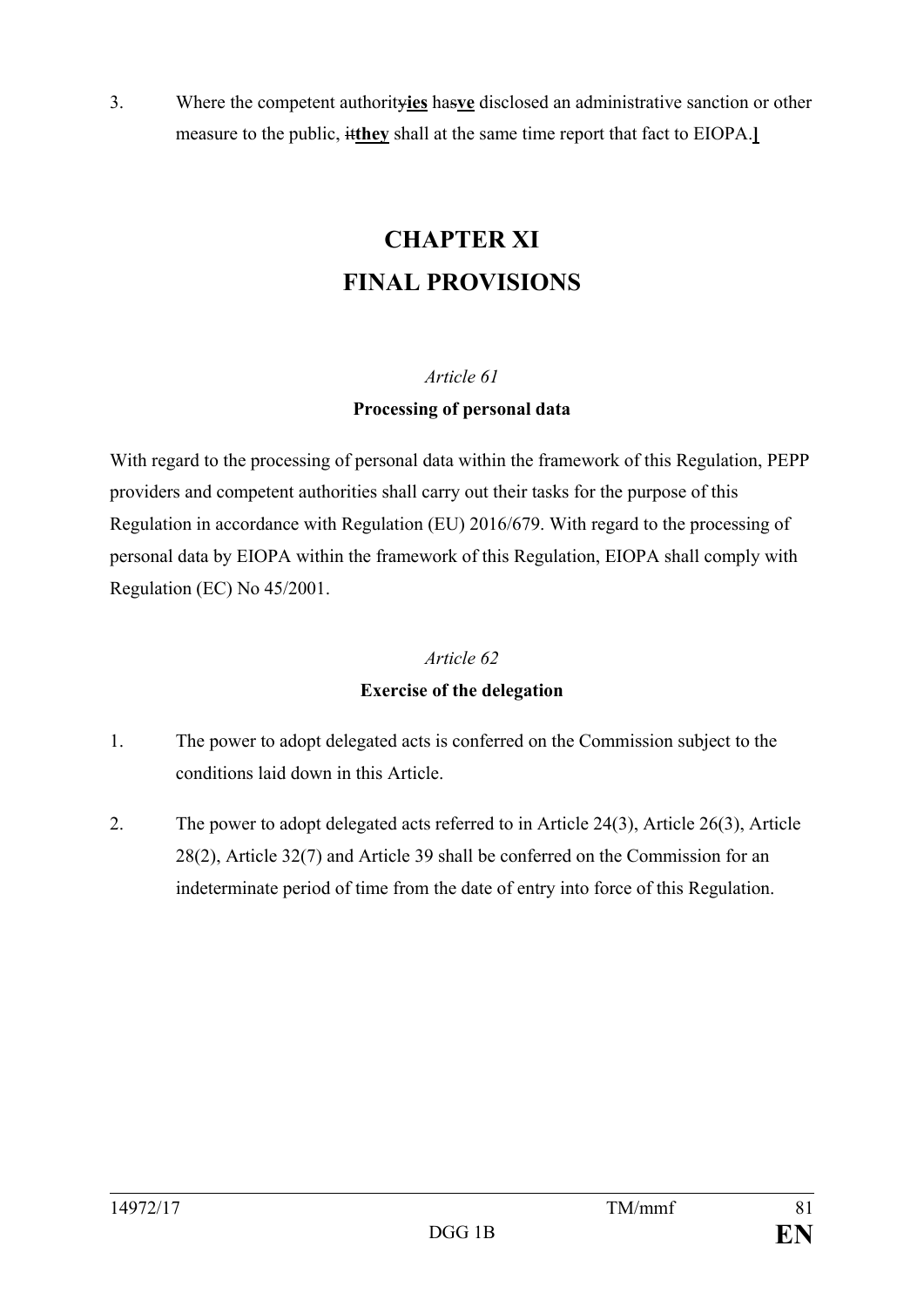- 3. The delegation of powers referred to in Article 24(3), Article 26(3), Article 28(2), Article 32(7) and Article 39 may be revoked at any time by the European Parliament or by the Council. A decision to revoke shall put an end to the delegation of the power specified in that decision. It shall take effect the day following the publication of the decision in the *Official Journal of the European Union* or at a later date specified therein. It shall not affect the validity of any delegated acts already in force.
- 4. As soon as it adopts a delegated act, the Commission shall notify it simultaneously to the European Parliament and to the Council.
- 5. A delegated act adopted pursuant to Article 24(3), Article 26(3), Article 28(2), Article 32(7) and Article 39 shall enter into force only if no objection has been expressed either by the European Parliament or the Council within a period of three months of notification of that act to the European Parliament and the Council or if, before the expiry of that period, the European Parliament and the Council have both informed the Commission that they will not object. That period shall be extended by three months at the initiative of the European Parliament or the Council.

# **Evaluation and report**

Five years after the entry into forceapplication of this Regulation, the Commission shall carry out an evaluation of this Regulation and, and after consulting EIOPA, present a Report on the main findings to the European Parliament, the Council and the European Economic and Social Committee.

**This evaluation shall in particular consider the functioning of the portability and switching services, including the compartments available to PEPP savers in the European Union.**